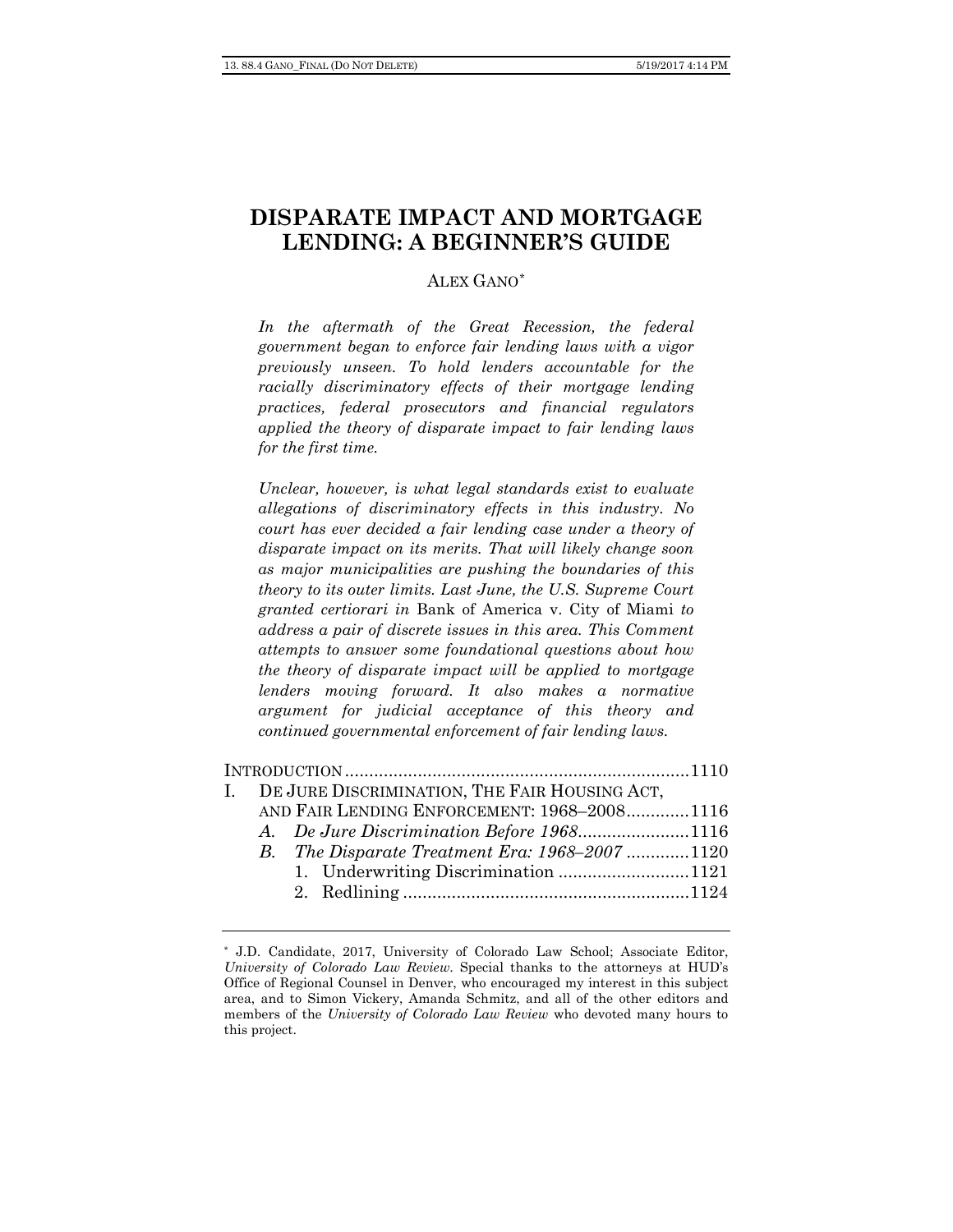| H. |                                                   | THE THEORY OF DISPARATE IMPACT1128            |  |  |  |
|----|---------------------------------------------------|-----------------------------------------------|--|--|--|
|    | III. FAIR LENDING ENFORCEMENT AFTER THE CRISIS &  |                                               |  |  |  |
|    |                                                   |                                               |  |  |  |
|    | A.                                                |                                               |  |  |  |
|    |                                                   |                                               |  |  |  |
|    |                                                   |                                               |  |  |  |
|    |                                                   | B. Reverse Redlining 2.0: The Countrywide and |  |  |  |
|    |                                                   |                                               |  |  |  |
|    |                                                   | 1. Unlawful Product Placement1142             |  |  |  |
|    |                                                   |                                               |  |  |  |
|    | IV. LOS ANGELES, MIAMI, AND COOK COUNTY: NEW      |                                               |  |  |  |
|    |                                                   |                                               |  |  |  |
|    | $A_{\cdot}$                                       | Statute of Limitations and the Continuing     |  |  |  |
|    |                                                   | $\label{thm:1} Violations\ Doctrine\nonumber$ |  |  |  |
|    | $B_{\cdot}$                                       |                                               |  |  |  |
| V. | THE NEXT FRONTIER OF FAIR LENDING:                |                                               |  |  |  |
|    | UNDERWRITING DISCRIMINATION IN THE ERA OF         |                                               |  |  |  |
|    |                                                   |                                               |  |  |  |
|    | A. Credit Scores So Racist? HUD Apparently Thinks |                                               |  |  |  |
|    |                                                   | $Not$                                         |  |  |  |
|    | $B_{\cdot}$                                       | Source-of-Income Discrimination1164           |  |  |  |
|    |                                                   |                                               |  |  |  |

#### **INTRODUCTION**

Since the passage of the Fair Housing Act (FHA) in 1968, enforcing the Act's policy to "provide, within constitutional limitations, for fair housing throughout the United States"[1](#page-1-0) has been a herculean task. Although the Act has achieved a measure of success in curbing the most blatant forms of racial discrimination,[2](#page-1-1) the FHA has failed in its broader goal to provide for truly fair housing.[3](#page-1-2) This is particularly true in the

<sup>1</sup>. Fair Housing Act (FHA) of 1968, 42 U.S.C. §3601 (2012).

<span id="page-1-1"></span><span id="page-1-0"></span><sup>2</sup>*. See* MARGERY AUSTIN TURNER ET AL., U.S. DEP'T OF HOUS. & URBAN DEV., HOUSING DISCRIMINATION AGAINST RACIAL AND ETHNIC MINORITIES 2012 at 65– 68 (2013) ("[T]hese findings suggest that the most blatant forms of 'door slamming' discrimination observed in the earliest [study] are much less frequent  $today \ldots$ ").

<span id="page-1-2"></span><sup>3</sup>*. See* Janell Ross, *A Rundown of Just How Badly the Fair Housing Act Has Failed*, WASH. POST (July 10, 2015), https://www.washingtonpost.com/news/thefix/wp/2015/07/10/a-look-at-just-how-badly-the-fair-housing-act-has-failed/ [https://perma.cc/9Q97-FBCW].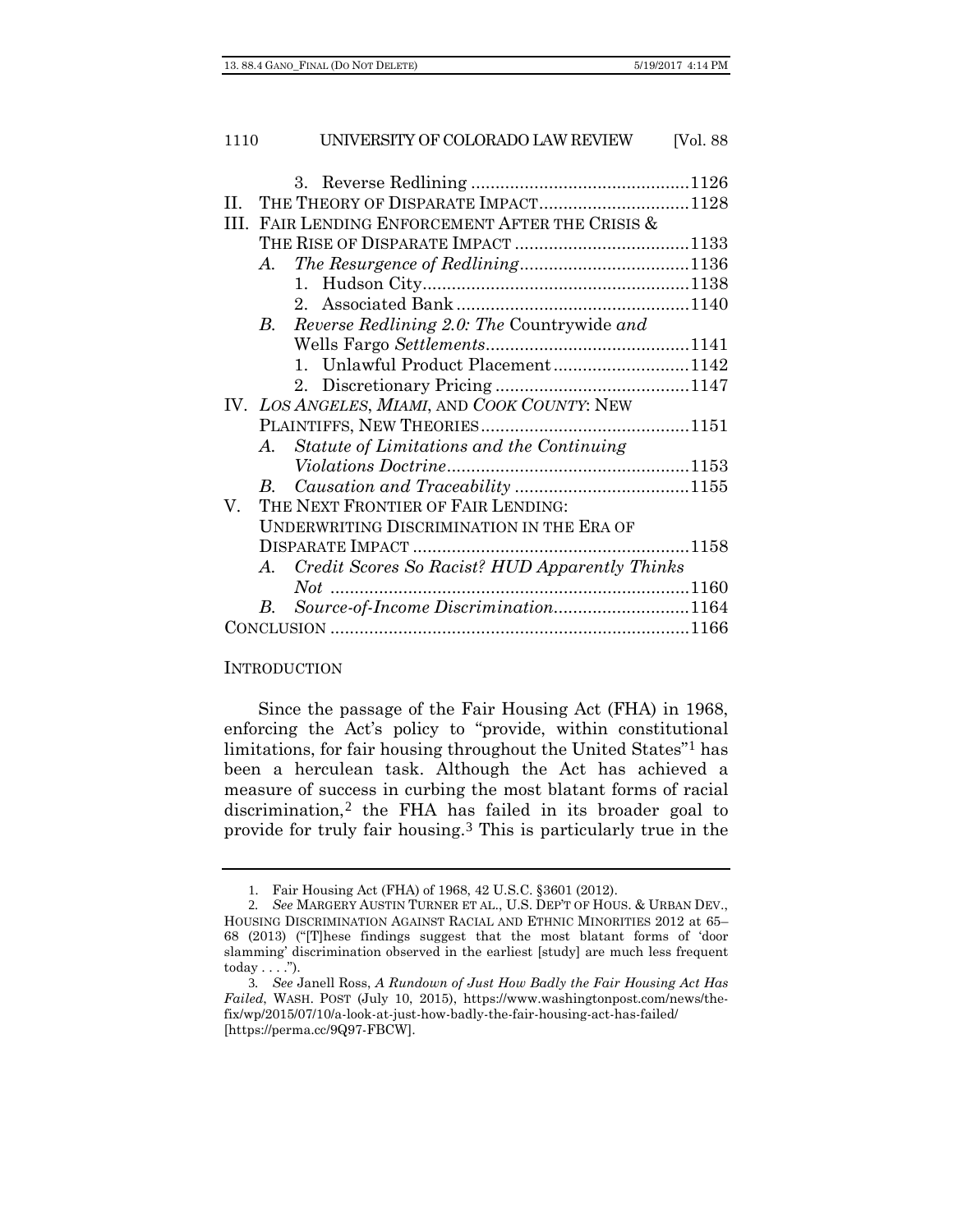context of mortgage lending. Even controlling for income and other demographic factors, blacks and Hispanics tend to own homes at much lower rates than otherwise comparable whites.<sup>[4](#page-2-0)</sup> While its sources are myriad, the relationship between the "homeownership gap" and wide racial wealth gap is glaring.[5](#page-2-1) One report estimates that closing the homeownership gap would narrow the overall racial wealth gap in the United States by as much as one-third.[6](#page-2-2)

Civil rights advocates have long argued that discriminatory practices in the mortgage lending industry itself—including discrimination in the underwriting of mortgages, the "redlining" of minority neighborhoods by lenders,[7](#page-2-3) and predatory lending practices—have perpetuated and reinforced the homeownership gap.[8](#page-2-4) And until recently, the various laws proscribing discrimination in mortgage lending—including the FHA, Equal Credit Opportunity Act (ECOA), and Community Reinvestment Act (CRA)—were inadequately enforced.[9](#page-2-5)

6*. Id.* at 2, 10–14.

<span id="page-2-3"></span><span id="page-2-2"></span>7. Redlining occurs where a financial institution refuses to lend on properties in areas that are considered high financial risks based on the people who live in those areas. *Redlining,* BLACK'S LAW DICTIONARY (10th ed. 2014).

<span id="page-2-4"></span>8*. See, e.g.*, Harold Black et al., *Discrimination in Mortgage Lending*, 68 AMER. ECON. R. 186, 189 (1978) (finding statistically significant evidence of underwriting discrimination); JOHN YINGER, *Discrimination and Redlining in Mortgage Lending*, *in* CLOSED DOORS, OPPORTUNITIES LOST: THE CONTINUING COSTS OF HOUSING DISCRIMINATION 63–86 (1995) (discussing important fair lending studies conducted in the early 1990s that strongly suggested persistent racial discrimination in mortgage lending).

<span id="page-2-5"></span>9. Equal Credit Opportunity Act of 1974, 15 U.S.C. §§ 1691–1691(f) (2012); Community Reinvestment Act of 1977, 12 U.S.C. §§ 2801–10 (2012). Another key statute in fair lending law is the Home Mortgage Disclosure Act of 1975 (HMDA), also codified at 12 U.S.C. §§ 2801–11 (2012), which requires financial institutions to provide statistical information to the public concerning housing-related loans; however, the HMDA does not provide for a legal cause of action based on banks' disclosures. *See* Robert G. Schwemm & Jeffrey L. Taren, *Discretionary Pricing, Mortgage Discrimination, and the Fair Housing* Act, 45 HARV. CIV. RTS.-CIV. LIBERTIES L. REV. 375, 385–90 (2010) (noting that the DOJ did not file a single mortgage discrimination case until the mid-1990s and that private litigants were infrequent and largely unsuccessful); *see also* NAT'L COMM'N ON FAIR HOUS. &

<span id="page-2-0"></span><sup>4</sup>. Donald R. Haurin et al., *Homeownership Gaps Among Low-Income and Minority Households*, 9 CITYSCAPE, 2007, at 4, 24–34.

<span id="page-2-1"></span><sup>5</sup>. According to data gathered in 2011, the median white household had over \$111,000 of total wealth holdings, whereas the median black and Latino households had less than \$9,000. LAURA SULLIVAN ET AL., INST. FOR ASSETS & SOC. POLICY, DEMOS, THE RACIAL WEALTH GAP: WHY POLICY MATTERS 1, 7 (2015) (analyzing data from the Survey of Income and Program Participation conducted by the U.S. Census Bureau).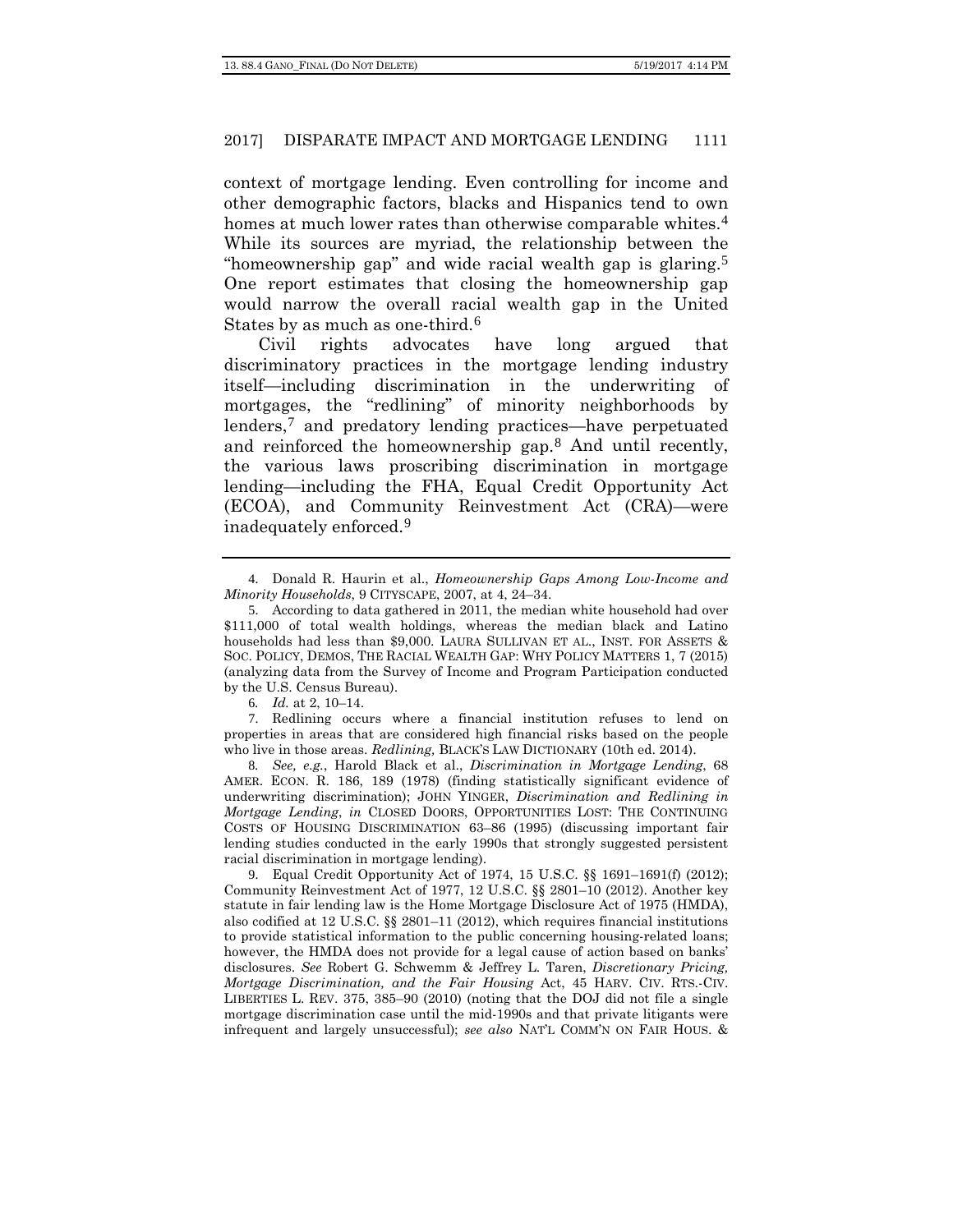The half-century era of under-enforcement came to an abrupt end in the aftermath of the Great Recession.[10](#page-3-0) Practices that pervaded the mortgage lending industry before the Recession became the subject of high-profile public enforcement actions, and settlement agreements over the past five years between the federal government and mortgage lenders have run into the hundreds of millions of dollars.[11](#page-3-1)

Like pre-Recession fair lending litigation, the post-Recession enforcement actions allege one or more of three discriminatory lending practices: unlawful discrimination in loan underwriting, the redlining of minority neighborhoods, or predatory lending—often described as "reverse redlining." But unlike the pre-Recession cases, which were relatively uncomplicated, brought primarily by private litigants, and relied almost exclusively on a theory of disparate treatment,<sup>[12](#page-3-2)</sup> the prominent cases brought after the Recession are incredibly complex in comparison, primarily the product of enforcement efforts by federal agencies, and rely almost entirely on a theory of disparate *impact*.[13](#page-3-3)

EQUAL OPPORTUNITY, THE FUTURE OF FAIR HOUSING 22–25 (2008) (discussing the lack of enforcement activity in the 2000s).

<span id="page-3-0"></span><sup>10</sup>. The Great Recession began in December 2007 and ended in June 2009. Press Release, Bus. Cycle Dating Comm. of the Nat'l Bureau of Econ. Research (Sept. 20, 2010), http://www.nber.org/cycles/sept2010.pdf [https://perma.cc/FA6S-SMJG].

<span id="page-3-1"></span><sup>11</sup>*. See generally* Christie Thompson, *Disparate Impact and Fair Housing: Seven Cases You Should Know*, PROPUBLICA (Feb. 12, 2013), http://www.propublica.org/article/disparate-impact-and-fair-housing-seven-casesyou-should-know [https://perma.cc/N6GM-JRBT] (discussing seven disparate impact cases pending around the country in the lead up to the Supreme Court's decision in *Texas Department of Housing and Community Affairs*); VANITA GUPTA, DEP'T OF JUSTICE, THE ATTORNEY GENERAL'S 2015 ANNUAL REPORT TO CONGRESS PURSUANT TO THE EQUAL CREDIT OPPORTUNITY ACT AMENDMENTS OF 1976 (2016), https://www.justice.gov/crt/file/882481/download [https://perma.cc/E639- QFRA] (summarizing the Civil Rights Division's "significant results in fair lending enforcement [in 2015], including filing and settling the federal government's largest redlining case in history").

<span id="page-3-2"></span><sup>12</sup>. Disparate treatment is defined as a practice of *intentionally* dealing with persons differently because of their race. *Disparate Treatment*, BLACK'S LAW DICTIONARY (10th ed. 2014). Many pre-Recession plaintiffs alleged both disparate treatment and disparate impact, but their allegations and the courts' assessments of their claims focused almost entirely on the intentional discrimination claims. *See, e.g.*, Assocs. Home Equity Servs., Inc. v. Troup, 778 A.2d 529, 538 (N.J. Super. Ct. App. Div. 2001) (stating that a plaintiff may establish a reverse redlining claim on either theory, but focusing its analysis on the lender's disparate treatment of the plaintiff).

<span id="page-3-3"></span><sup>13</sup>. Disparate impact is defined as the adverse effect of a facially-neutral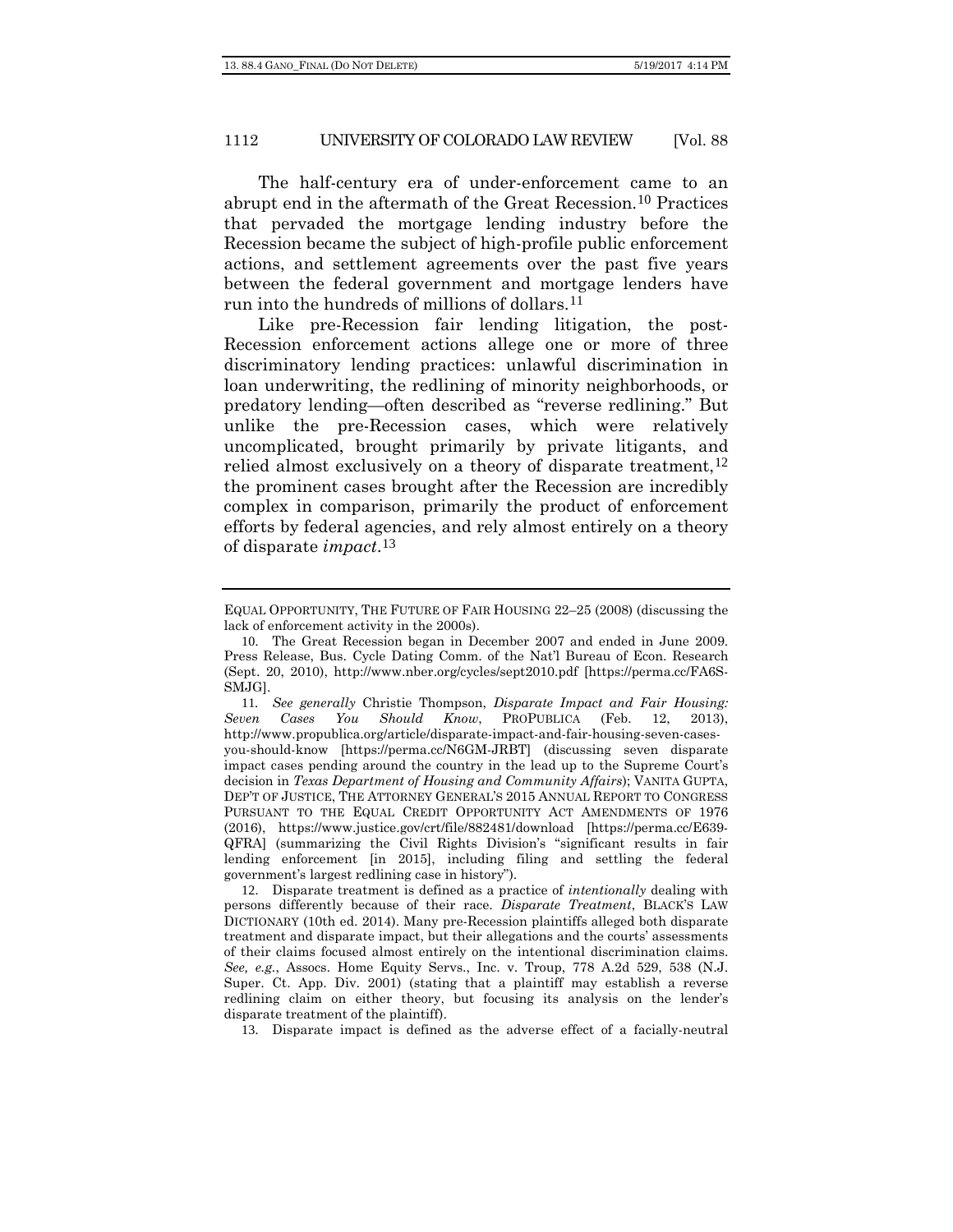This Comment is a "Beginner's Guide" because the era of disparate impact liability in fair lending is just starting. Current scholarship lacks a straightforward explanation of how this theory of liability applies to mortgage lending, and more importantly, no court has ruled on the merits of any fair lending case based exclusively on the disparate impact theory.[14](#page-4-0)

The analysis that follows is timely given a trio of recent developments in fair lending law. First, in June 2015, the U.S. Supreme Court in *Texas Department of Housing and Community Affairs v. The Inclusive Communities Project* expressly recognized the disparate impact theory under the FHA for the first time.[15](#page-4-1) Then in October 2015, the Consumer Financial Protection Bureau (CFPB) amended Regulation C to expand lenders' reporting requirements under the Home Mortgage Disclosure Act (HMDA) so as to "better pinpoint and address potential discrimination in the mortgage market."[16](#page-4-2) Finally, in June 2016, the Supreme Court granted certiorari in *Bank of America Corp. v. City of Miami* to settle a pair of discrete issues involving disparate impact liability under the FHA.[17](#page-4-3)

practice that nonetheless discriminates against persons because of race. *Disparate Impact*, BLACK'S LAW DICTIONARY (10th ed. 2014). *See* discussion *infra* Parts II– V.

<span id="page-4-0"></span><sup>14</sup>. A handful of federal district courts have held that plaintiff-mortgagors adequately stated a prima facie claim of disparate impact under the FHA, ECOA, or both, but those cases are either still pending or settled out of court. *See, e.g.*, Cty. of Cook v. HSBC N. Am. Holdings, Inc., 136 F. Supp. 3d 952 (N.D. Ill. 2015) (pending); Saint-Jean v. Emigrant Mortg. Co., 50 F. Supp. 3d 300 (E.D.N.Y. 2014) (pending); Stipulation & Agreement of Settlement, Ramirez v. GreenPoint Mortg. Funding, Inc., 633 F. Supp. 2d 922 (N.D. Cal. 2008) (No. 08-cv-00369-TEH).

<span id="page-4-1"></span><sup>15</sup>. Texas Dep't of Hous. & Cmty. Affairs v. Inclusive Cmtys. Project, Inc., 135 S. Ct. 2507 (2015); *see also* Robert G. Schwemm, *Fair Housing Litigation After*  Inclusive Communities: *What's New and What's Not*, 115 COLUMBIA L. REV. SIDEBAR 106 (2015) (providing thorough analysis of the decision). The cognizability of disparate impact under the ECOA remains a contentious issue. *Compare* 12 C.F.R. § 1002.6(a) (2017) (CFPB interpreting the ECOA to include disparate impact liability), *with* Peter N. Cubita & Michelle Hartmann, *The ECOA Discrimination Proscription and Disparate Impact—Interpreting the Meaning of Words That Actually Are There*, 61 BUS. LAW. 829 (2006) (arguing that the ECOA lacks language critical to disparate impact).

<span id="page-4-2"></span><sup>16</sup>. CFPB, FAIR LENDING REPORT OF THE CONSUMER FINANCIAL PROTECTION BUREAU 2 (2016); Home Mortgage Disclosure (Regulation C), 80 Fed. Reg. 66, 128 (Oct. 28, 2015) (codified at 12 C.F.R. pt. 1003).

<span id="page-4-3"></span><sup>17</sup>. Bank of Am. Corp. v. City of Miami, 800 F.3d 1262 (11th Cir. 2015), *cert. granted*, 136 S. Ct. 2544 (U.S. June 28, 2016) (No. 15-1111).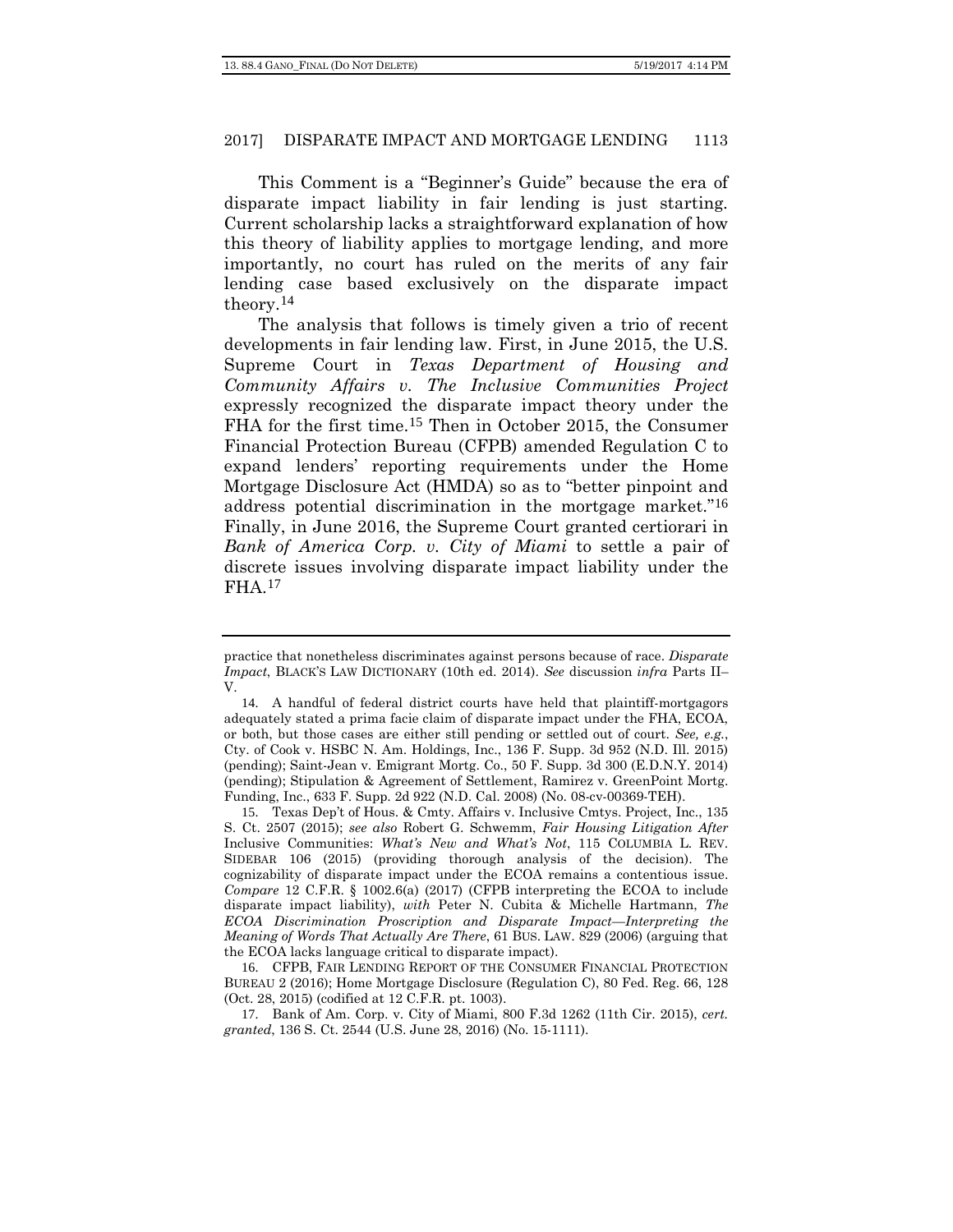The subject matter of racial discrimination in mortgage lending is important for at least three major reasons. First, the mortgage lending industry is massive. As of the second quarter of 2016, there existed more than eleven trillion dollars of outstanding mortgage debt on residential property in the United States,[18](#page-5-0) and nearly fifty million housing units are secured by mortgages.[19](#page-5-1) Second, the ability to secure a mortgage loan to buy a home is a first (and indispensable) step toward closing the racial wealth gap in this country.[20](#page-5-2) And finally, the current litigation saga is far from over. Although the Department of Justice (DOJ), U.S. Department of Housing and Urban Development (HUD), and CFPB settled many of their high-profile cases between 2012 and 2015, other important cases are still pending.<sup>[21](#page-5-3)</sup> These cases have the potential to define the breadth of fair lending liability for a generation to come.

This Comment proceeds as follows: Part I discusses the history of racial discrimination in mortgage lending from before the enactment of the FHA in 1968 until the beginning of the

<span id="page-5-0"></span><sup>18</sup>*. Mortgage Debt Outstanding*, BD. OF GOVERNORS FED. RESERVE SYS., http://www.federalreserve.gov/econresdata/releases/mortoutstand/current.htm (last updated Dec. 8, 2016) [https://perma.cc/R3FH-UV2J].

<span id="page-5-1"></span><sup>19</sup>. Mona Chalabi, *How Many Homeowners Have Paid Off Their Mortgages?*, FIVETHIRTYEIGHT (Dec. 11, 2014, 6:06 AM), http://fivethirtyeight.com/datalab/ how-many-homeowners-have-paid-off-their-mortgages/ [https://perma.cc/J6AY-9U4Y].

<span id="page-5-2"></span><sup>20</sup>*. See* SULLIVAN ET AL., *supra* note 5; *see also* Editorial Bd., *Homeownership and Wealth Creation*, N.Y. TIMES (Nov. 29, 2014) https://www.nytimes.com/2014/ 11/30/opinion/sunday/homeownership-and-wealth-creation.html [https://perma.cc/ B96H-7E98] ("As a means to building wealth . . . there is no practical substitute for homeownership.").

<span id="page-5-3"></span><sup>21</sup>. During the production of this article, Donald J. Trump was elected to serve as the United States' forty-fifth president. Although President Trump's views on specific civil rights enforcement strategies were not made abundantly clear through the recent campaign or early months in office, the fact that his family company settled a multi-million dollar claim alleging violations of the FHA brought by the DOJ in the 1970s, and his nomination of a vociferous civil rights opponent as Attorney General, strongly suggest that the Obama administration's enforcement priorities will not be the priorities of the Trump administration. *See*  Michael Kranish & Robert O'Harrow, Jr., *Inside the Government's Racial Bias Case Against Donald Trump's Company, and How He Fought It*, WASH. POST (Jan. 23, 2016), https://www.washingtonpost.com/politics/inside-the-governmentsracial-bias-case-against-donald-trumps-company-and-how-he-fought-it/2016/01/ 23/fb90163e-bfbe-11e5-bcda-62a36b394160\_story.html [https://perma.cc/75JP-YDL3]; Josh Gerstein, *Civil Rights Leaders Savage Sessions*, POLITICO (Nov. 18, 2016, 11:13 AM), http://www.politico.com/story/2016/11/jeff-sessions-attorneygeneral-civil-rights-leaders-react-231609 [https://perma.cc/X796-7HE2].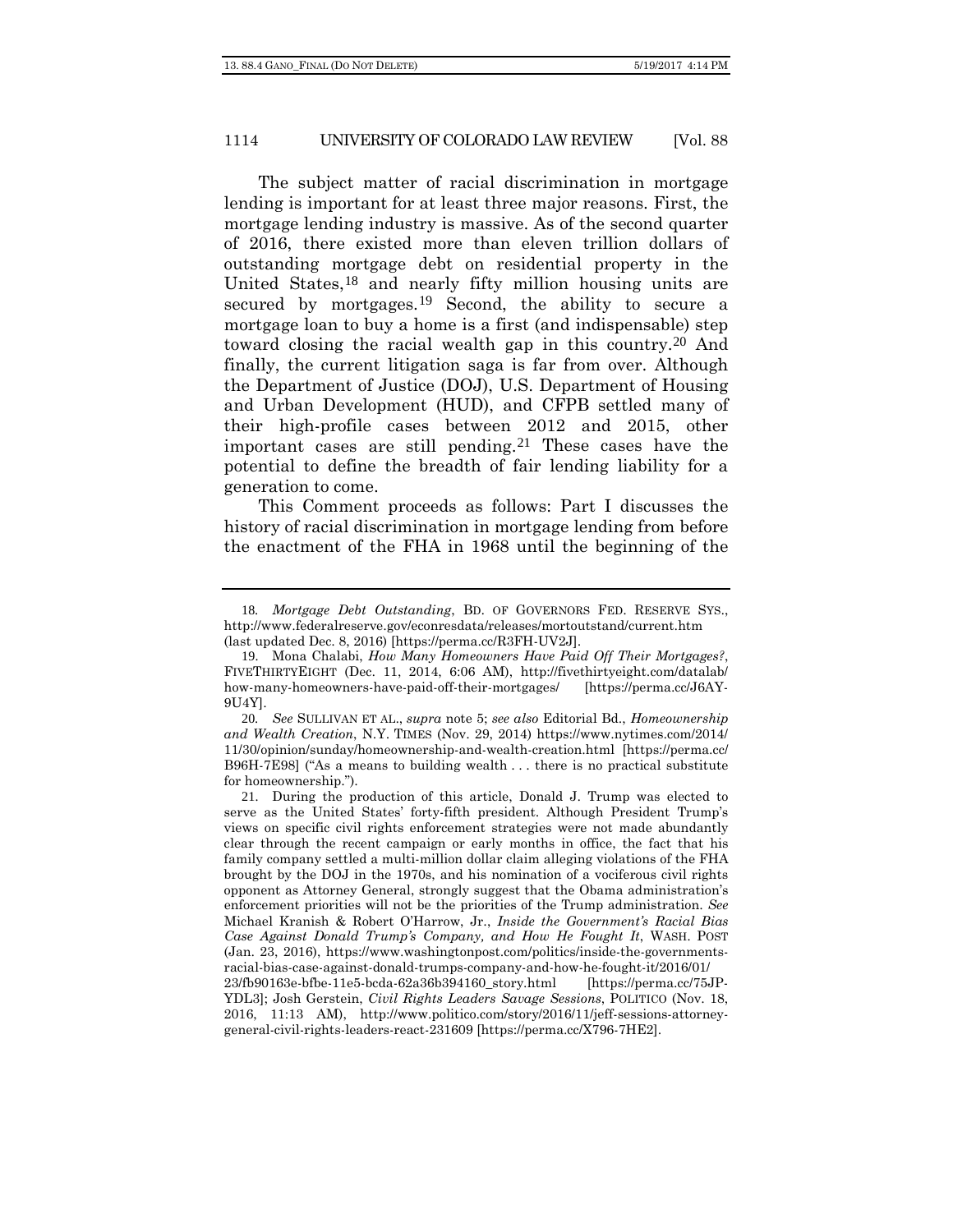Great Recession in 2007. It outlines the three causes of action that developed over the first forty years of the fair lending era—underwriting discrimination, redlining, and reverse redlining—and provides clear examples of each. Part II analyzes the origins of the disparate impact theory, its basic elements and burden-shifting structure, and how courts came to apply it to FHA claims. Part III analyzes the claims that emerged out of the Recession. It pays close attention to the legal issues left unresolved by recent redlining claims against two regional banks, and the massive reverse-redlining settlements against Wells Fargo and Countrywide. Part IV discusses the unresolved reverse-redlining claims lodged by the City of Miami and Cook County, Illinois against Bank of America and HSBC. The federal district and appellate courts that have dealt with these cases have arrived at conflicting conclusions on key jurisdictional issues, which the Supreme Court should resolve with its opinion in the summer of 2017 in *Bank of America*. Part V discusses discriminatory effects of certain mortgage underwriting practices, which many experts believe will be the focus of future claims.

This Comment focuses on discrete legal issues that remain unsettled under the disparate impact theory as it relates to fair lending. In doing so, it takes certain normative propositions for granted: The wealth and homeownership gaps are a source of perpetual blight on the American experience. Not all people want to own homes, nor can all people afford to own homes in the area where they desire to live. But for those who aspire to this integral part of the American Dream, the financing necessary to make homeownership possible should be available to all on truly fair terms, and it is the responsibility of government at all levels to ensure that it is so.[22](#page-6-0)

This Comment also argues that there is simply no substitute for governmental oversight and enforcement of fair lending laws. Disparate impact cases in the mortgage lending context often involve thousands (and in some recent cases like

<span id="page-6-0"></span><sup>22</sup>. This Comment does not normatively nor positively assess the enormous economic distortions in the housing market created by federal housing policies. *Compare* Lawrence H. White, *How Did We Get into This Financial Mess?* (Cato Inst., Briefing Paper No. 110, 2008) (criticizing federal housing policy for its distortionary effects on interest rates, asset prices, and the allocation of capital), *with* A RIGHT TO HOUSING (Rachel G. Bratt et al. eds., 2006) (arguing for more intervention by the federal government to ensure safe and affordable housing for all Americans).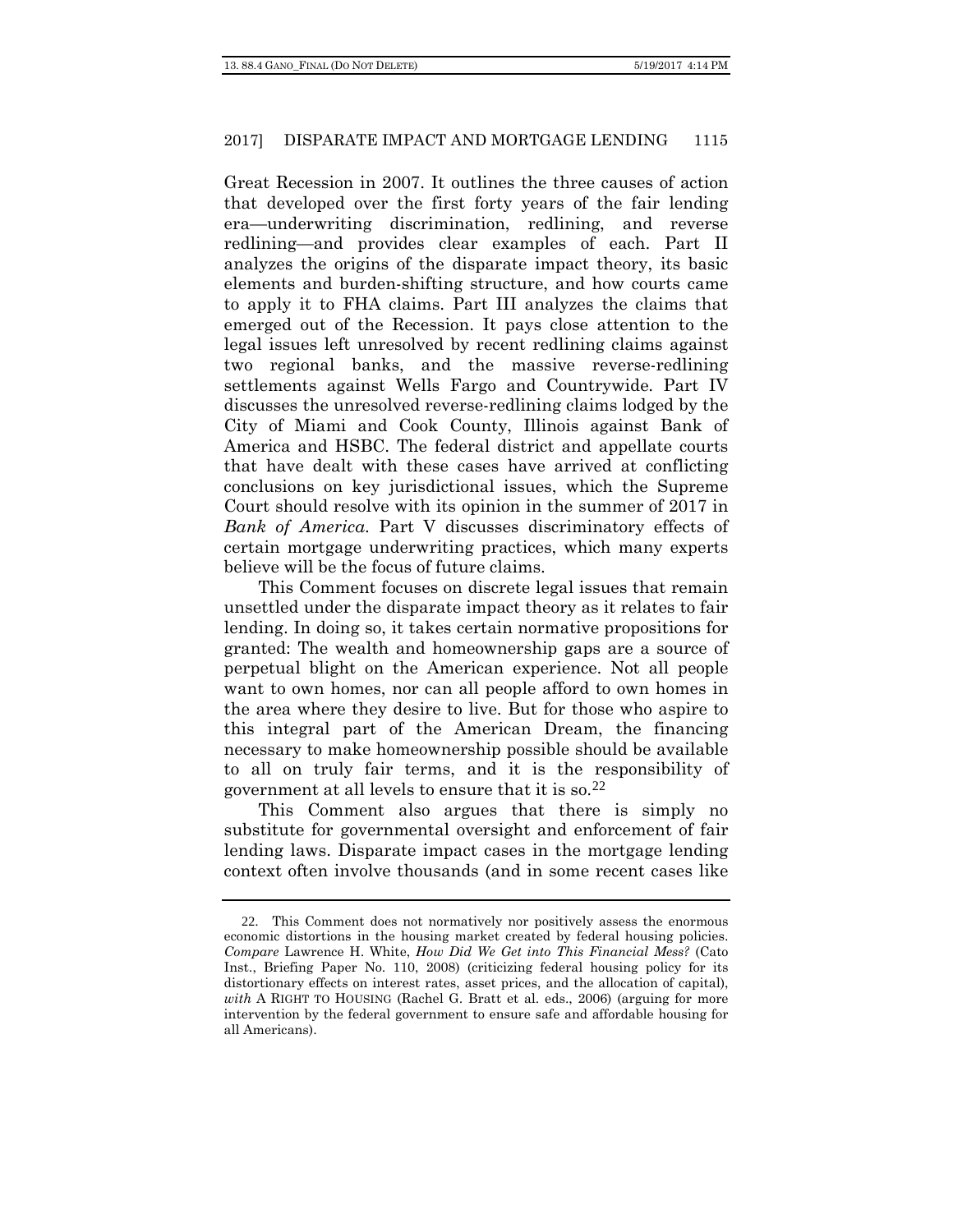*Associated Bank*, *Countrywide*, and *Wells Fargo* discussed in Part III, hundreds of thousands) of borrowers spread across the country. The evidence is complex and consists of millions of data points contained in reports submitted to and reviewed by federal financial regulators. Individual plaintiffs—and even state attorneys general and national nonprofits—quite simply lack the expertise and economic wherewithal to pursue these claims. If we are to "provide, within constitutional limitations, for fair housing throughout the United States,"[23](#page-7-0) the federal government must continue to play a leading role.

I. DE JURE DISCRIMINATION, THE FAIR HOUSING ACT, AND FAIR LENDING ENFORCEMENT: 1968–2008

The post-Recession lending discrimination cases cannot be properly understood outside of the historical and legal context through which they emerged. Section A describes the culture of intentional discrimination in mortgage lending that was pervasive before the FHA. Section B looks at discrimination in mortgage lending since Congress enacted the FHA in 1968. It is divided into three subsections corresponding to each of three types of claims—underwriting discrimination, redlining, and reverse redlining—that have developed since 1968.

All of the cases discussed in Section B involve private plaintiffs, and rely on the theory of disparate treatment to prove discrimination. Taken together, they reveal tremendous progress from state-sanctioned lending discrimination in the pre-Civil Rights era, but they also demonstrate why disparate treatment was not a sufficient legal theory to rout out discriminatory practices in the mortgage lending industry.

### *A. De Jure Discrimination Before 1968*

Over the last century, no policy has resulted in more intractable racial segregation and economic injustice than discriminatory housing policy.[24](#page-7-1) In the decades since the Civil Rights Movement, non-whites have made significant progress

<sup>23</sup>. Fair Housing Act of 1968, 42 U.S.C. § 3601 (2012).

<span id="page-7-1"></span><span id="page-7-0"></span><sup>24</sup>*. See* MICHAEL B. DE LEEUW ET AL., U.S. HOUS. SCHOLARS & RESEARCH & ADVOCACY ORGS., RESIDENTIAL SEGREGATION AND HOUSING DISCRIMINATION IN THE UNITED STATES i (2008) ("Residential segregation is an insidious and persistent fact of American life.").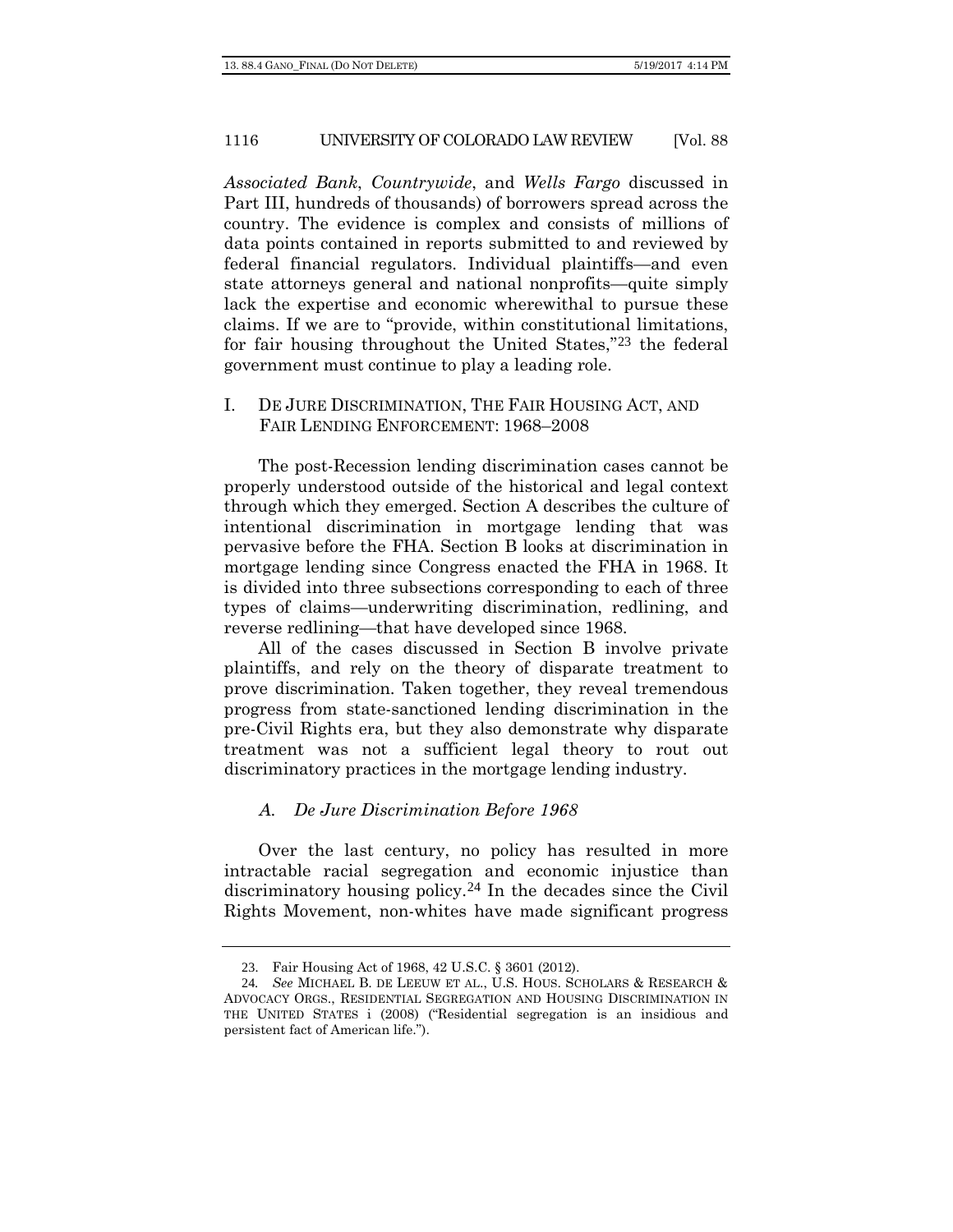in political participation,  $25$  educational attainment,  $26$  and access to better paying and more prestigious occupations,<sup>[27](#page-8-2)</sup> but non-white households remain at a significant economic disadvantage in terms of household wealth.[28](#page-8-3) Many experts attribute the persistence of this injustice to discriminatory housing policies.<sup>[29](#page-8-4)</sup>

To describe the multitude of private and governmentsanctioned practices affecting residential settlement as a "policy" derogates a term that implies a degree of internal coherence. In the first two-thirds of the last century, some six million black Americans left the rural South in trickles and waves, destined for urban areas throughout the country.<sup>[30](#page-8-5)</sup> Upon arrival, they confronted a host of obstacles, not the least of which was a complex web of discriminatory practices by landlords, real estate agents, banks, and all levels of government that had the cumulative effect of isolating them in substandard and overpriced urban tenements.<sup>[31](#page-8-6)</sup>

<span id="page-8-0"></span><sup>25</sup>*. See generally* KHALILAH BROWN DEAN ET AL., JOINT CTR. FOR POLITICAL & ECON. STUDIES, 50 YEARS OF THE VOTING RIGHTS ACT: THE STATE OF RACE IN POLITICS 3–4 (2015) (noting dramatic decreases in the voter turnout gap and large increases in the number of elected officials of color).

<span id="page-8-1"></span><sup>26</sup>*. See* Office for Civil Rights, *Impact of the Civil Rights Laws*, U.S. DEP'T OF EDUC. (Jan. 1999), http://www2.ed.gov/about/offices/list/ocr/docs/impact.html [https://perma.cc/8DZG-CXPW] (noting substantial declines in minority high school dropout rates and increases in high school graduation rates and college enrollment). I do not mean to imply here that we live in a post-racial society—far from it—only that significant progress has been made in some areas over the last three generations.

<span id="page-8-2"></span><sup>27</sup>. Cassandra Jones Havard, *"On the Take": The Black Box of Credit Scoring and Mortgage Discrimination*, 20 B.U. PUB. INT. L.J. 241, 243 (2011).

<span id="page-8-3"></span><sup>28</sup>. SULLIVAN ET AL., *supra* note 5, at 1 (finding that in 2011 the median white household had \$111,146 in total wealth holdings, whereas the median black household had \$7,113 and median Latino household had \$8,348).

<span id="page-8-4"></span><sup>29</sup>*. See generally* THE GEOGRAPHY OF OPPORTUNITY: RACE AND HOUSING CHOICE IN METROPOLITAN AMERICA 3 (Xavier de Souza Brigs ed., 2005) ("A growing body of empirical evidence indicates that racial segregation [of housing] is not merely correlated with unequal social and economic outcomes but also specifically contributes to worsening inequality in metropolitan areas . . . . "); *see also* SULLIVAN ET AL., *supra* note 5, at 9–15 (predicting that an equalization of homeownership rates would eliminate almost one-third of the overall racial wealth gap).

<span id="page-8-5"></span><sup>30</sup>. *See generally* ISABEL WILKERSON, THE WARMTH OF OTHER SUNS: THE EPIC STORY OF AMERICA'S GREAT MIGRATION (2010).

<span id="page-8-6"></span><sup>31</sup>*. See* NAT'L COMM'N ON FAIR HOUS. & EQUAL OPPORTUNITY, *supra* note 9, at 6–10 (discussing the historical roots of housing segregation); *see also* NAT'L COMM'N ON CIVIL DISORDERS, REPORT OF THE NATIONAL COMMISSION ON CIVIL DISORDERS (1968), http://www.eisenhowerfoundation.org/docs/kerner.pdf [https://perma.cc/UZ8J-PA92] (identifying "inadequate housing" as a "deeply held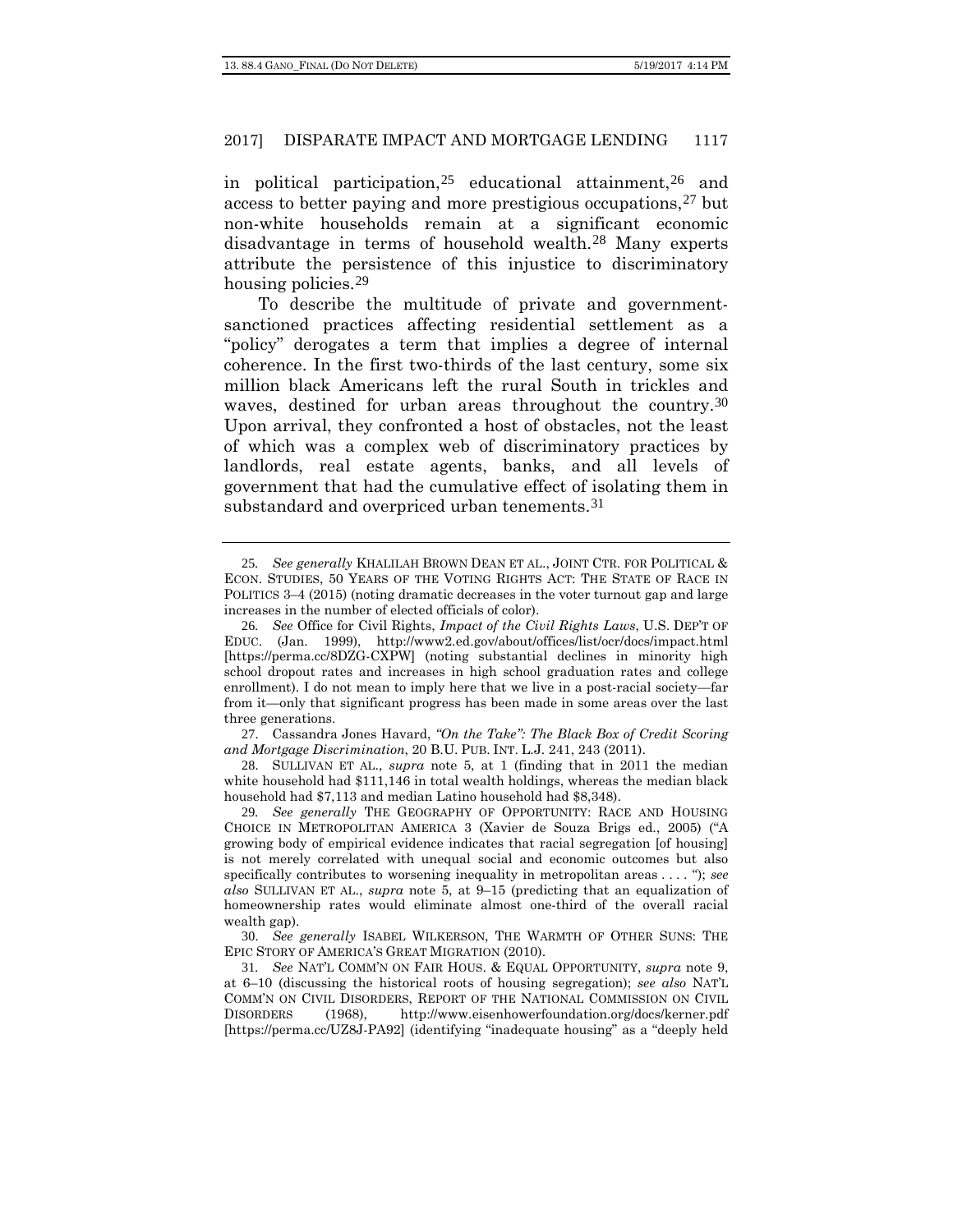As early as 1917, the Supreme Court declared such de jure racial segregation unconstitutional,[32](#page-9-0) but until Congress enacted the FHA, no federal law existed to enforce such an edict and discriminatory practices proliferated.[33](#page-9-1) For the black migrants who gained a secure foothold in these new urban areas,[34](#page-9-2) practices in the mortgage lending industry—designed and supported by the federal government—prevented them from moving out of tenancy and into homeownership.[35](#page-9-3)

From the beginning of New Deal housing policy in 1933 until the FHA in 1968, a full 98 percent of mortgages receiving government support went to whites.[36](#page-9-4) The Home Owners' Loan Corporation, established in 1933 to refinance millions of mortgages in default as a result of the Great Depression, prepared "neighborhood security maps" to assess underwriting risk.[37](#page-9-5) Neighborhoods threatened with "infiltration of foreignborn, negro, or lower grade population" were infamously outlined in red, and were deemed ineligible for governmentguaranteed refinancing.[38](#page-9-6) The private sector followed suit. Both the American Institute of Real Estate Appraisers and the National Association of Real Estate Boards adopted written policies that assessed underwriting risk based on a community's racial composition and forbid "introducing to a neighborhood . . . members of any race . . . whose presence will

<span id="page-9-3"></span>35. DOUGLAS S. MASSEY & NANCY A. DENTON, AMERICAN APARTHEID: SEGREGATION AND THE MAKING OF THE UNDERCLASS 17–60 (1993). "Americans made a series of deliberate decisions to deny blacks access to urban housing markets and to reinforce their spatial segregation." *Id.* at 19.

<span id="page-9-0"></span>grievance[]" of the highest intensity).

<sup>32</sup>. Buchanan v. Warley, 245 U.S. 60 (1917).

<span id="page-9-1"></span><sup>33</sup>. NAT'L COMM'N ON FAIR HOUS. & EQUAL OPPORTUNITY, *supra* note 9, at 6– 10.

<span id="page-9-2"></span><sup>34</sup>. Contrary to popular myth, this experience was the norm rather than the exception. *See* WILKERSON, *supra* note 30, at 415 (lamenting that "[f]ew experts trained their sights on the unseen masses of migrants [] who worked from the moment they arrived, didn't end up on welfare, and stayed married").

<span id="page-9-4"></span><sup>36</sup>*. Id.* The importance of this fact can hardly be understated. *See* Thomas Piketty, *Theories of Persistent Inequality and Intergenerational Mobility*, *in* HANDBOOK OF INCOME DISTRIBUTION 429–73 (A.B. Atkinson & F. Bourguignon eds., 2000).

<span id="page-9-5"></span><sup>37</sup>*. See Digital HOLC Maps*, URBANOASIS, http://www.urbanoasis.org/ projects/holc-fha/digital-holc-maps/ (last visited Jan. 17, 2016) [https://perma.cc/ F6TT-77FR] (containing "neighborhood security maps" for major U.S. cities).

<span id="page-9-6"></span><sup>38</sup>*. Factors*, REDLINING RICHMOND, http://dsl.richmond.edu/holc/factors (last visited Feb. 19, 2017) [https://perma.cc/J5MC-A2FD] (listing factors Home Owners' Loan Corporation officials used to assess underwriting risk).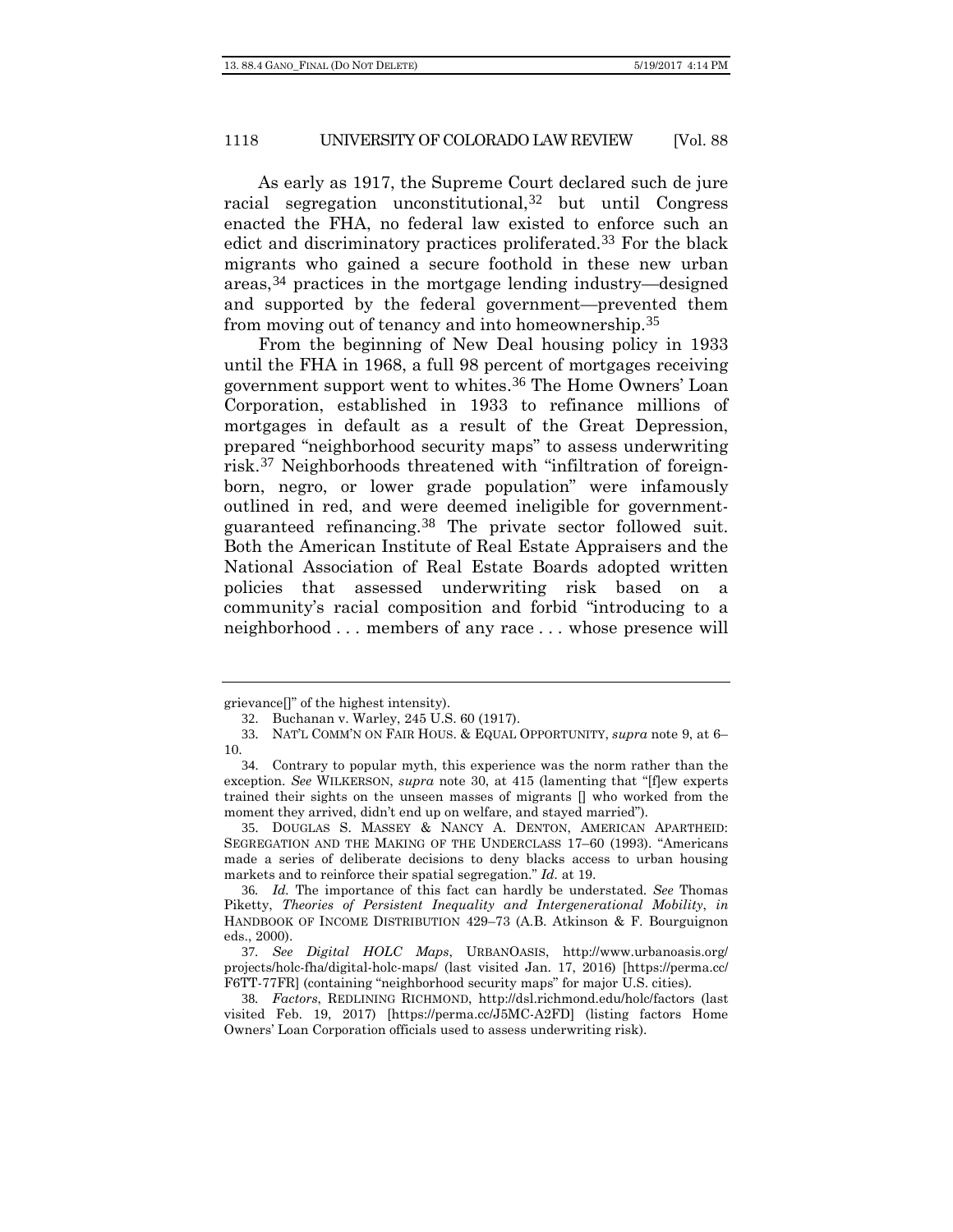be clearly detrimental to property values in a neighborhood."[39](#page-10-0) At a time when homeownership rates doubled for white Americans, the homeownership rate for black Americans barely budged.[40](#page-10-1)

Of the three landmarks pieces of legislation enacted by Congress during the Civil Rights Movement, the FHA was the last. Congress began with the Civil Rights Act of 1964, which prohibited racial discrimination in public accommodations, educational institutions, and employment.<sup>[41](#page-10-2)</sup> Substantial protection of voting rights came second in 1965.[42](#page-10-3) For two years thereafter, Congress regularly considered, but failed to pass, a fair housing bill until the assassination of Dr. Martin Luther King, Jr. in April 1968.[43](#page-10-4) The FHA was passed a mere two days after Dr. King's assassination, amid rioting in nearly all major U.S. cities.[44](#page-10-5)

The FHA made unlawful a broad range of discriminatory practices related to housing, and it furnished plaintiffs with a powerful tool to combat discrimination.[45](#page-10-6) Enforcement of the FHA's prohibition against racial discrimination in mortgage lending received a substantial boost from three laws enacted in the mid-1970s. The ECOA, enacted in 1974, made discrimination unlawful with respect to any aspect of a credit transaction;[46](#page-10-7) the HMDA, enacted in 1975, required lenders to

<span id="page-10-5"></span>44. Jean Eberhart Dubofsky, *Fair Housing: A Legislative History Perspective*, 8 WASHBURN L.J. 149, 160 (1969).

<span id="page-10-8"></span><sup>39</sup>. NAT'L COMM'N ON FAIR HOUS. & EQUAL OPPORTUNITY, *supra* note 9, at 8.

<span id="page-10-1"></span><span id="page-10-0"></span><sup>40</sup>*. See* Ta-Nehisi Coates, *The Case for Reparations,* ATLANTIC (June 2014), http://www.theatlantic.com/magazine/archive/2014/06/the-case-for-reparations/ 361631/ [https://perma.cc/JG8J-T7AR].

<sup>41</sup>. Codified as amended at 42 U.S.C. §§ 1981–2000h-6 (2012).

<span id="page-10-3"></span><span id="page-10-2"></span><sup>42</sup>. Voting Rights Act of 1965, codified as amended at 52 U.S.C. §§ 10101– 10702 (2012).

<span id="page-10-4"></span><sup>43</sup>*. History of Fair Housing*, U.S. DEP'T OF HOUS. & URBAN DEV., http://portal.hud.gov/hudportal/HUD?src=/program\_offices/fair\_housing\_equal\_ opp/aboutfheo/history (last visited Nov. 7, 2015) [https://perma.cc/6DNY-T2AE].

<span id="page-10-6"></span><sup>45</sup>*.* 42 U.S.C. §§ 3604–3606 (2012). For the purpose of this Comment, § 3605, making it unlawful for "any person or . . . business . . . to discriminate against any person in making available such a transaction . . . because of race" is the most germane section of the FHA. *But see* Havard, *supra* note 27, at 244–45 (stating that the original fair lending laws are not well suited to combat more complex "second-generation discrimination" of the type we see today).

<span id="page-10-7"></span><sup>46</sup>. 15 U.S.C. § 1691(a)(1) (2012) (making it unlawful for any creditor to discriminate against any applicant with respect to any aspect of a credit transaction on the basis of race); *see also* ROBERT G. SCHWEMM, HOUSING DISCRIMINATION: LAW AND LITIGATION § 18:1 (2009) (discussing overlapping coverage of FHA and ECOA).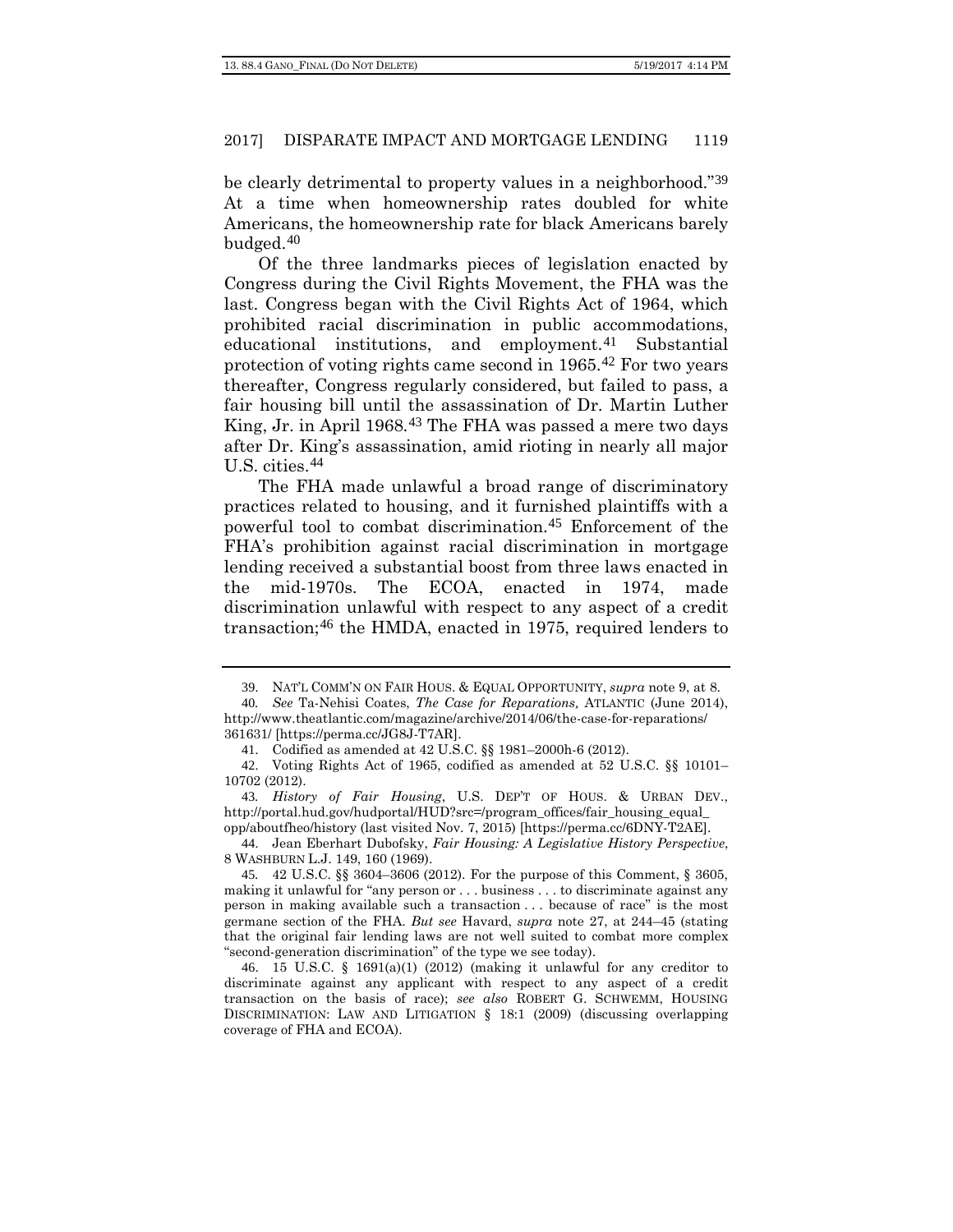publicly disclose mortgage lending data; $47$  and the CRA of 1977 specifically sought to curtail redlining practices through regular Fair Lending Examinations.[48](#page-11-1)

#### <span id="page-11-6"></span>*B. The Disparate Treatment Era: 1968–2007*

In the first four decades of the fair lending era, governmental enforcement of the FHA's prohibition against discrimination in lending bordered on nonexistent. The DOJ did not file a single mortgage discrimination case until 1991, and private cases were likewise rare and extremely difficult to win.<sup>[49](#page-11-2)</sup> Evidentiary problems certainly played a role;<sup>[50](#page-11-3)</sup> unlike claims alleging "steering" by real estate agents, federal antifraud laws prohibited the use of "testers" in mortgage applications.[51](#page-11-4) Furthermore, legal uncertainty surrounding the cognizability of disparate impact liability under the FHA chilled governmental enforcement efforts.[52](#page-11-5)

Nevertheless, the handful of mortgage lending discrimination claims from this era can be divided neatly into three groups. The first group involves underwriting discrimination, where a lender denied credit outright to a

<span id="page-11-3"></span><span id="page-11-2"></span>50*. Id.* (discussing limitations on paired testing protocol to uncover lending discrimination and the difficulty of obtaining evidence of apples-to-apples comparables in larger real estate financing deals).

<span id="page-11-0"></span><sup>47</sup>. 12 U.S.C. § 2801–10 (2012). The HMDA did not require lenders to include race and ethnicity until the 1989 amendments to that act, data from which was not made public until 1994. Dubravka Ritter, *Do We Still Need the Equal Credit Opportunity Act?*, DISCUSSION PAPER PAYMENT CARDS CTR., Sept. 2012, at 24.

<span id="page-11-1"></span><sup>48</sup>. 12 U.S.C. § 2801–10 (2012); *see also The Community Reinvestment Act: Thirty Years of Accomplishments, But Challenges Remain: Hearing Before the H. Comm. on Fin. Servs.*, 100th Cong. 7 (2008) (statement of Sandra L. Thompson, Director, Division of Supervision and Consumer Protection, Federal Deposit Insurance Corporation).

<sup>49</sup>*. See* Schwemm & Taren, *supra* note 9, at 386–87.

<span id="page-11-4"></span><sup>51</sup>*. Id.* Steering is the practice of channeling prospective minority buyers and tenants to designated areas and not permitting them access to all available housing. SCHWEMM, *supra* note [46,](#page-10-8) at § 13:5. *See also* MARGERY AUSTIN TURNER ET AL., U.S. DEP'T OF HOUS. & URBAN DEV., HOUSING DISCRIMINATION AGAINST RACIAL AND ETHNIC MINORITIES 2012 5–9 (2013) (discussing the utility of paired testing protocols for housing rentals and sales). For the first time in June 2016, a joint CFPB-DOJ redlining complaint contained allegations of disparate treatment in mortgage lending based on the use of paired testers. *See* Complaint at ¶¶ 99– 112, CFPB v. BancorpSouth Bank, No. 1:16cv118-GHD-DAS (N.D. Miss. June 29, 2016).

<span id="page-11-5"></span><sup>52</sup>. NAT'L COMM'N ON FAIR HOUS. & EQUAL OPPORTUNITY, *supra* note 9, at 24; *see infra* Part II, discussing the recent U.S. Supreme Court decision in *Inclusive Communities Project* and its potential impact on mortgage lending cases.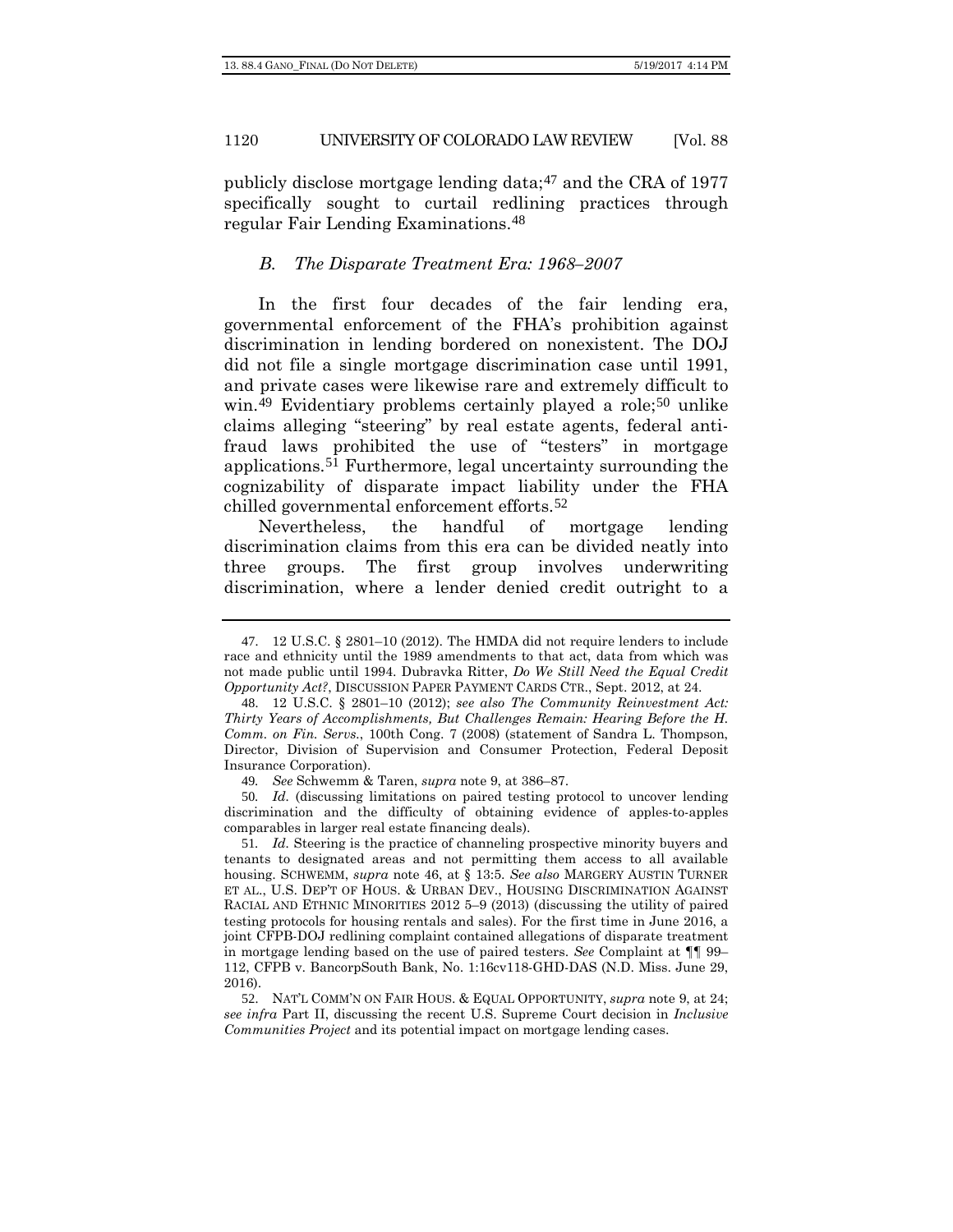prospective minority borrower while extending it to a similarly creditworthy white borrower. The second involves allegations of redlining, where a lender refused to extend credit to minoritymajority geographic areas while extending it to otherwise similar white areas. The third involves reverse redlining, where a lender charged higher interest rates or fees to a non-white borrower relative to a similarly creditworthy white one.<sup>[53](#page-12-0)</sup> Lenders must be familiar with these three claims because the post-Recession claims, which rely on more complex evidence, more attenuated theories of causation, and an altogether different theory of liability, are ultimately variations of these three vintage categories.

#### <span id="page-12-4"></span>1. Underwriting Discrimination

Mortgage underwriting is the process by which a lender determines the risk that a borrower will default on his or her loan obligation.<sup>[54](#page-12-1)</sup> The risk factors that lenders consider when deciding whether to extend credit and on what terms fall under the "three Cs" of underwriting: credit, capacity, and collateral.[55](#page-12-2) In the absence of direct evidence of discriminatory intent,[56](#page-12-3) a prima facie case of underwriting discrimination sufficient to raise an inference of discriminatory intent consists of four elements:

<span id="page-12-0"></span><sup>53</sup>*. See* VANITA GUPTA, DEP'T OF JUSTICE, THE ATTORNEY GENERAL'S 2014 ANNUAL REPORT TO CONGRESS PURSUANT TO THE EQUAL CREDIT OPPORTUNITY ACT AMENDMENTS OF 1976, at 2 (2015) (dividing "the range of abuses in the mortgage market" into the same trichotomy).

<span id="page-12-1"></span><sup>54</sup>*. See generally* Brandon Cornett, *How the Mortgage Underwriting Process Works*, HOME BUYING INST. (2010), http://www.homebuyinginstitute.com/ homebuyingtips/2010/02/what-is-mortgage-underwriting-and-how.html [https://perma.cc/P6FE-JL3B].

<span id="page-12-2"></span><sup>55</sup>. Credit includes all aspects of a prospective borrower's credit history; capacity measures a prospective borrower's ability to pay, namely monthly debt payment-to-income ratio; and collateral encompasses a prospective borrower's total equity or down payment. *The 3 Cs of Underwriting Factors Used in Loan Prospector's Assessment*, FREDDIEMAC (2016), http://www.freddiemac.com/ corporate/au-works/factors.html [https://perma.cc/7UTU-VHZV].

<span id="page-12-3"></span><sup>56</sup>. Direct evidence includes written documents or a defendant's oral statements to witnesses evidencing racial animus. If plaintiffs can produce direct evidence of illegal motivation, they do not need to rely on the prima facie concept to create an inference of discriminatory intent. SCHWEMM, *supra* note [46,](#page-10-8) § 10.2 (noting that "most modern Fair Housing Act cases have had to rely heavily, if not exclusively, on circumstantial evidence for proof of the defendant's discriminatory motive").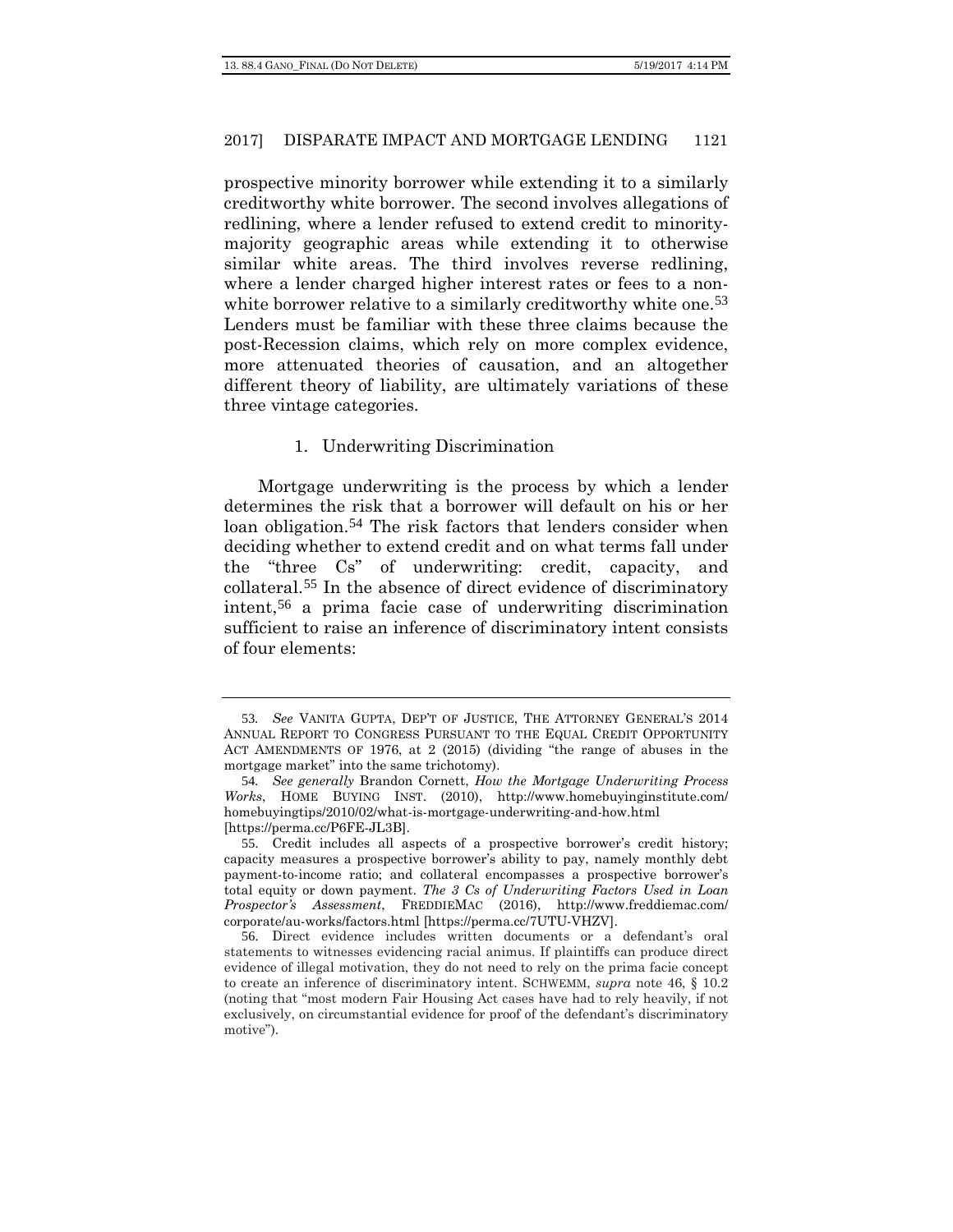- 1. the prospective borrower is a member of a protected class;
- 2. the prospective borrower applied for and was qualified for a loan;
- 3. the lender rejected the application; and
- 4. the lender continued to approve loans for white applicants with otherwise similar qualifications.[57](#page-13-0)

Once a plaintiff proves all four elements by a preponderance of the evidence, the burden shifts to the defendant-lender, who must then articulate a legitimate, nondiscriminatory reason for its decision to reject the plaintiff's loan application.[58](#page-13-1)

A pair of early cases alleging discriminatory assessment of credit risk—the first "C"—demonstrates the difficulty that real estate developers working in minority areas face in establishing the fourth element of a prima facie case. Specifically, the contrast between *Simms v. First Gibraltar Bank* and *Watson v. Pathway Financial* highlights the evidentiary problems faced by disparate treatment plaintiffs outside of the single-family home mortgage context.

In *Simms*, the owner of a cooperative multifamily property in a predominantly minority area of Houston sued a regional Texas bank for refusing to issue a commitment letter to refinance Simms's project despite the project's creditworthiness.[59](#page-13-2) The Fifth Circuit conceded that the lender's refusal to issue the loan "may have been unsound, unfair, or even unlawful, yet not been violative of the FHA" without sufficient evidence of discriminatory intent.<sup>[60](#page-13-3)</sup> The Fifth Circuit vacated the final judgment and damage award of \$3.2 million against First Gibraltar, holding,

[t]he fundamental flaw in this evidence is that Simms offered it in a vacuum; he presented absolutely no evidence that other, 'non-protected' applicants or applications were treated any differently [nor] any evidence from which it might be inferred that First Gibraltar had a poor record of

<span id="page-13-1"></span><span id="page-13-0"></span><sup>57</sup>. SCHWEMM, *supra* note [46,](#page-10-8) §18:3 (noting that all federal circuits except the Seventh accept this framework).

<span id="page-13-3"></span><span id="page-13-2"></span><sup>58</sup>*. Id.* §10.2. The ultimate burden of persuasion on the discriminatory motive remains with the plaintiff throughout. *Id.*

<sup>59</sup>. 83 F.3d 1546, 1556–59 (5th Cir. 1996).

<sup>60</sup>*. Id.* at 1556.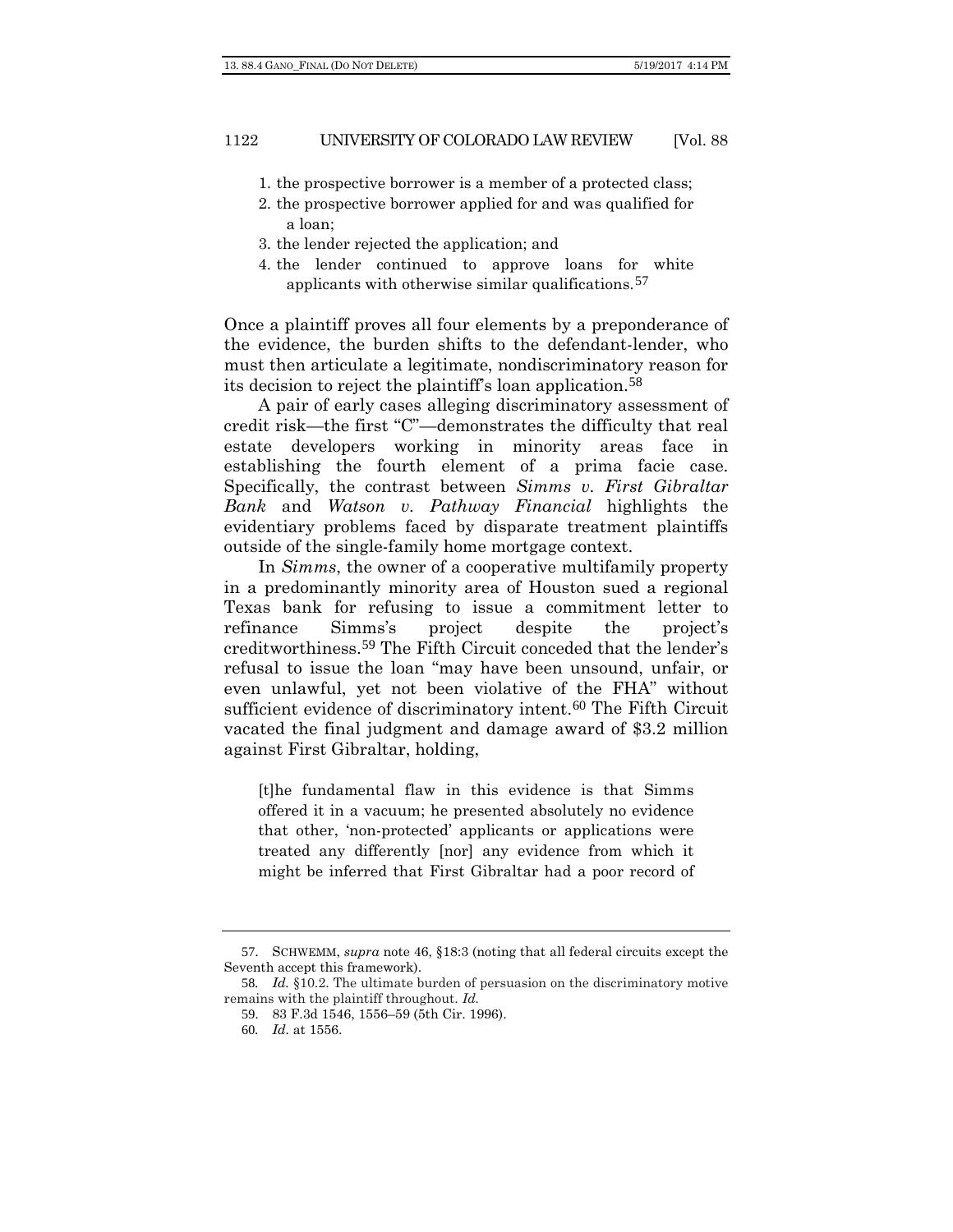#### lending in minority areas  $\dots$ .<sup>[61](#page-14-0)</sup>

Given the idiosyncrasies of large, multifamily real estate development deals, the Fifth Circuit's demand for an apples-toapples comparison to make a prima facie showing on the fourth element practically precludes claims for underwriting discrimination outside of the single-family home mortgage context.

*Watson v. Pathway Financial* presented just such a claim.[62](#page-14-1) The Watsons were a black couple in the Chicago area whose application for a mortgage had been rejected by Pathway because of delinquent credit card accounts.[63](#page-14-2) The court rejected the lender's motion for summary judgment after the Watsons produced evidence that the lender had approved at least six applications from white borrowers showing similar delinquencies.[64](#page-14-3) The holding in *Watson* demonstrates that claims for discriminatory underwriting based on credit risk are much easier to bring in the context of single-family home mortgages where an abundance of comparable data is available.

More fertile ground for discriminatory underwriting claims has been found in the third "C" of mortgage underwriting collateral—and particularly in claims alleging the discriminatory appraisal of real estate.<sup>[65](#page-14-4)</sup> Until 1977, professional associations of real estate appraisers promulgated written standards that expressly discounted property values based on the racial composition of a property's neighborhood.[66](#page-14-5) In the years since, courts in fair lending cases have been unable to draw a clear line between permissible and unlawful appraisal considerations.[67](#page-14-6)

<sup>61</sup>*. Id.* at 1554, 1558.

<sup>62</sup>. 702 F. Supp. 186 (N.D. Ill. 1988).

<sup>63</sup>*. Id.* at 187.

<sup>64</sup>*. Id.* at 188.

<span id="page-14-4"></span><span id="page-14-3"></span><span id="page-14-2"></span><span id="page-14-1"></span><span id="page-14-0"></span><sup>65</sup>. This group of cases can be distinguished from traditional redlining claims, *see infra* section I.B.2., because these cases allege that a lender or independent appraiser's valuation of a *specific residence* affected a borrower's credit worthiness; traditional redlining cases involve a lender's unwillingness to loan on homes in *defined geographic areas* containing minorities.

<span id="page-14-6"></span><span id="page-14-5"></span><sup>66</sup>*. See* United States v. Am. Inst. of Real Estate Appraisers, 442 F. Supp. 1072, 1079 (N.D. Ill. 1977) (finding that the promulgation of standards that cause appraisers and lenders to treat race as a negative factor in determining the value of a dwelling violates FHA).

<sup>67</sup>. The issue of measuring the amount of discount in home prices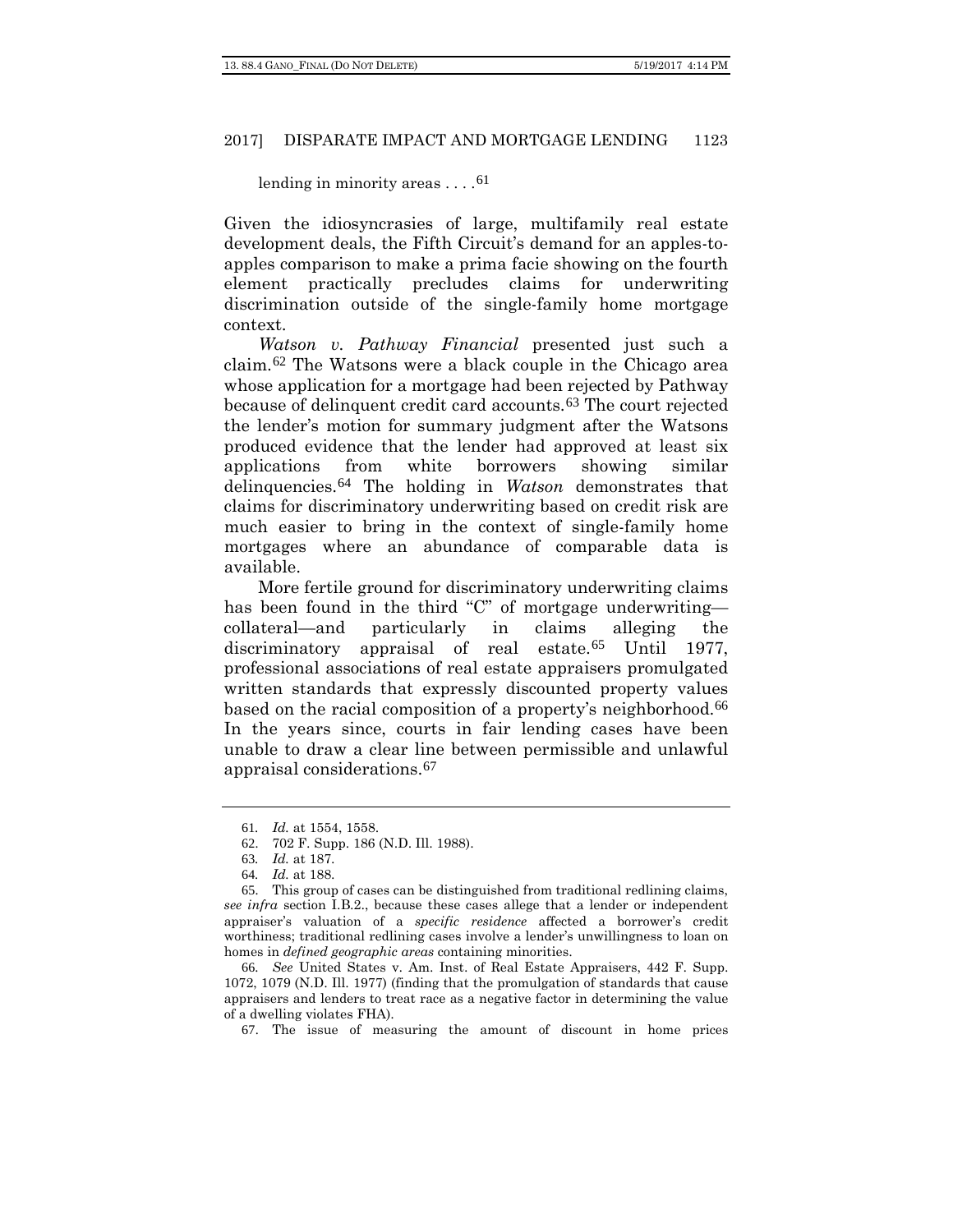In one case from 1987, James and Rosie Thomas, a black couple residing in Gary, Indiana, sued a regional bank after the bank denied the couple a second mortgage on their home.<sup>[68](#page-15-0)</sup> The plaintiffs alleged that the appraisal conducted by the bank undervalued their home because of its location in a black neighborhood.[69](#page-15-1) The court held that banks could base their lending decisions on such "legitimate business criteria [as] . . . salability of the security property, including the neighborhood in which it's located which has a bearing on the salability. . . ."[70](#page-15-2) The holding in *Thomas v. First Federal Savings Bank of Indiana* acknowledges that supply and demand factors, even those influenced by race, may lawfully play a role in real estate appraisals.[71](#page-15-3) In other words, the *Thomas* court recognized that the demographic composition of a neighborhood may lower home values, and lenders may appraise homes and extend mortgages that reflect these exogenous market forces, so long as they do not explicitly factor racial composition into their appraisal practices.[72](#page-15-4)

#### 2. Redlining

Unlike an appraisal case where a lender discounts the value of a particular home for underwriting purposes, traditional redlining cases involve a mortgage lender that refuses to make loans in entire geographic areas because of

attributable to racial discrimination—the concept of the "discrimination coefficient"—has been the subject of academic research and debate among sociologists, psychologists, and economists for more than half a century. Suffice it to say that the estimation of any discrimination coefficient is fraught with omitted variable bias, measurement error, and other shortcomings typical to social science causation analysis. *See* Ritter, *supra* not[e 47,](#page-11-6) at 13–23.

<span id="page-15-0"></span><sup>68</sup>. Thomas v. First Fed. Savs. Bank of Ind., 653 F. Supp. 1330 (N.D. Ind. 1987).

<sup>69</sup>*. Id.* at 1339.

<span id="page-15-2"></span><span id="page-15-1"></span><sup>70</sup>*. Id.* at 1340 (quoting Laufman v. Oakley Bldg. & Loan Co., 408 F. Supp. 489, 501 (S.D. Ohio 1976)).

<span id="page-15-3"></span><sup>71</sup>. Numerous studies have examined and debated the existence (and intensity) of "racial housing price differentials" and have arrived at different conclusions. *See, e.g.*, Caitlin Knowles Myers, *Discrimination and Neighborhood Effects: Understanding Racial Differentials in U.S. Housing Prices*, 56 J. URB. ECON. 279, 284–85, 293–98 (2004).

<span id="page-15-4"></span><sup>72</sup>*. See generally* GARY S. BECKER, THE ECONOMICS OF DISCRIMINATION 13– 18 (2d ed. 1971) (explaining the economic forces determining discrimination in a free market).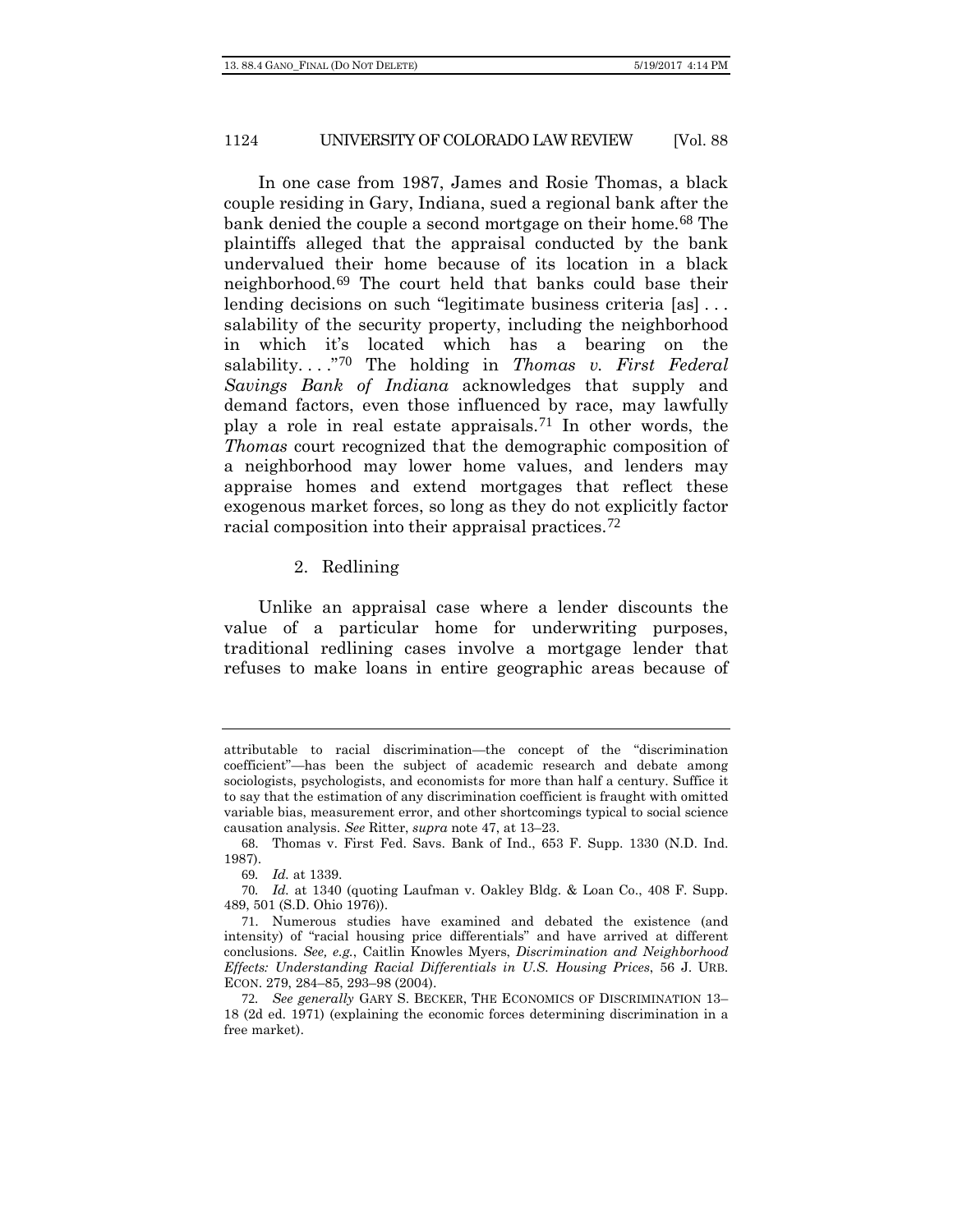their racial composition.[73](#page-16-0) The five elements of a prima facie redlining case are:

- 1. the residence sought was in a minority neighborhood;
- 2. the prospective borrower applied for a loan;
- 3. an independent appraisal determined the residence was valued fairly;
- 4. the prospective borrowers were otherwise qualified; and
- 5. the lender denied the application.[74](#page-16-1)

The case of *Harrison v. Otto G. Heinzeroth Mortgage Company* presents a straightforward example of a traditional redlining claim.[75](#page-16-2) In 1974, John Harrison and his wife wanted to buy a house in the racially mixed neighborhood of Old West End in Toledo, Ohio.[76](#page-16-3) Harrison called Heinzeroth Mortgage.[77](#page-16-4) A company agent said, according to Harrison, that Heinzeroth required a 50 percent down payment for homes in "bad areas" like the racially integrated Old West End, but only 10 percent for property elsewhere in (the white areas of) Toledo.[78](#page-16-5) Finding for Harrison, the court remarked: "[Harrison] had the shocking experience of finding himself the victim of bigotry and intolerance. . . . To his credit, plaintiff did not take it lying down. He fought back, in a proper manner, in the courts."[79](#page-16-6)

*Harrison*, decided in 1977, serves a suitable benchmark for gauging the FHA's progress up to that point. Compared to the pre-FHA era, when the federal government itself redlined minority neighborhoods, *Harrison* indicates a significant step forward in the country's commitment to fair lending. But lenders quickly learned to avoid making discriminatory statements like those made by Heinzeroth's agent. They even rewrote lending policies to be facially neutral, yet black and Hispanic borrowers continued to be disproportionately denied

<span id="page-16-0"></span><sup>73</sup>. Redlining violates the FHA, 42 U.S.C. §§ 3604, 3605, and the ECOA, 15 U.S.C. § 1691(a).

<span id="page-16-4"></span><span id="page-16-3"></span><span id="page-16-2"></span><span id="page-16-1"></span><sup>74</sup>. SCHWEMM, *supra* note [46,](#page-10-8) § 18:4. Similar to cases alleging underwriting discrimination, direct evidence of racial animus circumvents the need for prima facie burden shifting. *See supra* text accompanying note 57.

<sup>75</sup>. 430 F. Supp. 893 (N.D. Ohio 1977).

<sup>76</sup>*. Id.* at 895.

<sup>77</sup>*. Id.* at 895–96.

<sup>78</sup>*. Id.* at 896.

<span id="page-16-6"></span><span id="page-16-5"></span><sup>79</sup>*. Id.* at 897.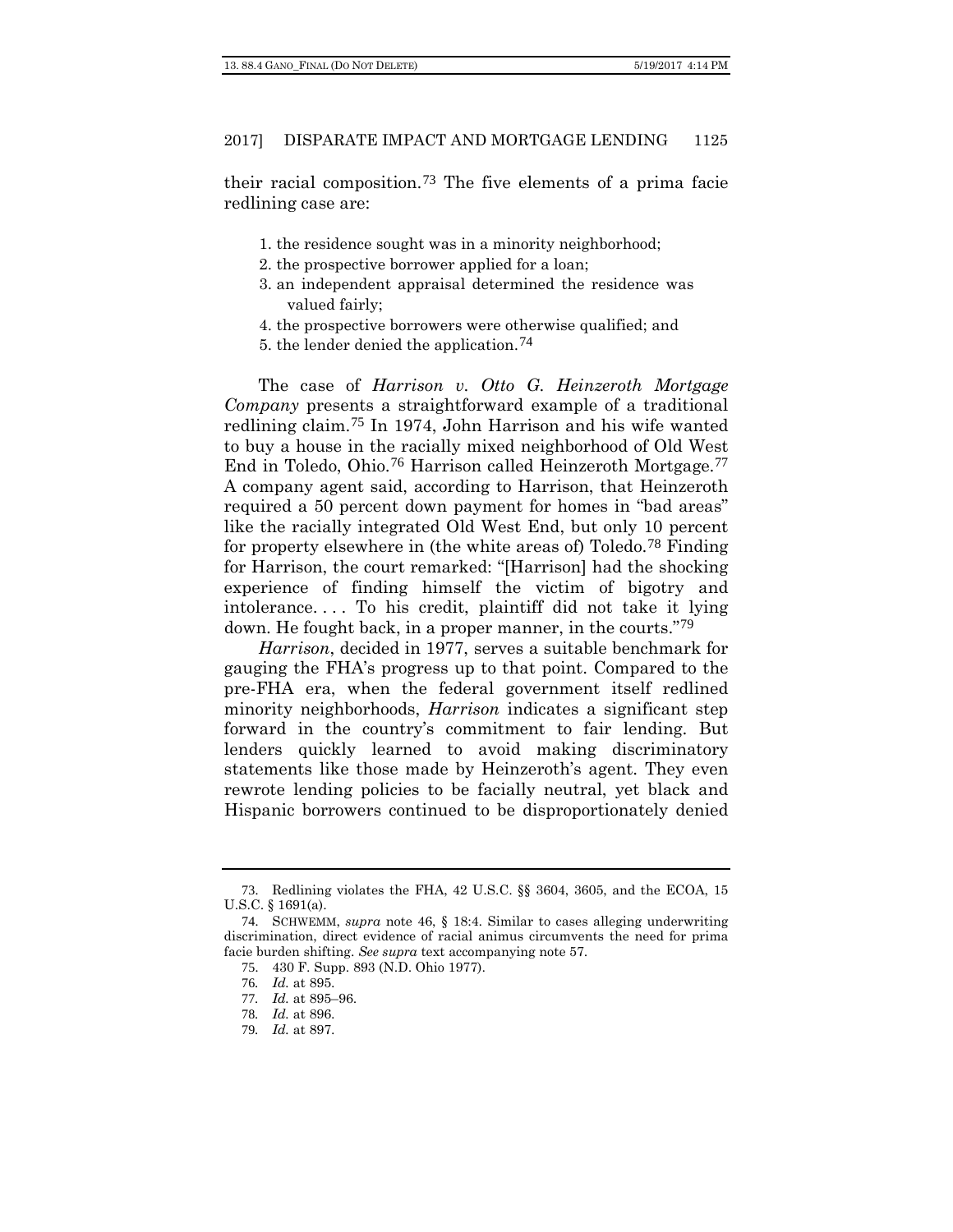credit and offered comparably inferior mortgage products.[80](#page-17-0)

# 3. Reverse Redlining

The residential mortgage industry changed drastically in the 1990s. It transitioned away from the practice of "credit rationing," where interest rates and creditworthiness requirements were fixed and loanable funds rationed, to a system of "risk-based pricing," where lenders would offer differential loan products and interest rates to borrowers based on creditworthiness.[81](#page-17-1) Beginning around 2000, claims against lenders for underwriting discrimination became less common, and claims alleging "reverse redlining"—also frequently referred to as "predatory lending" or "price discrimination" emerged and have accelerated since.[82](#page-17-2) In most reverse redlining cases, plaintiffs allege that lenders either discriminated in their procedures for determining creditworthiness—resulting in non-white borrowers paying more in discretionary fees and interest rates—or discriminated in the types of loans offered to white versus non-white borrowers, resulting in non-white borrowers receiving more sub-prime or other non-traditional mortgage loans.<sup>[83](#page-17-3)</sup> The elements of a prima facie reverse redlining case are:

- 1. the borrower-plaintiff is a member of a protected class;
- 2. the borrower-plaintiff applied for and was qualified for a loan from the lender-defendant;
- 3. the lender-defendant offered the borrower-plaintiff a loan on grossly less favorable terms; and
- 4a.the lender-defendant intentionally targeted the borrower-plaintiff for such terms due to their protected class; or

<span id="page-17-0"></span><sup>80</sup>. Jared Ruiz Bybee, *Fair Lending 2.0: A Borrower-Based Solution to Discrimination in Mortgage Lending*, 45 U. MICH. J. L. REFORM 113, 113 (2011).

<span id="page-17-1"></span><sup>81</sup>*. See* Schwemm & Taren, *supra* note 9, at 390–91; *see also* Joseph E. Stiglitz & Andrew Weiss, *Credit Rationing in Markets with Imperfect Information*, 71 AM. ECON. REV. 393, 393–410 (1981) (discussing credit rationing).

<span id="page-17-3"></span><span id="page-17-2"></span><sup>82</sup>. Underwriting discrimination is discussed *supra* section I.B.1. For a concise discussion of the rise of reverse redlining, see Gregory D. Squires, *Predatory Lending: Redlining in Reverse*, NAT'L HOUSING INST. (2005) http://www.nhi.org/online/issues/139/redlining.html [https://perma.cc/V7EM-6QPK].

<sup>83</sup>*. See id.* (providing examples of predatory lending practices).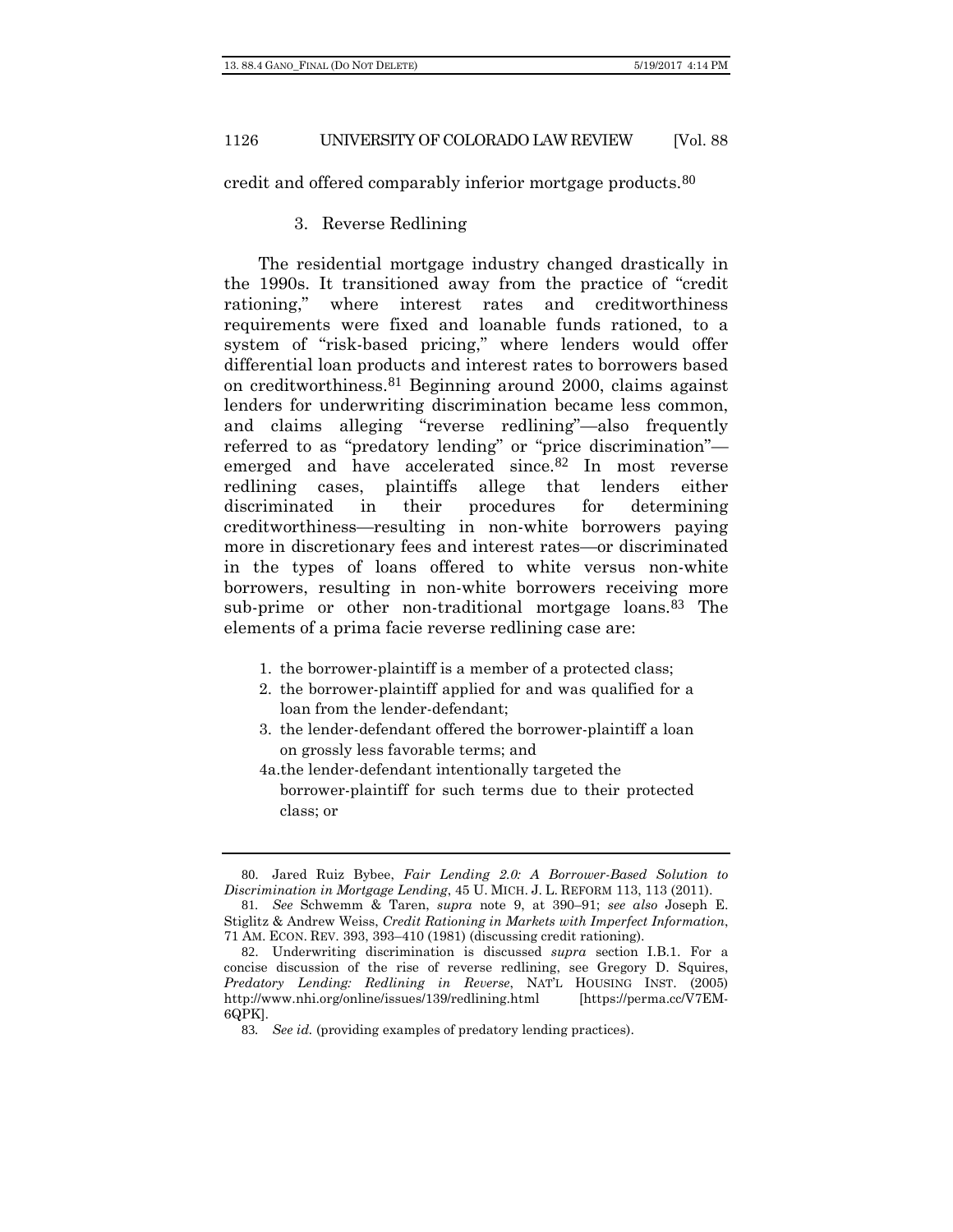4b.the lender-defendant issued loans on more favorable terms to others not of the borrower-plaintiff's protected class.[84](#page-18-0)

The first appearance of a reverse-redlining allegation was in a case brought against a Chicago-area real estate developer.[85](#page-18-1) The developer, Easy Life Real Estate, offered homes that it represented as fully rehabilitated to first-time homebuyers in a 95 percent black community on Chicago's West Side.<sup>[86](#page-18-2)</sup> The plaintiffs alleged a pattern by Easy Life's agents of refusing to negotiate price, fraudulently giving buyers down payment money and disguising these transactions as gifts from relatives, encouraging buyers' families to co-sign loans, and asking buyers to sign blank pieces of paper that were later filled in with explanations for credit delinquencies.<sup>[87](#page-18-3)</sup> While much of the district court's opinion analyzed the case through a lens of an "exploitation theory" under the Civil Rights Act, the final paragraph of the opinion held that the FHA, which historically received a broad reading by courts, also prohibited reverse redlining.[88](#page-18-4)

For eight years after *Easy Life*, reverse-redlining claims increased in frequency, but the modest acceleration in the early 2000s in no way heralded the proverbial flood of allegations that followed the Recession.[89](#page-18-5) This was because the pre-

<span id="page-18-0"></span><sup>84</sup>. U.S. DEP'T OF HOUS. & URBAN DEV., MEMORANDUM ON ELEMENTS OF PROOF TO HUD FAIR HOUSING & EQUAL OPPORTUNITY HEADQUARTERS AND FIELD STAFF OFFICES, 9–10 (2014) (on file with author).

<span id="page-18-2"></span><span id="page-18-1"></span><sup>85</sup>. Honorable v. Easy Life Real Estate Sys., 100 F. Supp. 2d 885, 892 (N.D. Ill. 2000).

<sup>86</sup>*. Id.* at 886.

<sup>87</sup>*. Id.*

<span id="page-18-4"></span><span id="page-18-3"></span><sup>88</sup>*. Id.* at 892. The Seventh Circuit endorsed a three-element "exploitation theory" of liability under 42 U.S.C. § 1982 in *Clark v. Universal Builders, Inc.*, where the defendants were accused of taking advantage of the shortage of housing in black areas of Chicago to sell homes at higher markups and on more onerous terms than equivalent homes in white areas. 501 F.2d 324 (7th Cir. 1974). This cause of action has not been well received outside of the Seventh Circuit. *See*  Brown v. Phillip Morris, Inc., 250 F.3d 789 (3d Cir. 2001) (finding that tobacco company targeting sale of menthol cigarettes at African Americans did not violate civil rights statutes); Rivera v. Inc. Vill. of Farmingdale, 924 F. Supp. 2d 440, 445 (E.D.N.Y. 2013) ("[E]ven assuming *arguendo* that an exploitation theory of liability applies to claims made pursuant to the FHA and that the Second Circuit does (or would) recognize this theory," the court held that plaintiffs did not adequately plead their exploitation claim).

<span id="page-18-5"></span><sup>89</sup>*. See* Schwemm & Taren, *supra* note 9, at 392 n.106 (listing five reverseredlining claims brought between 2000 and 2007).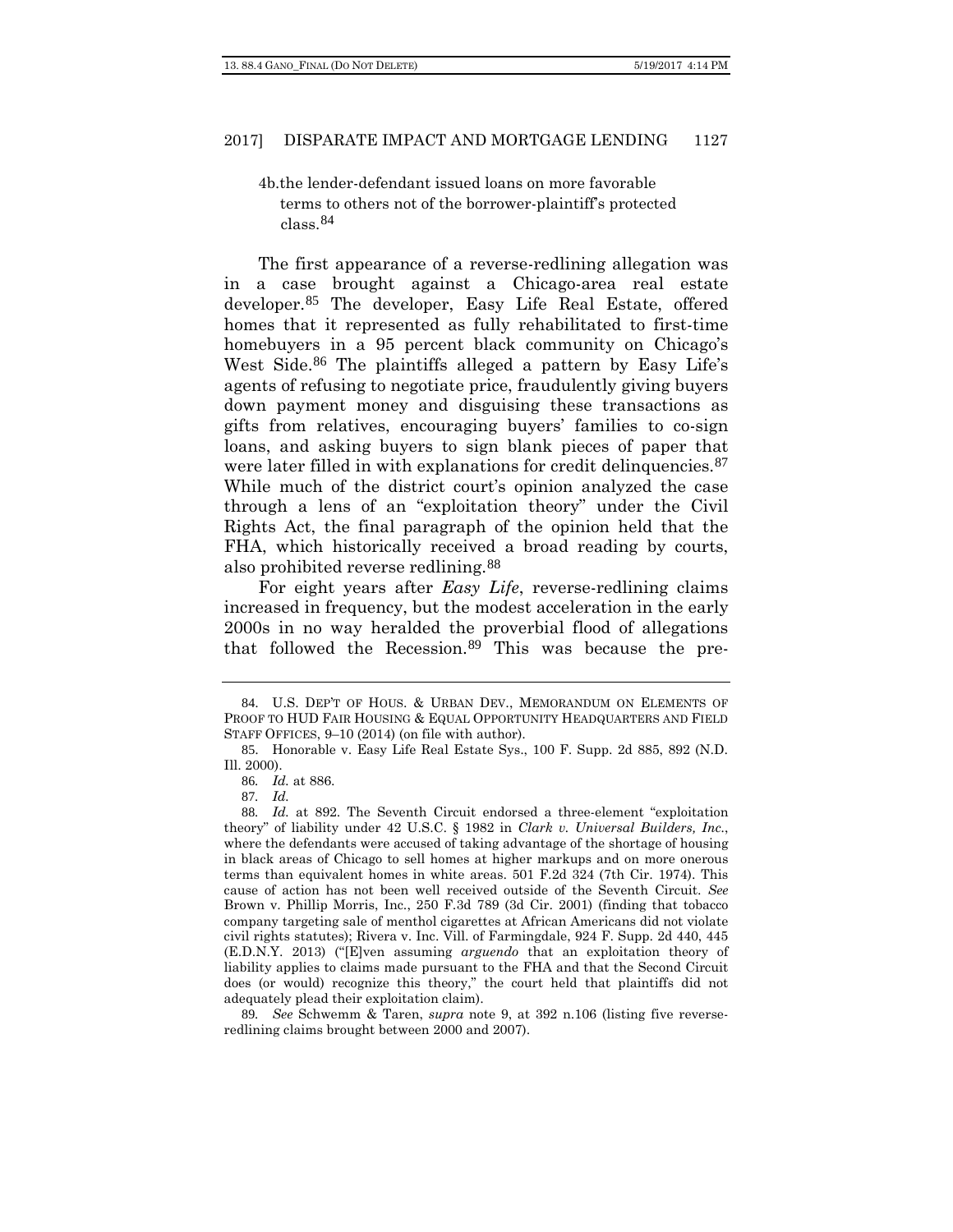Recession cases were hamstrung in two ways: First, they were overwhelmingly the result of private action; the DOJ and HUD played only a marginal enforcement role.[90](#page-19-0) Second, pre-Recession plaintiffs relied exclusively on evidence of disparate treatment.[91](#page-19-1) While individual plaintiffs with relatively small claims brought private suits against some of the worst reverseredlining offenders in the late 1990s and early 2000s, a much larger crisis was percolating in the mortgage industry, a crisis that had dire consequences for the entire U.S. economy.[92](#page-19-2) But before turning to the post-Recession cases, it is necessary to briefly summarize disparate impact's origins and how courts came to apply it to FHA claims.

#### II. THE THEORY OF DISPARATE IMPACT

<span id="page-19-4"></span>The theory of disparate impact, also referred to as the "discriminatory effects test," is a judicially created doctrine with origins in state employment law.<sup>[93](#page-19-3)</sup> Between 1945, when New York became the first state to ban racial discrimination in employment, until 1964, when Congress banned such racial discrimination nationwide, civil rights proponents began to realize that the problem of racial bias in employment was not predominantly grounded in blatant exclusion, i.e., disparate

<span id="page-19-0"></span><sup>90</sup>*. See* NAT'L COMM'N ON FAIR HOUS. & EQUAL OPPORTUNITY, *supra* note 9, at 24 (discussing a decision by the DOJ not to litigate fair housing cases involving practices that relied on a disparate impact analysis); *but see* Schwemm & Taren, *supra* note 9, at 393–95 (discussing three enforcement actions by the DOJ in the 1990s based on lenders' practice of allowing loan officers to charge "overages" on a borrower-by-borrower basis).

<span id="page-19-1"></span><sup>91</sup>. *See Fair Lending Enforcement Program,* U.S. DEP'T OF JUSTICE, http://www.justice.gov/crt/fair-lending-enforcement-program [https://perma.cc/ 8YTU-YU4R] (last updated Aug. 6, 2015) ("One of our principal concerns is that lenders have targeted vulnerable populations . . . ."); Jackson v. Novastar Mortg., Inc., 645 F. Supp. 2d 636, 640, 647 (W.D. Tenn. 2007). In a recent case, a federal jury in New York found a bank liable for violating the FHA and ECOA by intentionally marketing toxic mortgages to minority homeowners. Verdict Form, Saint-Jean v. Emigrant Mortg. Co., No. 11-CV-2122, (E.D.N.Y. June 27, 2016) 2016 WL 4722772; Y. Peter Kang, *Emigrant Bank Violated Fair Housing, Human Rights Laws: Jury*, LAW360 (June 28, 2016, 7:39 PM), https://www.law360.com/ articles/812021/emigrant-bank-violated-fair-housing-human-rights-laws-jury%20 [https://perma.cc/9CKH-KUYA].

<span id="page-19-2"></span><sup>92</sup>*. See* Alan Greenspan, *The Roots of the Mortgage Crisis*, WALL STREET J., (Dec. 12, 2007, 12:01 AM), http://www.wsj.com/articles/SB119741050259621811 [https://perma.cc/PG6V-2LQL].

<span id="page-19-3"></span><sup>93</sup>. Susan D. Carle, *A Social Movement History of Title VII Disparate Impact Analysis*, 63 FLA. L. REV. 251, 275–85 (2011).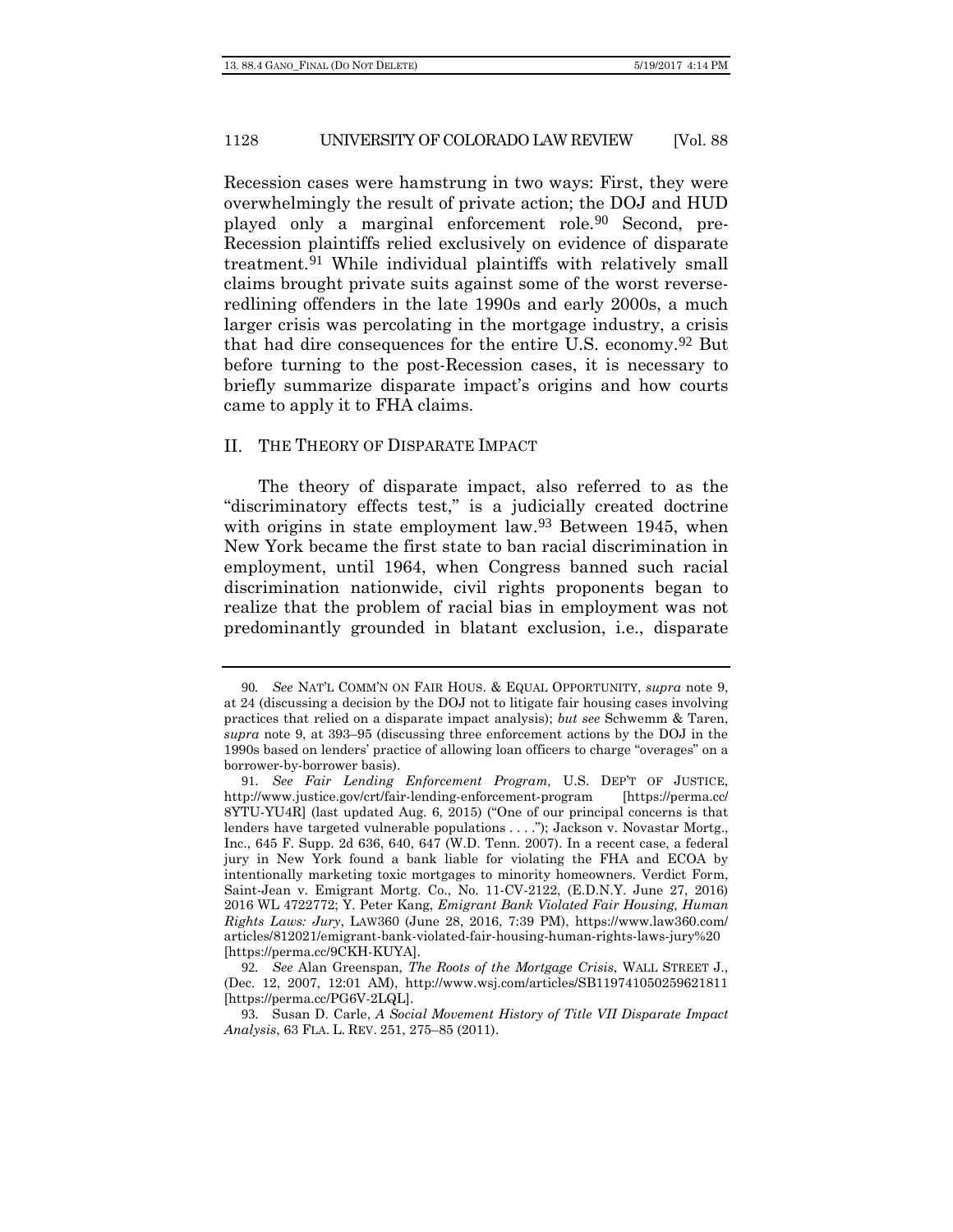treatment, but rather in seemingly neutral "business practices that reinforced the effects of past exclusion."[94](#page-20-0) This powerful observation rings true in the housing context as well.[95](#page-20-1) Lenders do not develop lending practices with the intent to discriminate, just as municipalities do not enact zoning laws with the purpose of excluding poor families, but these policies frequently have the effect of perpetuating exclusionary housing.

The Supreme Court first endorsed a theory of disparate impact in the 1971 employment law case *Griggs v. Duke Power*. The North Carolina-based electricity company Duke Power refused to cooperate with the incipient Equal Employment Opportunity Commission, which had identified specific employment practices at the company that, while facially nondiscriminatory, disproportionately disadvantaged applicants of color.[96](#page-20-2) The plaintiffs produced statistical evidence showing that Duke's hiring and promotion policies disproportionately screened out black applicants and that the new requirements bore no substantial relationship to job performance.[97](#page-20-3) The Fourth Circuit dismissed the complaint citing the absence of clear discriminatory intent.[98](#page-20-4)

The Supreme Court, in a unanimous opinion by Chief Justice Burger, reversed, and in doing so, it endorsed the theory of disparate impact under federal civil rights law.[99](#page-20-5) Even absent a showing of racial purpose or invidious intent,

<span id="page-20-0"></span><sup>94</sup>. PAUL D. MORENO, FROM DIRECT ACTION TO AFFIRMATIVE ACTION: FAIR EMPLOYMENT LAW AND POLICY IN AMERICA 1933–1972, at 199–200 (1997).

<span id="page-20-1"></span><sup>95</sup>. Many scholars refer to these facially neutral policies and practices that nevertheless produce discriminatory effects as "second-generation discrimination." *See generally* KENNETH J. MEIER ET AL., RACE, CLASS, AND EDUCATION: THE POLITICS OF SECOND-GENERATION DISCRIMINATION (1989).

<span id="page-20-2"></span><sup>96</sup>. Carle, *supra* note [93,](#page-19-4) at 288–92. Before the 1964 Civil Rights Act took effect, Duke company policy explicitly limited black employment to the company's "Labor Department" and the highest paid black employees in that department earned less than their lowest-paid white coworkers in other departments. Griggs v. Duke Power Co., 401 U.S. 424, 427 (1971). Just before Title VII's effective date, Duke introduced a "professionally prepared aptitude test[]" and high school diploma requirement for non-Labor Department applicants and for transfer out of the Labor Department into more desirable posts. *Id.* at 427–28.

<span id="page-20-5"></span><span id="page-20-4"></span><span id="page-20-3"></span><sup>97</sup>. Only six percent of black applicants passed the company's new employment screening test, while 58 percent of whites did so, and only 12 percent of blacks in North Carolina—as compared to 34 percent of whites—held high school diplomas. *Griggs*, 401 U.S. at 430 n.6.

<sup>98</sup>. Griggs v. Duke Power Co., 420 F.2d 1225, 1227 (4th Cir. 1970).

<sup>99</sup>*. See Griggs*, 401 U.S. 424.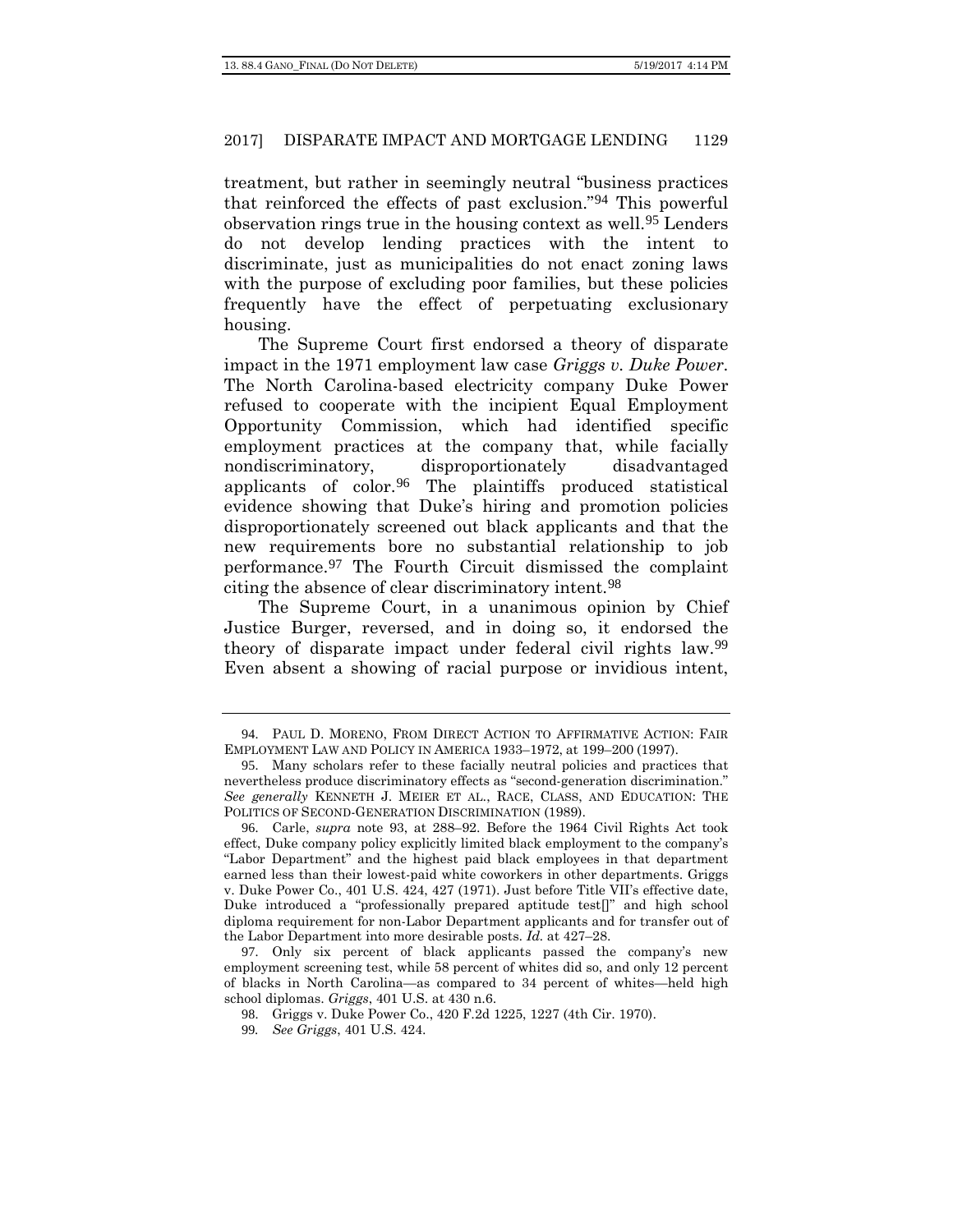the Court held that "practices, procedures, or tests *neutral on their face*, and even *neutral in terms of intent*, cannot be maintained if they operate to freeze the status quo of prior discriminatory ... practices."<sup>[100](#page-21-0)</sup> The test for employment practices moving forward would be one of "business necessity," that is, a practice with a disproportionately negative effect on a protected class must have a "demonstrable relationship to successful performance" to pass muster under Title VII.[101](#page-21-1)

Shortly after *Griggs*, in *McDonnell Douglas v. Green*, the Court formalized a burden-shifting framework for disparate impact allegations, which is presented in Table 1.[102](#page-21-2)

| STEP                | BURDEN             | <b>ELEMENTS</b>             |  |  |  |  |  |
|---------------------|--------------------|-----------------------------|--|--|--|--|--|
|                     | plaintiff-employee | (i) member of protected     |  |  |  |  |  |
|                     |                    | class                       |  |  |  |  |  |
| prima facie case    |                    | (ii) qualified for position |  |  |  |  |  |
|                     |                    | (iii) application rejected  |  |  |  |  |  |
|                     |                    | (iv) employer continued to  |  |  |  |  |  |
|                     |                    | seek applicants             |  |  |  |  |  |
|                     |                    | "articulate some            |  |  |  |  |  |
| business            | defendant-employer | legitimate,                 |  |  |  |  |  |
| justification       |                    | nondiscriminatory reason    |  |  |  |  |  |
|                     |                    | for rejection"              |  |  |  |  |  |
| pretextual rebuttal | plaintiff-employee | "evidence of pretext"       |  |  |  |  |  |

**Table 1**. *McDonnell Douglas* burden-shifting framework

Between 1974 and 2007, eleven federal appellate courts recognized the disparate impact theory under the FHA and applied variations of the *McDonnell Douglas* framework to evidentiary burdens in those cases.[103](#page-21-3) Federal financial

<sup>100</sup>*. Id.* at 429–30 (emphasis added).

<span id="page-21-1"></span><span id="page-21-0"></span><sup>101</sup>*. Id.* at 431. The Court in *Wards Cove Packing Co. v. Atonio* reduced the employer's burden of production from one of "business necessity" to a lesser "business justification." 490 U.S. 642 (1989).

<sup>102</sup>. 411 U.S. 792 (1973).

<span id="page-21-3"></span><span id="page-21-2"></span><sup>103</sup>. Schwemm, *supra* note 15, at 106 n.6 (citing cases in which eleven circuit courts of appeals recognized disparate impact under the FHA); *see also* Cubita & Hartmann, *supra* note 15, at 836 n.23 (discussing cases from four federal district courts that recognized disparate impact liability under the ECOA).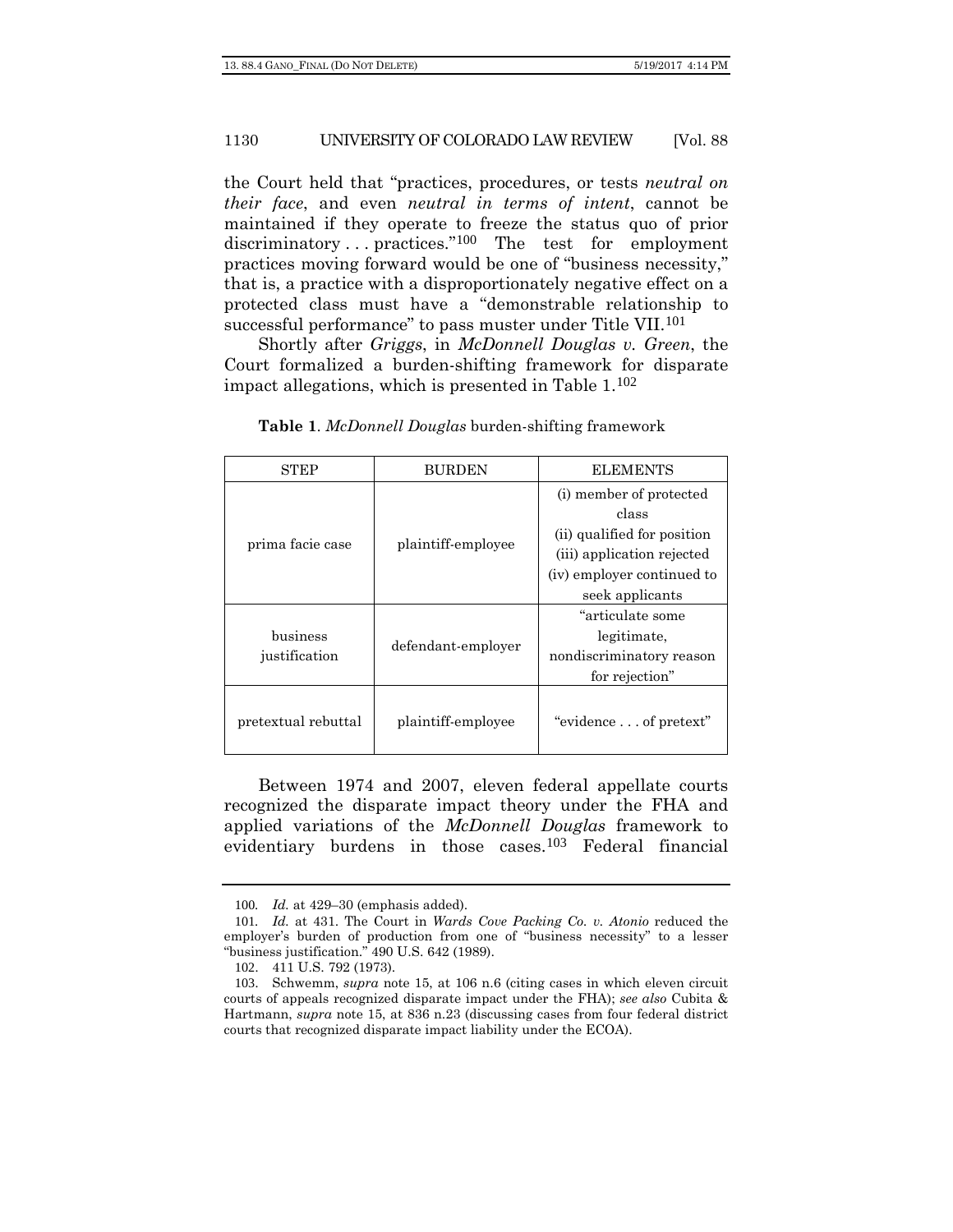regulators began enforcing the ECOA in 1994 under the assumption that federal courts would hold lenders liable for discriminatory effects,[104](#page-22-0) and in 2013, HUD formalized a plaintiff-friendly disparate impact framework through the regulatory process.[105](#page-22-1) In 2015, the U.S. Supreme Court addressed the issue of disparate-impact liability under the FHA in *Texas Department of Housing and Community Affairs v. Inclusive Communities Project*, and in a five-to-four opinion held, for the first time, that disparate impact claims are cognizable.[106](#page-22-2)

Unfortunately none of these cases, or any of the disparate impact claims brought under the ECOA, involved discrimination in mortgage lending.[107](#page-22-3) The first case containing a substantial discussion of disparate impact liability for lending activity came in a 1987 underwriting discrimination case. In *Old West End Association v. Buckeye Federal Savings and Loan*, Buckeye Federal rejected a mortgage application for a home in a minority-majority neighborhood after a bona fide independent appraisal.[108](#page-22-4) Applying the *McDonnell Douglas* framework, the plaintiff established all five elements of a prima facie redlining case.[109](#page-22-5) Then, the burden shifted to the lender to articulate a non-discriminatory reason for rejecting the borrower.[110](#page-22-6) Buckeye Federal justified its action by claiming that the subject property did not qualify for financing under Fannie Mae's established guidelines and that the independent appraisal was unacceptably high for the area.<sup>[111](#page-22-7)</sup> Neither justification indicated intentional discrimination, so the court found that Buckeye had successfully rebutted the

<sup>104</sup>. 12 C.F.R. § 202.6(a) (2017).

<span id="page-22-1"></span><span id="page-22-0"></span><sup>105</sup>. Implementation of the Fair Housing Act's Discriminatory Effects Standard, 78 Fed. Reg. 30, 11460 (Feb. 15, 2013) (codified at 24 C.F.R. § 100.500).

<span id="page-22-2"></span><sup>106</sup>. 135 S. Ct. 2507, 2513–15 (2015). *Inclusive Communities* involved the allocation of tax credits for affordable housing development. *See generally*  Schwemm, *supra* note 15 (analyzing holding).

<span id="page-22-3"></span><sup>107</sup>. Disparate impact's applicability to mortgage lending came through executive action. In 1994, HUD, the DOJ, and six other agencies with fair lending oversight banded together to promulgate the Policy Statement on Discrimination in Lending, which explicitly recognized statistical evidence of disparate impact as a legitimate evidentiary method for proving lending discrimination. Policy Statement on Discrimination in Lending, FRRS 6-153.13 (Apr. 15, 1994), 2006 WL 3946271.

<span id="page-22-4"></span><sup>108</sup>. 675 F. Supp. 1100, 1103 (N.D. Ohio 1987).

<span id="page-22-5"></span><sup>109</sup>*. Id.* See elements of a prima facie case of redlining *infra* section I.B.2.

<span id="page-22-6"></span><sup>110</sup>*.* 675 F. Supp. at 1103.

<span id="page-22-7"></span><sup>111</sup>*. Id.* at 1104–05.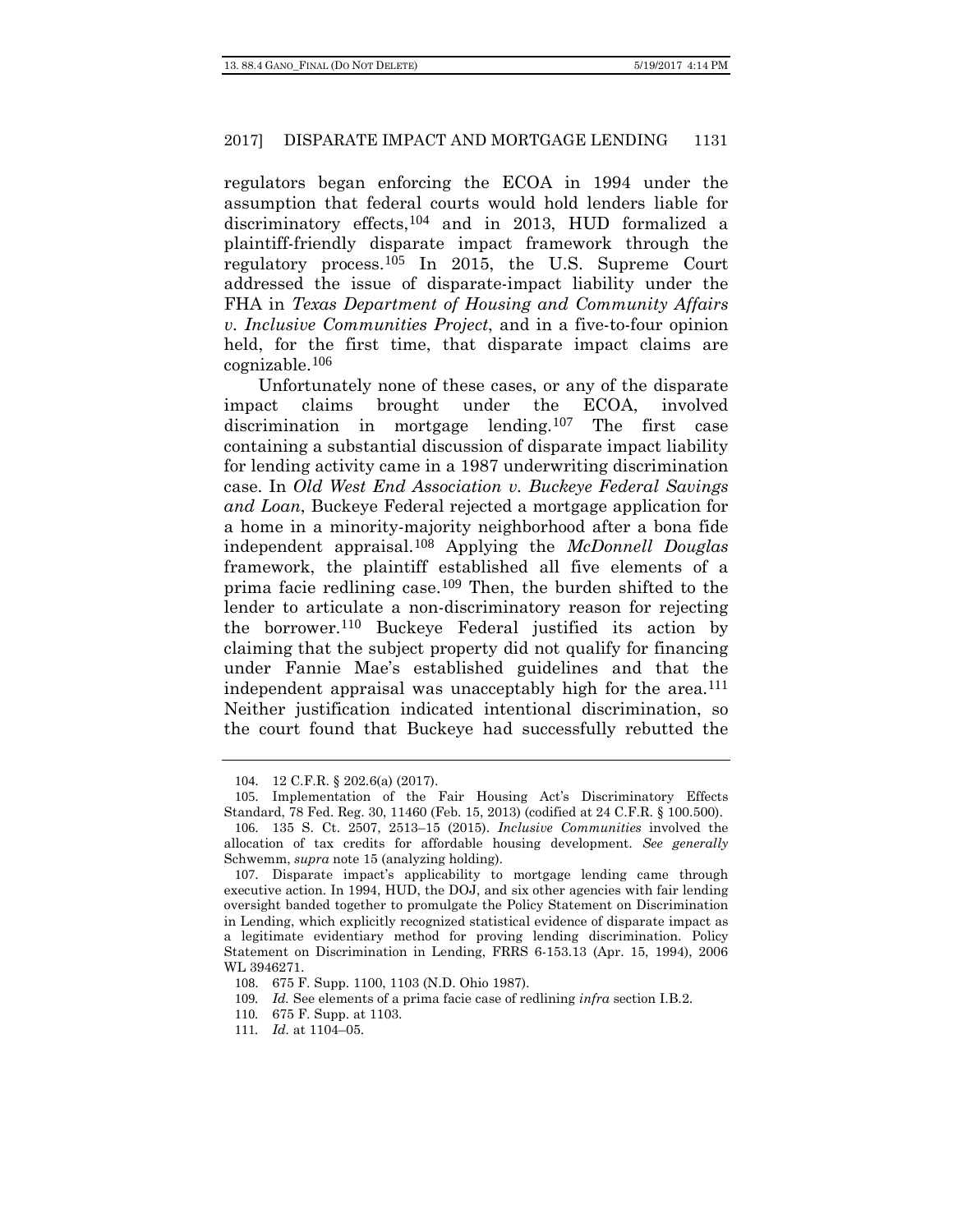#### prima facie case.[112](#page-23-0)

Under *McDonnell Douglas*, however, the inquiry does not end once a lender rebuts a presumption of discriminatory intent; a plaintiff may still prevail by proving that the lender's proffered justification was pretextual. "The factual inquiry proceeds to a new level of specificity," remarked the court in *Old West End*.[113](#page-23-1) To that end, the plaintiffs called an expert statistician to present evidence indicating that Buckeye Federal's underwriting policies caused racially discriminatory effects.[114](#page-23-2) The expert witness concluded that statistically significant differences existed between Buckeye's treatment of conventional loans originating from white neighborhoods, and similar applications from racially mixed or minority-majority neighborhoods in Toledo, Ohio.[115](#page-23-3) Buckeye Federal argued that the sample size of conventional loans underwritten for nonwhite borrowers—ten—was too small to produce statistically significant conclusions and that the plaintiffs' analysis lacked relevance by failing to include federally guaranteed loans.<sup>[116](#page-23-4)</sup> The court disagreed and denied summary judgment for Buckeye Federal.[117](#page-23-5)

The issues surrounding statistical evidence in fair lending litigation were nascent in 1987, but subsequent fair lending claims have built on the foundation established in *Old West End.* Statistical evidence of "a very general nature"—such as evidence demonstrating that a lender rejected black applicants at more than twice the rate of white applicants in a large metropolitan area—failed summary judgment because a plaintiff could not identify a specific policy that caused the discriminatory effect.[118](#page-23-6) Raw rejection numbers by census tract likewise have been deemed insufficient to support a claim against a lender without corresponding application numbers,  $^{119}$  $^{119}$  $^{119}$ 

<sup>112</sup>*. Id.* at 1104.

<sup>113</sup>*. Id.*

<sup>114</sup>*. Id.* at 1105–06.

<sup>115</sup>*. Id.* at 1106.

<span id="page-23-4"></span><span id="page-23-3"></span><span id="page-23-2"></span><span id="page-23-1"></span><span id="page-23-0"></span><sup>116</sup>*. Id.* From 1981 to 1987, 177 loans were tendered to Buckeye, of which only ten were submitted from areas that were twenty percent or more black. *Id.*

<span id="page-23-5"></span><sup>117</sup>*. Id.* The author has expended some effort, without success, to learn how this case was resolved.

<span id="page-23-6"></span><sup>118</sup>. Saldaña v. Citibank, F.S.B., 1996 WL 332451, at \*5 (N.D. Ill. June 13, 1996) (discussing lender activity relative to general demographics of Chicago area).

<span id="page-23-7"></span><sup>119</sup>. Cartwright v. Am. Sav. & Loan Ass'n, 880 F.2d 912 (7th Cir. 1989) (affirming involuntary dismissal of district court in favor of lender).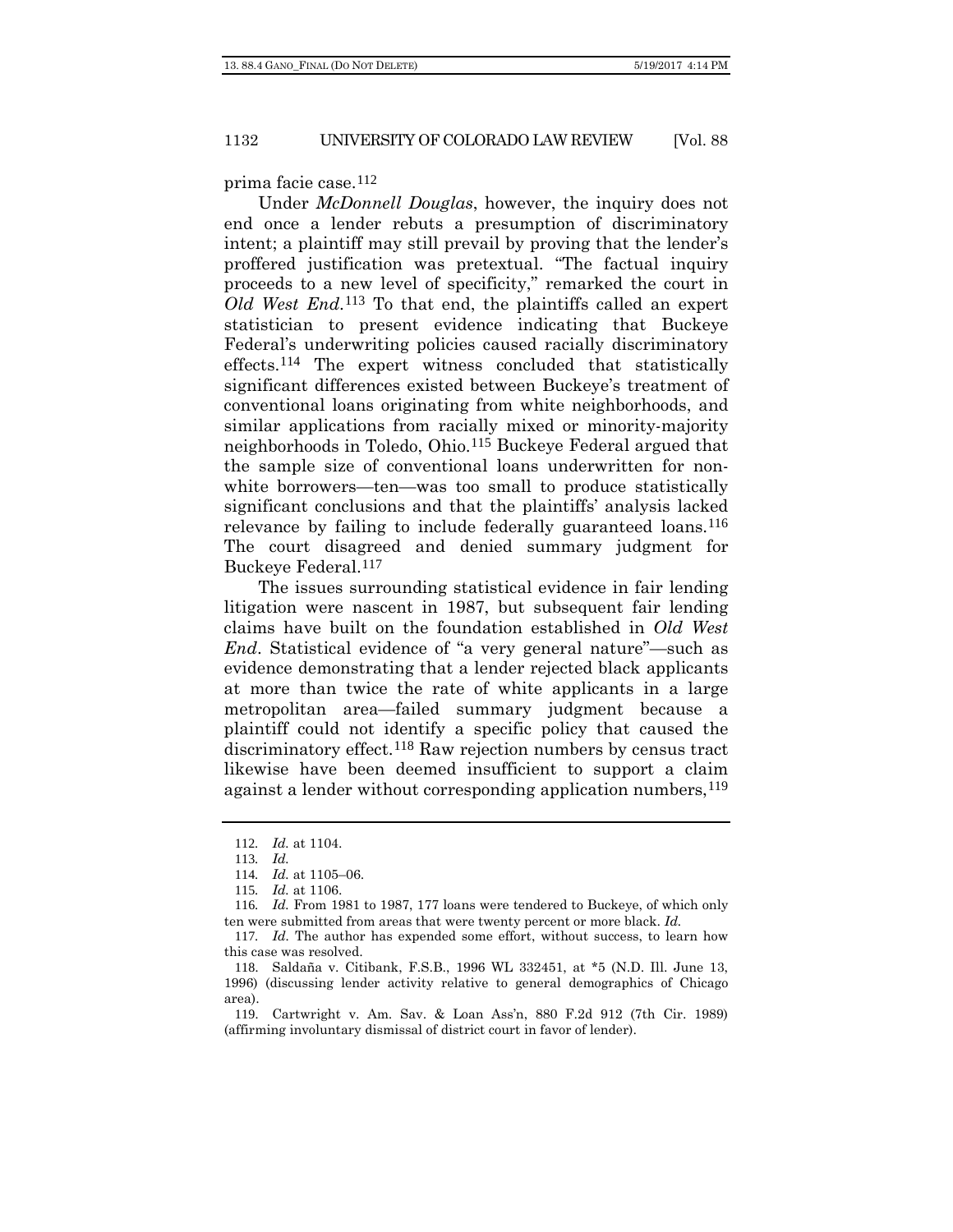and lenders have been quick to deploy their own statistical evidence to refute claims of discrimination.[120](#page-24-0) Compared with recent cases involving millions of mortgages underwritten by large national banks like Countrywide and Wells Fargo, the use of statistical evidence in *Old West End* was rudimentary, but, in retrospect, these cases augured the future of evidence in fair lending litigation.[121](#page-24-1)

The distinction between the widely accepted theory of disparate treatment and the controversial theory of disparate impact "marks the boundary between consensus and controversy over the concept of equality in civil rights law."[122](#page-24-2) A consensus exists that lenders cannot intentionally reject a minority loan application only because the prospective borrower is not white, refuse to lend on homes in minority neighborhoods, or charge higher interest rates to minority borrowers. But basing legal liability on complicated statistical discrepancies between white and non-white borrowers remains controversial in federal courts and unsettling to the mortgage lending industry.[123](#page-24-3) In the post-Recession cases, the theory of disparate impact held plaintiffs liable for what they argue are market-based outcomes. As the following Part will discuss, the Obama administration had no qualms with applying this controversial theory to mortgage lending practices.

# III. FAIR LENDING ENFORCEMENT AFTER THE CRISIS & THE RISE OF DISPARATE IMPACT

According to the National Bureau of Economic Research, the Great Recession in the United States lasted from December

<span id="page-24-0"></span><sup>120</sup>*. See* Latimore v. Citibank*,* F.S.B*.*, 979 F. Supp. 662, 667 (N.D. Ill. 1997) (citing "uncontradicted evidence show[ing] that [lender's] appraisals consistently supported mortgage loans for other African-Americans and in the same neighborhood").

<span id="page-24-1"></span><sup>121</sup>*. See, e.g.*, OFFICE OF THE COMPTROLLER OF THE CURRENCY, CCE-FL, COMPTROLLER'S HANDBOOK FOR FAIR LENDING COMPLIANCE (2010) (describing fair lending analysis and risk factors in the 178 page manual); Kinsey Sullivan, *The Cost of Compliance for Lenders*, TRUPOINT PARTNERS (Aug. 11, 2016), https://www.trupointpartners.com/blog/cost-of-compliance-lending-2016

<sup>[</sup>https://perma.cc/3PFF-Z8ZV] (discussing upward trend in cost and increasing complexity of fair lending compliance).

<span id="page-24-2"></span><sup>122</sup>. George Rutherglen, *Disparate Impact, Discrimination, and the Essentially Contested Concept of Equality*, 74 FORDHAM L. REV. 2313, 2313 (2006).

<span id="page-24-3"></span><sup>123</sup>*. See* Texas Dep't of Hous. & Comm. Affairs v. Inclusive Cmtys. Project, Inc., 135 S. Ct. 2507, 2532–51 (Alito, J., dissenting).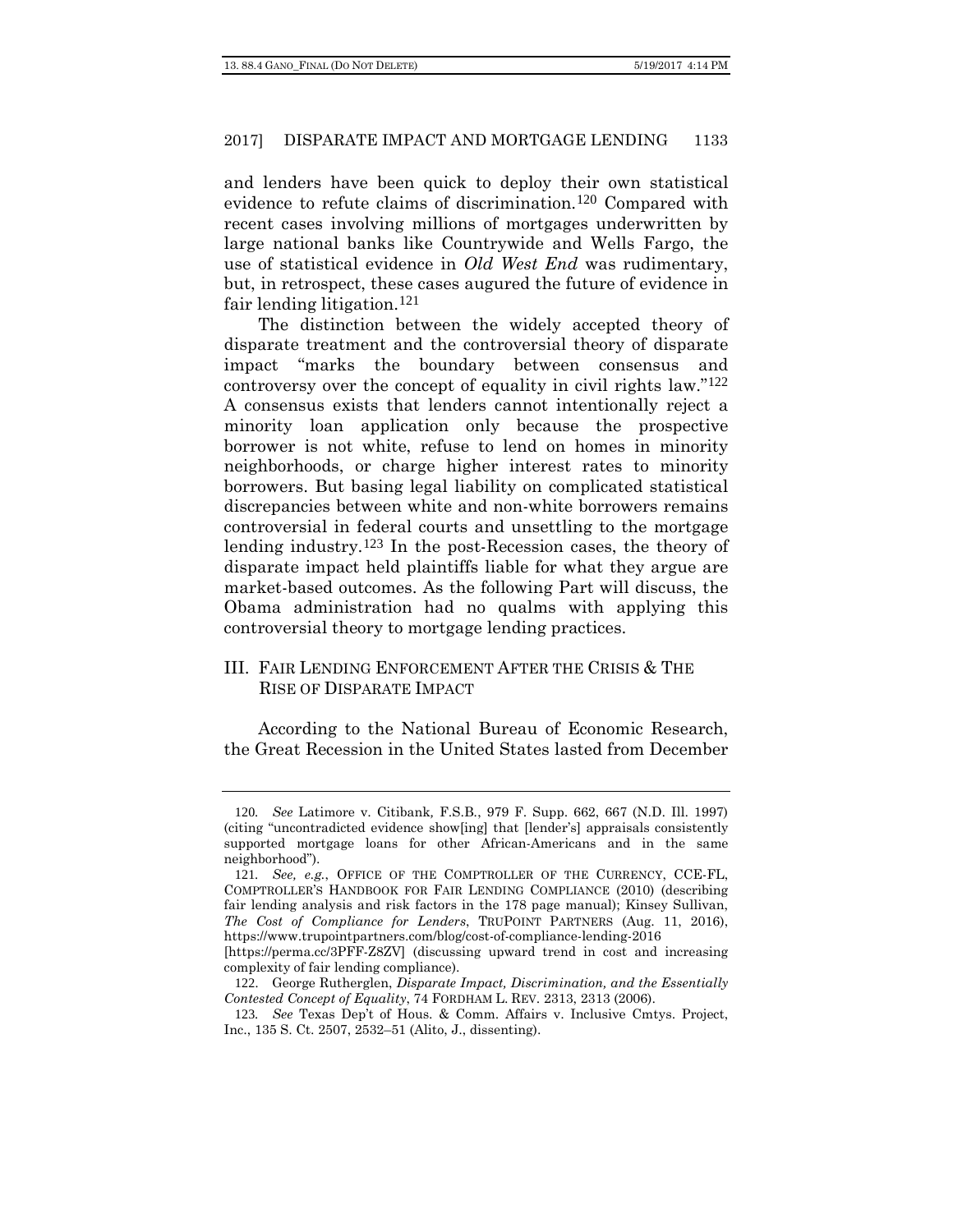2007 until June 2009.[124](#page-25-0) During those eighteen months, the U.S. economy lost some eight million jobs; U.S. households lost an estimated \$13 trillion of net worth; and the homeownership rate in the United States fell nearly two percent, erasing all the gains from the early 2000s housing boom.[125](#page-25-1) Although experts disagree as to the specific causes of the crisis and how much blame to assign to each, there exists general consensus that the collapse of the mortgage lending system "was the spark that ignited a string of events" that "led to a full-blown crisis."[126](#page-25-2) Minority borrowers, their families, and by extension their communities, bore the weight of the housing collapse with added force.[127](#page-25-3)

These background facts set the stage for fair lending enforcement in the post-Recession era. In the thirty-eight years between the FHA's effective date in 1969 and the beginning of the Recession in 2007, courts decided an average of two fair lending cases per year; since then, the rate has more than doubled.[128](#page-25-4) The post-Recession cases have largely been the result of federal enforcement (rather than private suit), and have alleged unlawful discrimination on a national scale.<sup>[129](#page-25-5)</sup>

<span id="page-25-0"></span><sup>124</sup>*. See* Bus. Cycle Dating Comm. of the Nat'l Bureau of Econ. Research, *supra* note 10.

<span id="page-25-1"></span><sup>125</sup>*. Federal Reserve Economic Data*, FED. RESERVE BANK OF ST. LOUIS, https://research.stlouisfed.org/fred2/ (Unemployment Level data last updated Jan. 8, 2016) (Household Net Worth data last updated Dec. 11, 2015) [https://perma.cc/ B6BA-ZQQT]; JOINT CTR. FOR HOUS. STUDIES HARVARD UNIV., THE STATE OF THE NATION'S HOUSING: 2009, at 16 (2009).

<span id="page-25-2"></span><sup>126</sup>. FIN. CRISIS INQUIRY COMM'N, FINANCIAL CRISIS INQUIRY REPORT xvi (2011).

<span id="page-25-3"></span><sup>127</sup>*. See* AMAAD RIVERA ET AL., FORECLOSED: STATE OF THE DREAM 2008, at vii (2008), http://d3n8a8pro7vhmx.cloudfront.net/ufe/legacy\_url/3530/StateOfDream\_ 01\_16\_08\_Web.pdf?1448067696 [https://perma.cc/3C7E-84JN] (estimating a total loss of wealth for minority households of between \$164 billion and \$213 billion for subprime borrowing from 2000 to 2008; "We believe this represents the greatest loss of wealth for people of color in modern US history."); *see also* MATTHEW DESMOND, EVICTED: POVERTY AND PROFIT IN THE AMERICAN CITY 125 (2016) ("Between 2007 and 2010, the average white family experienced an 11 percent reduction in wealth, but the average black family lost 31 percent of its wealth. The average Hispanic family lost 44 percent.").

<span id="page-25-4"></span><sup>128</sup>. Based on an analysis of cases under Westlaw Key Number 78-1079, civil rights cases involving loans and financing, excluding cases not based on racial discrimination (i.e. gender, familial status, or handicap).

<span id="page-25-5"></span><sup>129</sup>. While the rest of this Comment focuses on the public enforcement actions, private plaintiff-borrowers continue to pursue disparate treatment claims. *See, e.g.*, Swanson v. Citibank, N.A., 614 F.3d 400, 400–03 (7th Cir. 2010) (holding that a black loan applicant sufficiently stated a claim for underwriting discrimination under FHA where the bank under-appraised her home by 30 to 40 percent); M&T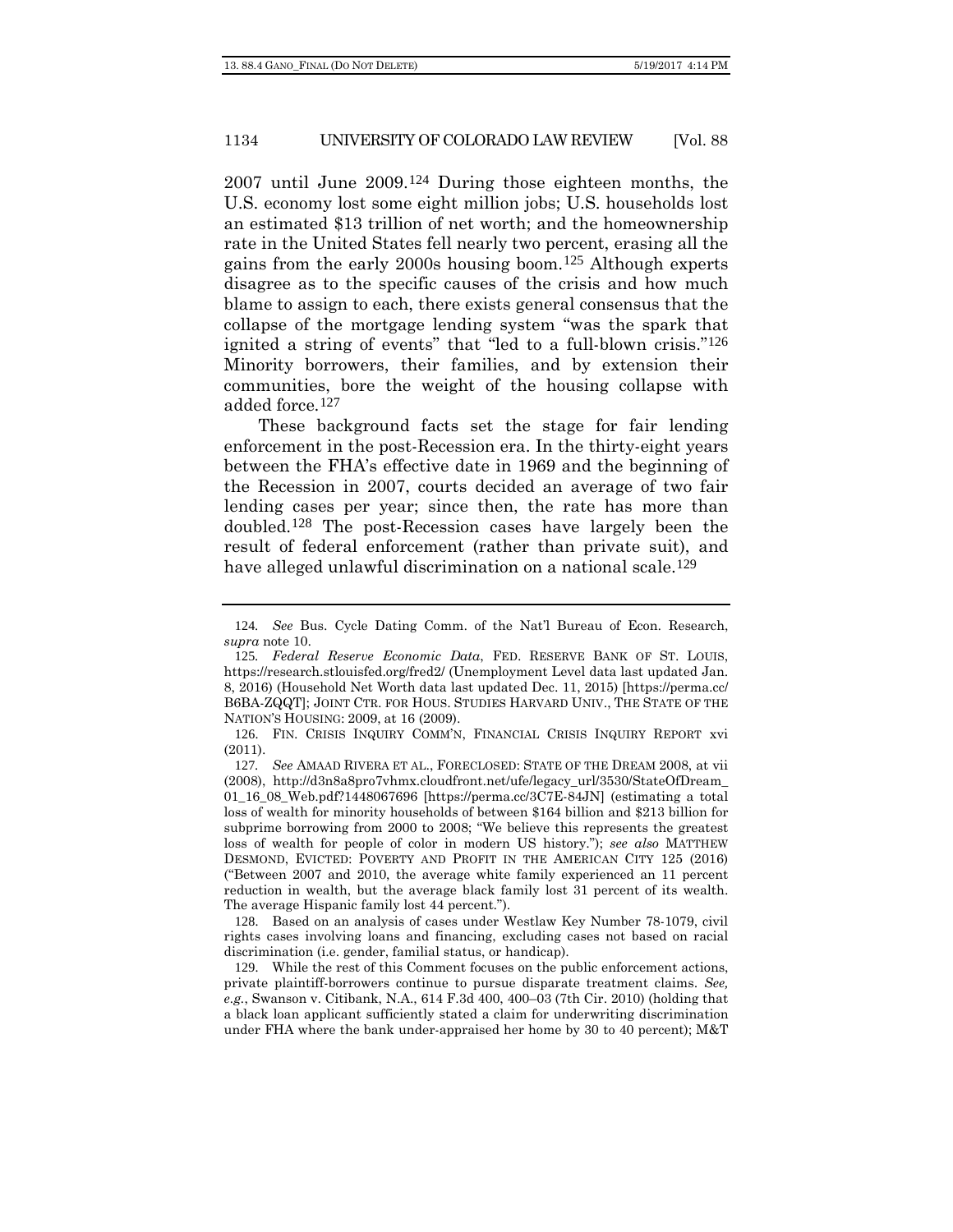This recent burst of pattern-or-practice enforcement activity by federal prosecutors and financial regulators was long overdue. As discussed earlier in Part I.B.3, changes in the credit market during the 1990s—specifically, the transition from credit rationing (where many borrowers were denied access to credit) to risk-based pricing (where previously denied borrowers were offered more expensive loans to compensate for risk)—created a false impression of racial neutrality. In theory, lenders were simply plugging objective indicators of creditworthiness into a formula. In practice, however, automated lending created large discriminatory effects.

In the years leading up to the Recession, traditional lenders continued to underserve poorer communities. While national and regional banks opened sleek new branch locations in commercial centers and wealthy suburbs, poorer (and predominantly minority) areas were still served by a patchwork of short-term lenders and independent mortgage brokers who charge higher interest rates and fees than their national counterparts. It took a once-in-a-lifetime economic catastrophe to bring the discriminatory effects of these practices into focus.

To remedy these effects, disparate impact has emerged as the predominant theory of liability in fair lending cases following the Recession. Recent cases fall within the broad rubrics of redlining, reverse redlining, and discriminatory underwriting established before the Recession, but they are analytically distinct in that they have been brought by the government, rely on complex statistical evidence, and seek (and in some cases have settled for) enormous monetary awards.<sup>[130](#page-26-0)</sup> The discussion of these cases will proceed in two Sections: Section A examines two recent cases where the CFPB and HUD brought allegations of redlining against two regional banks. Both cases settled in 2015 for a combined \$227 million in fines, restitution, and remedial measures.[131](#page-26-1) Section B

Mortg. Corp. v. White, 736 F. Supp. 2d 538, 575–76 (E.D.N.Y. 2010) (refusing to grant summary judgment in a case where an issue of fact existed as to whether a mortgage company had intentionally targeted racial minorities for unfair loan terms).

<span id="page-26-0"></span><sup>130</sup>. The settlement funds have been used to compensate the victims of discrimination. *See, e.g.*, Consent Order at 5, United States v. Countrywide Fin. Corp., No. 2:11-cv-10540-PSG-AJW (C.D. Cal. Dec. 28, 2011).

<span id="page-26-1"></span><sup>131</sup>. Press Release, U.S. Dep't of Hous. & Urban Dev., HUD & Associated Bank Reach Historic \$200 Million Settlement of 'Redlining' Claim (May 26, 2015),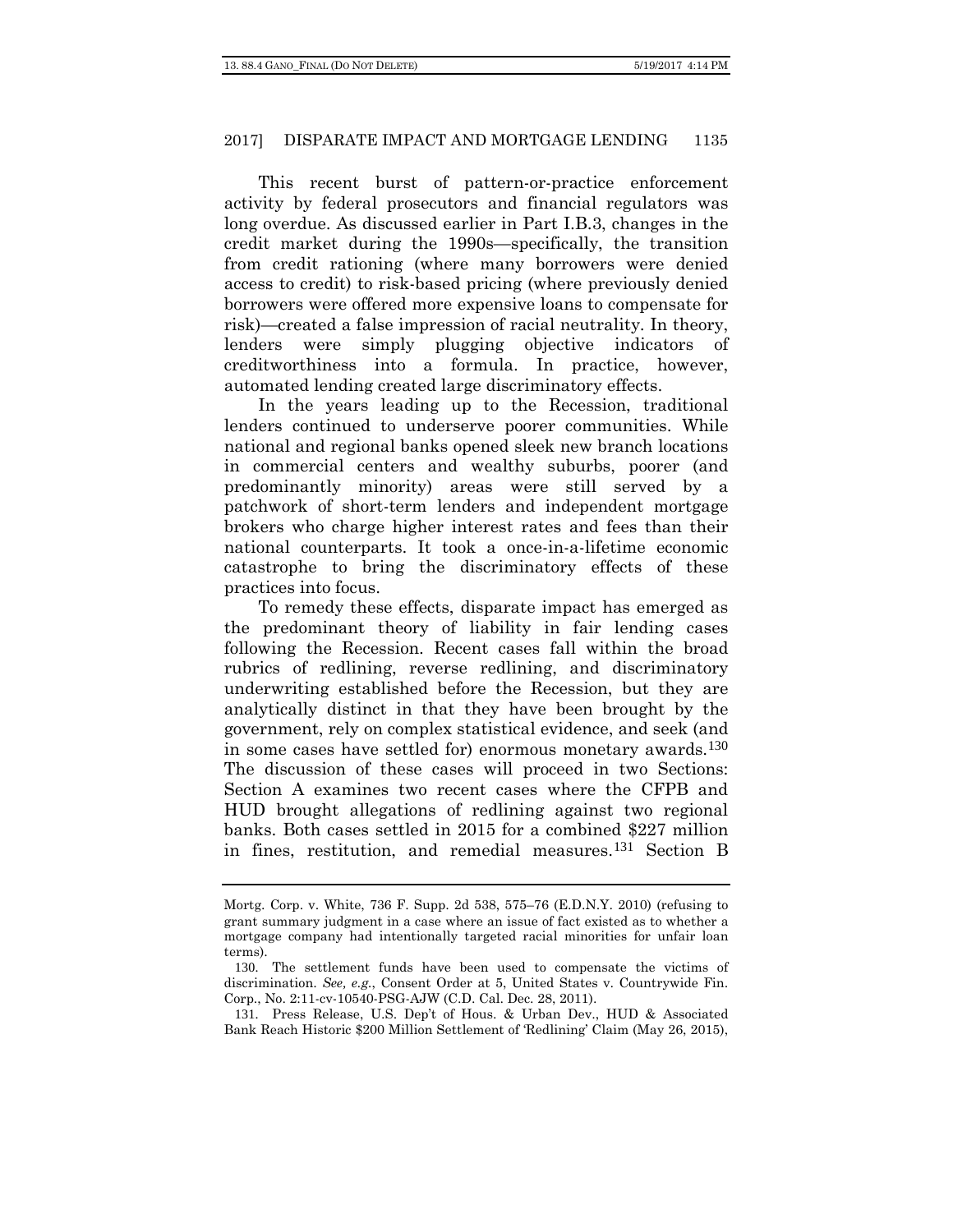examines two cases brought by the DOJ alleging reverse redlining against national banks. These cases settled in 2011 and 2012 for a combined \$510 million.[132](#page-27-0)

These four cases—in particular, their pleadings, theory of liability, and evidence proffered—would be old news if not for a wave of complaints brought by major U.S. municipalities and a reputable nonprofit organization that relied on nearly identical pleadings, legal theories, and evidence.[133](#page-27-1) This discussion would also be different if any of the earlier cases had gone to trial. Instead, largely because these cases settled, lenders and fair lending advocates have little case law to assess the strength of their current claims.[134](#page-27-2)

#### *A. The Resurgence of Redlining*

The basic contours of redlining liability developed over forty years of FHA, ECOA, and CRA jurisprudence. Today, the resurgence of redlining cases is epitomized by two cases brought by the federal government that settled in 2015. Early redlining cases such as *Harrison* made clear that refusing to offer loans to prospective borrowers in minority neighborhoods was unlawful, and later cases like *Old West End* introduced statistical evidence as a tool to demonstrate a pattern of

https://portal.hud.gov/hudportal/HUD?src=/press/press\_releases\_media\_advisories /2015/HUDNo\_15-064b [https://perma.cc/BG8U-QH7E]; Press Release, Consumer Fin. Prot. Bureau, CFPB and DOJ Order Hudson City Savings Bank to Pay \$27 Million to Increase Mortgage Credit Access in Communities Illegally Redlined (Sept. 24, 2015), http://www.consumerfinance.gov/about-us/newsroom/cfpb-anddoj-order-hudson-city-savings-bank-to-pay-27-million-to-increase-mortgage-creditaccess-in-communities-illegally-redlined/ [https://perma.cc/2DU9-WF9V].

<span id="page-27-0"></span><sup>132</sup>. Press Release, U.S. Dep't of Justice, Justice Department Reaches \$335 Million Settlement to Resolve Allegations of Lending Discrimination by Countywide Financial Corporation (Dec. 21, 2011), https://www.justice.gov/opa/ pr/justice-department-reaches-335-million-settlement-resolve-allegations-lendingdiscrimination [https://perma.cc/U3UC-H8T9]; Press Release, U.S. Dep't of Justice, Justice Department Reaches Settlement with Wells Fargo Resulting in More Than \$175 Million in Relief for Homeowners to Resolve Fair Lending Claims (July 12, 2012), https://www.justice.gov/opa/pr/justice-department-reachessettlement-wells-fargo-resulting-more-175-million-relief [https://perma.cc/5SHF-9D5A].

<span id="page-27-1"></span><sup>133</sup>. Schwemm & Taren, *supra* note 9, at 404–06 & nn.158–66, discuss "a series of lawsuits," eight in total, that alleged discriminatory pricing and that began in 2007. Two of those suits—*United States v. Countrywide* and *United States v. Wells Fargo*—will be the subject of section III.B *infra*.

<span id="page-27-2"></span><sup>134</sup>*. Id.* at 422 ("As far as we can tell, no discriminatory lending case based on the disparate impact theory has ever gone to trial.").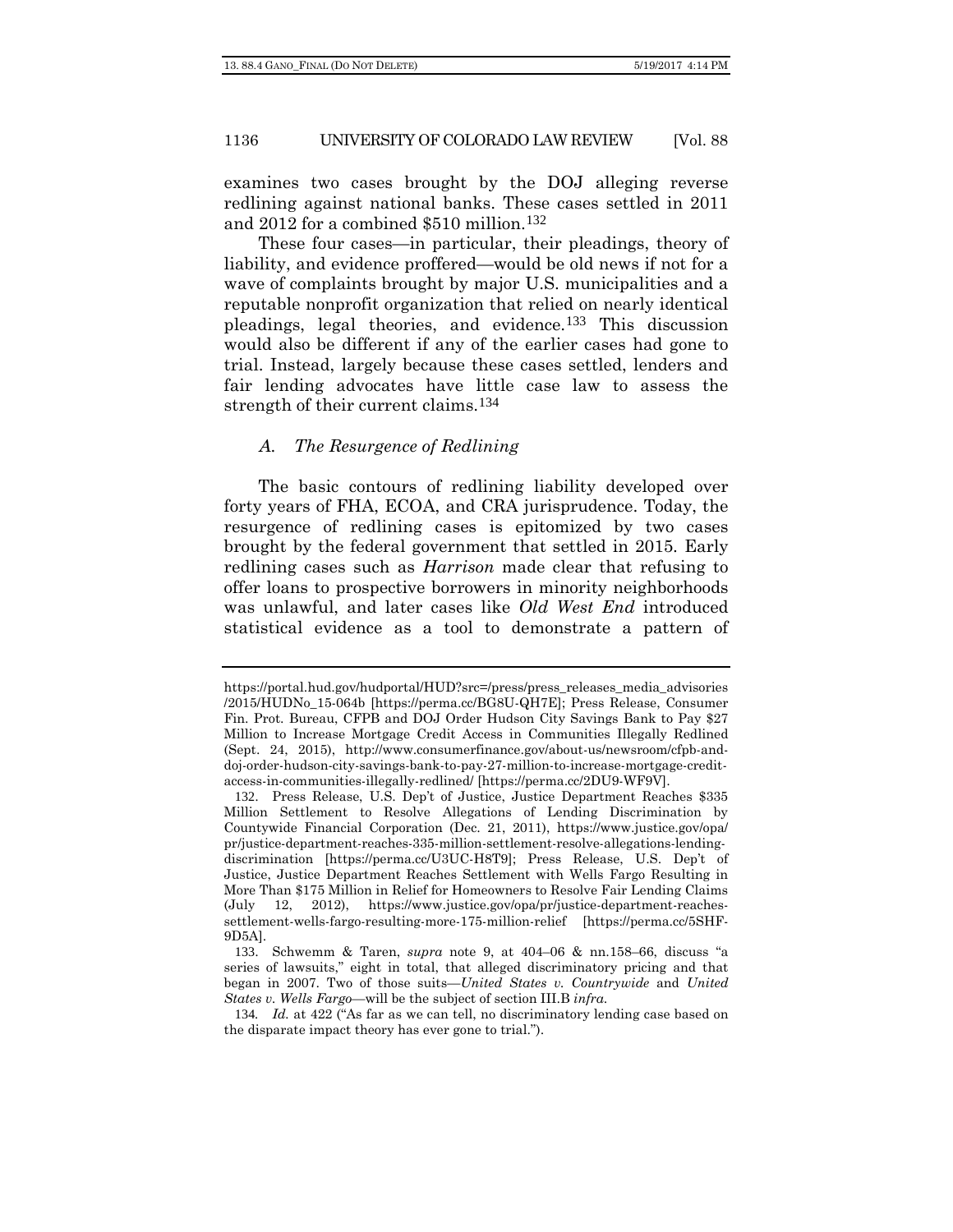discriminatory lending.[135](#page-28-1) Traditional redlining cases like *Harrison* and *Old West End* evaluated a bank's lending activity in a two-step analysis: first, a plaintiff compared the lending activity of the defendant in minority census tracts to its lending activity in otherwise similar white tracts; next, the plaintiff compared these disparities to the disparities displayed by peer-lenders in the same geographic market.[136](#page-28-2) In essence, so long as the defendant was not more discriminatory than its peer lenders, the plaintiff was out of luck.

<span id="page-28-0"></span>A pair of recent redlining settlements signal important changes in enforcement strategy. First, federal bank regulators focused on whether a lender lent equally, in absolute terms, to minority and non-minority geographic areas. No longer do lenders appear to benefit from discriminatory effects built into peer-comparison analysis.[137](#page-28-3) Second, regulators in these cases focused exclusively on the volume of loan applications underwritten and ignored higher-than-average approval rates for minority applicants and substantial purchases of minority-held loans in the secondary market.<sup>[138](#page-28-4)</sup> These new redlining

<span id="page-28-5"></span><sup>135</sup>*.* See discussion *supra* Part II.

<span id="page-28-2"></span><span id="page-28-1"></span><sup>136</sup>*. See* Melanie Brody et al., *The Resurgence of Redlining: The* Hudson City Savings Bank *Settlement and How to Manage Redlining Risk*, K&L GATES LLP 5 (Oct. 14, 2015), http://www.klgates.com/files/Publication/6f63f4e9-3726-4bf9-833bbdfb23d7a323/Presentation/PublicationAttachment/bd52cc01-67fa-4f47-bb36 bff84fd7576e/The\_Resurgence\_of\_Redlining\_Slides.pdf [https://perma.cc/KJ8Q-3P92].

<span id="page-28-3"></span><sup>137</sup>*. See* Andrew L. Sandler et al., *Redlining Cases in 2015 and a New Discrimination Standard*, LAW360 (Jan. 3, 2016), https://www.law360.com/ articles/741345/redlining-cases-in-2015-and-a-new-discrimination-standard

<sup>[</sup>https://perma.cc/7VGX-EDR7] ("[T]hese agencies have taken the position that the failure of a lender to achieve statistical equivalence in their lending in geographies with different racial and ethnic population characteristics suggests the need for investigation to determine whether that lender is engaged in redlining discrimination"); *see also* Michael M. Mierzewski et al., Presentation for Arnold & Porter: Best Practices for Complying with Fair Lending Laws 14–15, 35 (Dec. 4, 2012) (discussing how to conduct matched-pair file review of protected and non-protected class applicants for proactive compliance).

<span id="page-28-4"></span><sup>138</sup>. Before the recent wave of redlining enforcement actions, compliance experts generally agreed that purchasing minority-held mortgages in the secondary market was a legitimate way to satisfy a lender's obligations under the CRA. *See* Richard M. Alexander et al., *First DOJ/CFPB Joint Redlining Settlement Signals Major Changes for Fair Lending Enforcement*, ARNOLD & PORTER (Oct. 6, 2015), http://www.arnoldporter.com/es/perspectives/publications/ 2015/10/first-dojcfpb-joint-redlining-settlement-signals\_\_ [https://perma.cc/9JQ4- MT4N]. This shift of strategy is controversial. Sandler et al., *supra* note [137](#page-28-0) ("The agencies are misapplying the disparate impact discrimination standard recently affirmed by the U.S. Supreme Court for limited use in connection with the Fair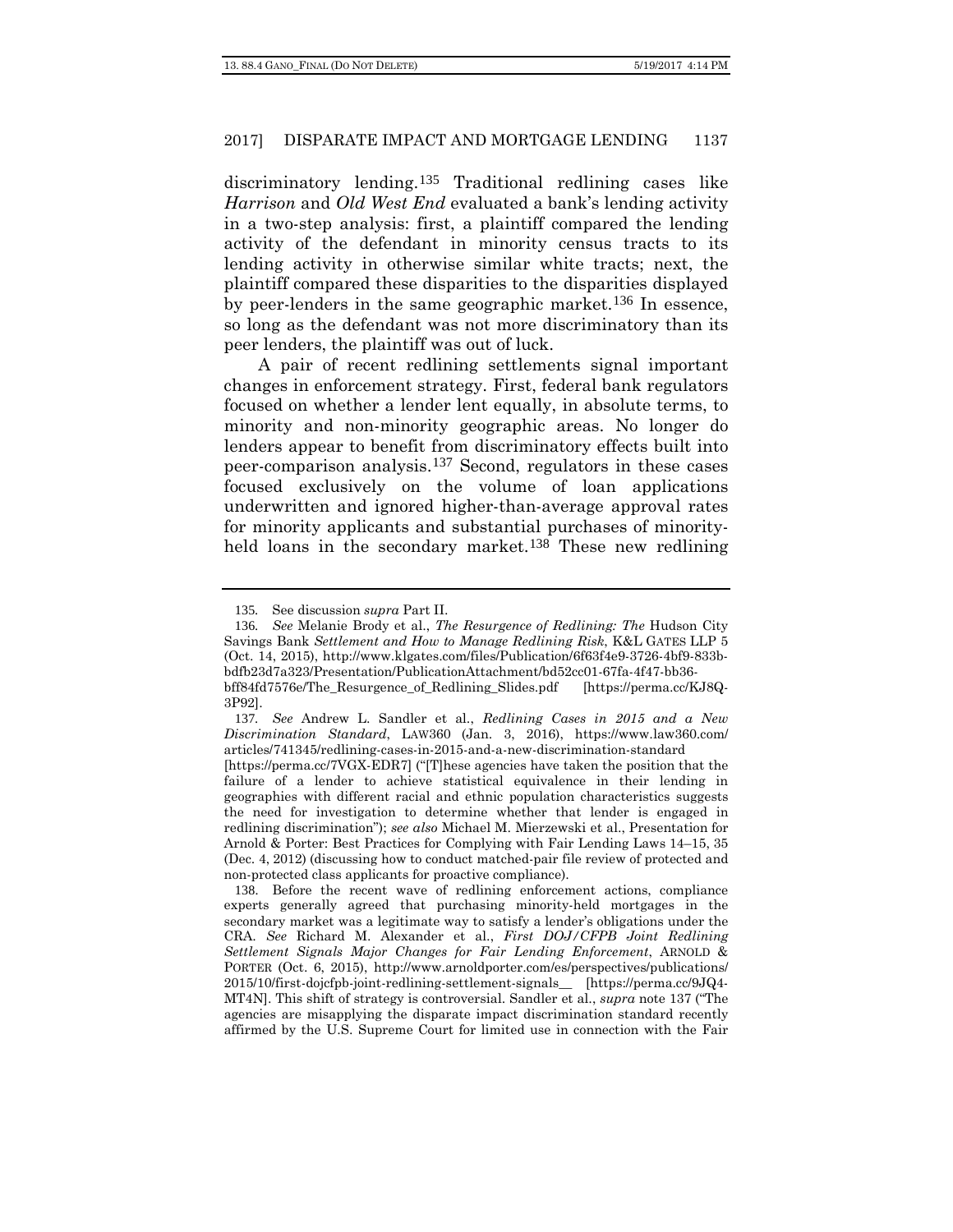enforcement actions also challenged each lender's designation of its CRA Assessment Area (CRAAA)[139](#page-29-0) and involved complex statistical analysis of whether a lender adequately serves the credit needs of protected persons in its CRAAA.[140](#page-29-1)

#### <span id="page-29-6"></span>1. Hudson City

In the first case, the CFPB and DOJ jointly investigated New Jersey-based Hudson City Savings Bank for suspected redlining violations.[141](#page-29-2) After failing to follow the Bureau's recommendation to proactively monitor its redlining risk, the CFPB filed a complaint alleging that "by structuring its business so as to avoid the credit needs of majority-Black-and-Hispanic neighborhoods in its residential mortgage lending," Hudson City violated the FHA and ECOA.[142](#page-29-3) The complaint alleged that Hudson City selected six counties in the greater-New York City area to include in its CRAAA and chose to exclude four: Bronx, Queens, Kings (Brooklyn), and New York Counties (Manhattan).[143](#page-29-4) This choice of CRAAA had the effect of excluding 63.4 percent of the minority-majority census tracts in the New York metropolitan area while only excluding 37.1 percent of white-majority tracts.[144](#page-29-5) In addition to challenging the discriminatory effects of Hudson City's CRAAA designation, the CFPB based its complaint on a number of

Housing Act.").

<span id="page-29-0"></span><sup>139</sup>. 12 U.S.C. §§ 2901–2908 (2012); 12 C.F.R. §§ 25, 195, 228, 345 (2017); *see generally* Kenneth Benton & Donna Harris, *Understanding the Community Reinvestment Act's Assessment Area Requirements*, CONSUMER COMPLIANCE OUTLOOK (2014), https://consumercomplianceoutlook.org/2014/first-quarter/ understanding-cras-assessment-area-requirements/.

<span id="page-29-1"></span><sup>140</sup>*. See* David Skanderson, *Redlining Risk — Walking a Fine Line*, MORTG. BANKING (July 2016), *reprinted in* CRA INSIGHTS: FINANCIAL ECONOMICS 4–6 (2016),https://www.crai.com/sites/default/files/publications/FE-Insights-Redlining-Risk-Walking-a-Fine-Line-072116.pdf [https://perma.cc/N83K-JXE7] (discussing statistical analysis process).

<span id="page-29-2"></span><sup>141</sup>. Press Release, U.S. Dep't of Justice, Justice Department and Consumer Financial Protection Bureau Reach Settlement with Hudson City Bank to Resolve Allegations of Mortgage Lending Discrimination (Sept. 24, 2015), https://www.justice.gov/opa/pr/justice-department-and-consumer-financial-

protection-bureau-reach-settlement-hudson-city [https://perma.cc/FG6G-UTA2].

<span id="page-29-3"></span><sup>142</sup>. Complaint ¶ 1, CFPB v. Hudson City Sav. Bank, F.S.B., No. 2:15-cv-07056-CCC-JBC (D.N.J. Sept. 24, 2015).

<sup>143</sup>*. Id.* ¶¶ 37–39.

<span id="page-29-5"></span><span id="page-29-4"></span><sup>144</sup>*. Id.* ¶¶ 38–39 (stating that Hudson City's CRAAA "forms a semi-circle around the four counties with the highest proportion of majority-Black-and-Hispanic neighborhoods in the State").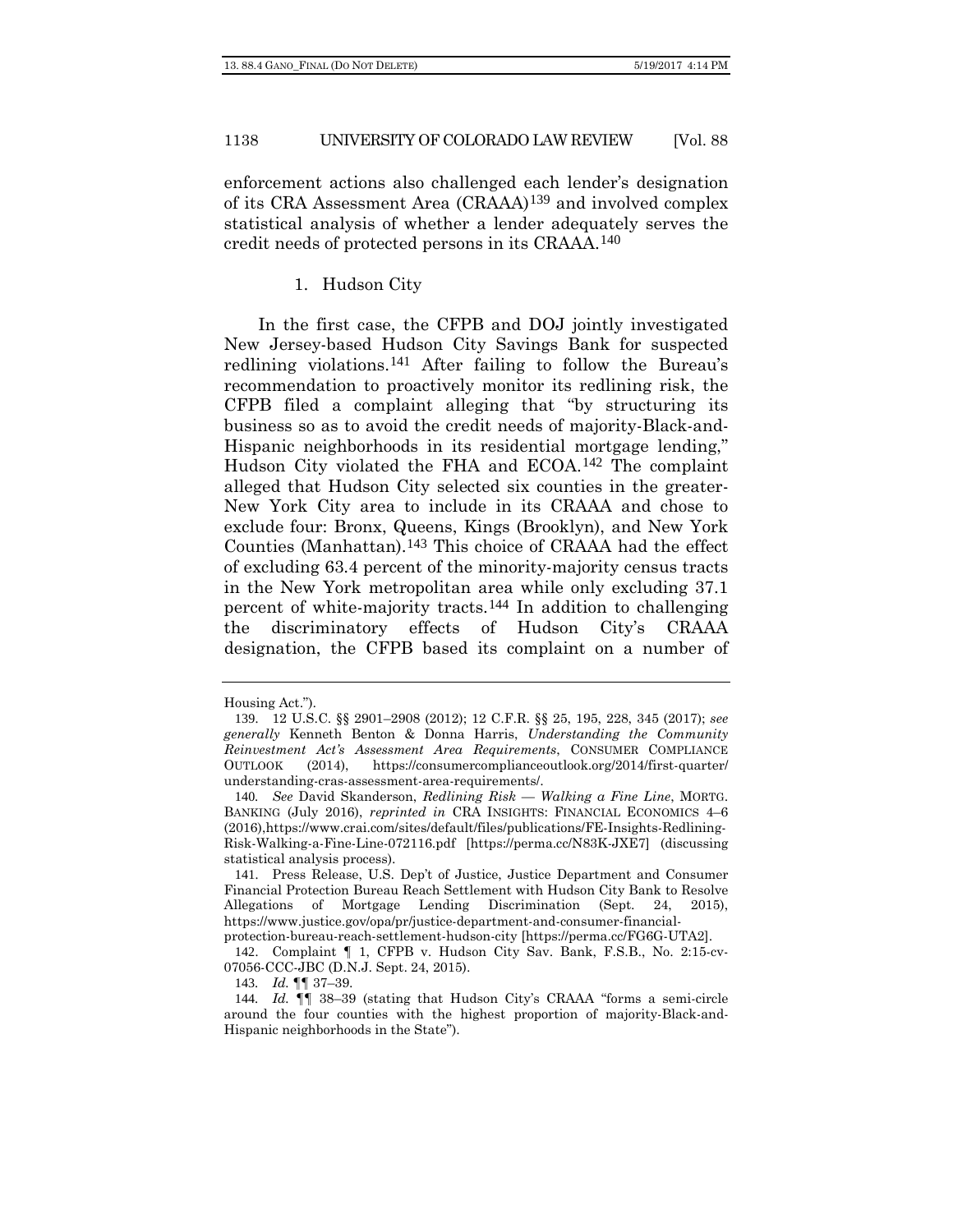other "geographic" factors, including bank branch and mortgage broker locations and marketing strategies.<sup>[145](#page-30-0)</sup> Rather than try its luck in court, Hudson City settled the redlining claims for \$32.25 million in September 2015.[146](#page-30-1)

A few lessons about the application of disparate impact theory to redlining allegations can be discerned from the *Hudson City* settlement. One obvious lesson is that appearances matter. Former Assistant Attorney General Thomas Perez, discussing CRAAAs, remarked, "[I]f your [CRAAA] looks like something you can eat—a bagel or is crescent shaped—that should be a red flag to you."[147](#page-30-2) Furthermore, *Hudson City* suggests that lenders need to review their existing, new, and closed branch locations and overall marketing strategy, comparing branch concentration and marketing expenditures in minority census tracts to those in white ones.[148](#page-30-3)

Finally, and perhaps most significantly, the exclusive emphasis on loan origination statistics in the *Hudson City*  complaint clearly implies that purchase-loan activity—the acquisition by one bank of loans originated by another—and higher-than-average approval rates do not offset a statistically significant shortfall in loan originations. Previously, banks could purchase home and commercial loans secured by properties in minority neighborhoods and count that activity toward its CRA rating.[149](#page-30-4) Now, these lenders must open branches, advertise, and originate loans for properties in minority areas.[150](#page-30-5) While *Hudson City* provides some insight as to how federal regulators will apply the theory of disparate

<sup>145</sup>*. Id.* ¶¶ 14–32, ¶¶ 48–69.

<span id="page-30-1"></span><span id="page-30-0"></span><sup>146</sup>. CFPB, *CFPB and DOJ Order Hudson City Savings Bank to Pay \$27 Million to Increase Mortgage Credit Access in Communities Illegally Redlined*, CFPB (Sept. 24, 2015), http://www.consumerfinance.gov/newsroom/cfpb-and-dojorder-hudson-city-savings-bank-to-pay-27-million-to-increase-mortgage-creditaccess-in-communities-illegally-redlined/ [https://perma.cc/UHP3-C8JT].

<span id="page-30-2"></span><sup>147</sup>. Thomas E. Perez, Assistant Att'y Gen., Dep't of Just., Speech at the Fifteenth Annual Community Reinvestment Act and Fair Lending Colloquium (Nov. 7, 2011), http://www.justice.gov/opa/speech/assistant-attorney-general-tho mas-e-perez-speaks-15th-annual-community-reinvestment-act) [https://perma.cc/ 9TV5-YD2S].

<span id="page-30-3"></span><sup>148</sup>*. See* CFPB, *Analysis of Potential Discriminatory "Redlining*,*" in*  SUPERVISION AND EXAMINATION MANUAL, PART III: EXAMINATION PROCEDURES 33–40 (Oct. 2012).

<span id="page-30-5"></span><span id="page-30-4"></span><sup>149</sup>*. See* DARRYL E. GETTER, CONG. RESEARCH SERV., 7-5700, THE EFFECTIVENESS OF THE COMMUNITY REINVESTMENT ACT 5 (2015).

<sup>150</sup>. Alexander et al., *supra* not[e 138.](#page-28-5)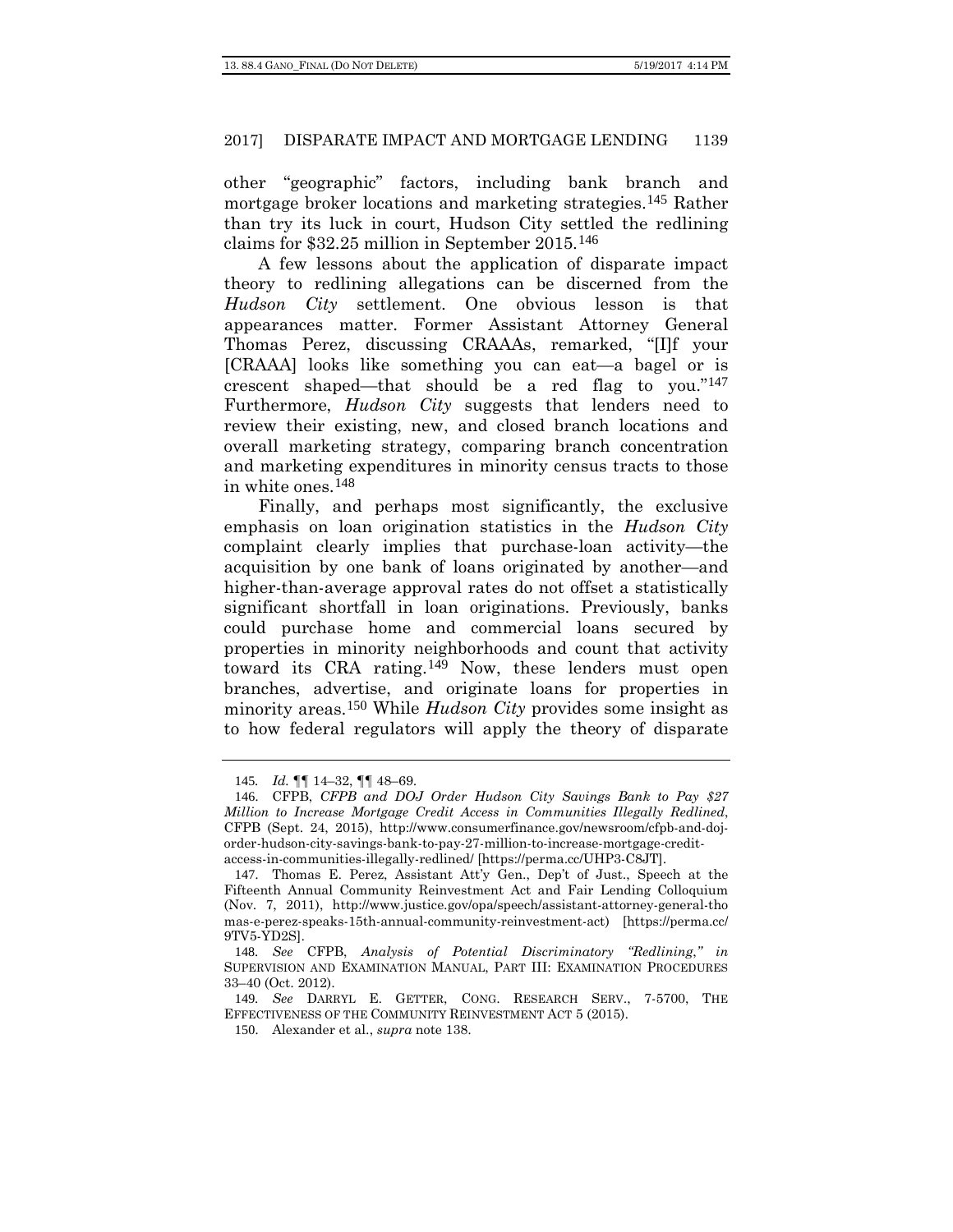impact to CRAAA designations, a second (and much larger) case from 2015 reveals how the theory applies to lending activity.

#### <span id="page-31-0"></span>2. Associated Bank

In December 2011, HUD filed a redlining complaint against Wisconsin-based Associated Bank for its "disproportionate denial of [minority] loan applications" and for "underserv[ing] neighborhoods with significant African American or Hispanic populations, despite demand for residential mortgage loans in these neighborhoods."[151](#page-31-1) HUD based its original complaint exclusively on three years of HMDA data showing that between 2008 and 2010, Associated Bank had "denial disparities" of 20 to 31 percent for black applicants relative to similarly creditworthy white applicants and seven to 16 percent for Hispanic applicants in five metropolitan areas in the Midwest.[152](#page-31-2) In other words, Associated Bank was approving loans for white applicants with given credit characteristics at rates between seven and 31 percent higher than for identically creditworthy minority applicants. Although Associated Bank denied the redlining allegations, it settled the complaint for a record-breaking \$200 million in May 2015.[153](#page-31-3)

HUD's complaint against Associated Bank leaves unresolved some serious legal questions about disparate impact liability for redlining. The pleadings against Associated Bank rely exclusively on HMDA data, and federal enforcement policy clearly states that HMDA data do not, standing alone, provide sufficient information for a pattern-or-practice discrimination claim.[154](#page-31-4) Between the filing of the complaint in December 2012

<span id="page-31-1"></span><sup>151</sup>. Hous. Discrimination Complaint at 2, Case No. 00-12-0003-8 (Dec. 28, 2011) (on file with author); *see also* Skanderson, *supra* note [140,](#page-29-6) at 3 (discussing how "lenders tend to write off underserved markets with perceived 'business justifications'").

<span id="page-31-2"></span><sup>152</sup>. Hous. Discrimination Complaint, *supra* note [151,](#page-31-0) at 3 (noting summarily that "[t]he denial disparities are statistically significant.").

<span id="page-31-3"></span><sup>153</sup>. Conciliation Agreement, Assistant Secretary of Fair Housing and Equal Opportunity and Associated Bank, N.A., Case No. 00-12-0003-8 (May 22, 2015); Brian Sullivan, *HUD & Associated Bank Reach Historic \$200 Million Settlement of 'Redlining' Claim*, U.S. DEP'T OF HOUSING & URB. DEV. (May 26, 2015), http://portal.hud.gov/hudportal/HUD?src=/press/press\_releases\_media\_advisories/ 2015/HUDNo\_15-064b [https://perma.cc/YTU5-XT89].

<span id="page-31-4"></span><sup>154</sup>. Policy Statement on Discrimination in Lending, 59 Fed. Reg. 18,226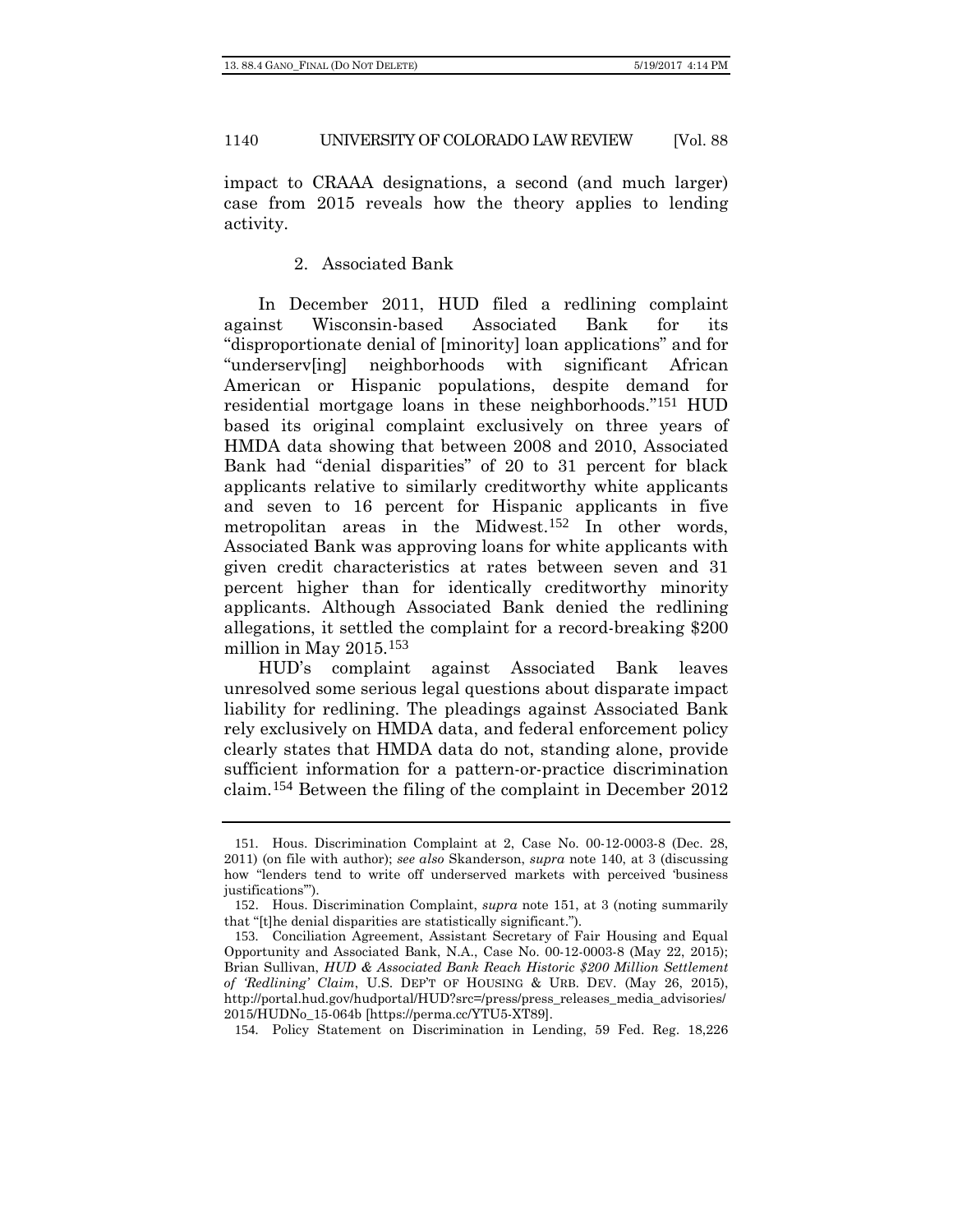and settlement in May 2015, HUD almost certainly conducted additional discovery that confirmed its suspicions about Associated Bank's discriminatory lending activity. But neither HUD, nor the CFPB, nor any other fair lending enforcement agency publishes clear guidelines as to what variables it examines to supplement the HMDA data (e.g. credit scores, loan-to-value ratios, or debt-to-income ratios). Nor do they explain their sampling methodology or offer any publicly available guidance that indicates where thresholds exist for statistical significance of disparities.[155](#page-32-0) This massive gap in guidance raises the possibility of a void-for-vagueness defense for future plaintiffs.[156](#page-32-1)

# *B. Reverse Redlining 2.0: The* Countrywide *and* Wells Fargo *Settlements*

The recent settlement agreements between the CFPB, HUD, and regional banks expanded redlining liability under the disparate impact theory. At the same time, another set of cases against national banks redefined the pre-Recession notion of reverse redlining. Whereas earlier reverse-redlining cases like *Easy Life* focused on lenders intentionally targeting an identifiable group of geographically unified borrowers with predatory loans,[157](#page-32-2) the 2012 settlements between the DOJ and Countrywide and Wells Fargo indicted the pre-Recession mortgage industry writ large.

The two complaints alleged that discrete business practices adopted by these two banks resulted in more than 10,000 Hispanic and black borrowers from across the country being placed in subprime loans, while similarly creditworthy white borrowers received less expensive prime loans—a practice described by the DOJ as illegal "product placement." The

<sup>(1994).</sup>

<span id="page-32-0"></span><sup>155</sup>*. See* FED. JUDICIAL CTR., REFERENCE MANUAL ON SCIENTIFIC EVIDENCE 240–72 (3d ed. 2011) (discussing elements of statistical reasoning and relevant legal doctrine). The "standard" level of statistical significance is *p*=0.05, which means that a false indication should only occur once in twenty random trials.

<span id="page-32-1"></span><sup>156</sup>*. See* Michael S. Barr, *Credit Where It Counts: The Community Reinvestment Act and Its Critics*, 80 N.Y.U. L. REV. 513, 527 ("[Critics] charge that the CRA is vague, blunt, and contradictory. The Act does not make explicit whether it is targeted at discrimination, and fails to explain whether low-income communities or individuals are to be helped.") (internal citations omitted).

<span id="page-32-2"></span><sup>157</sup>*.* See discussion *supra* Section I.B.3.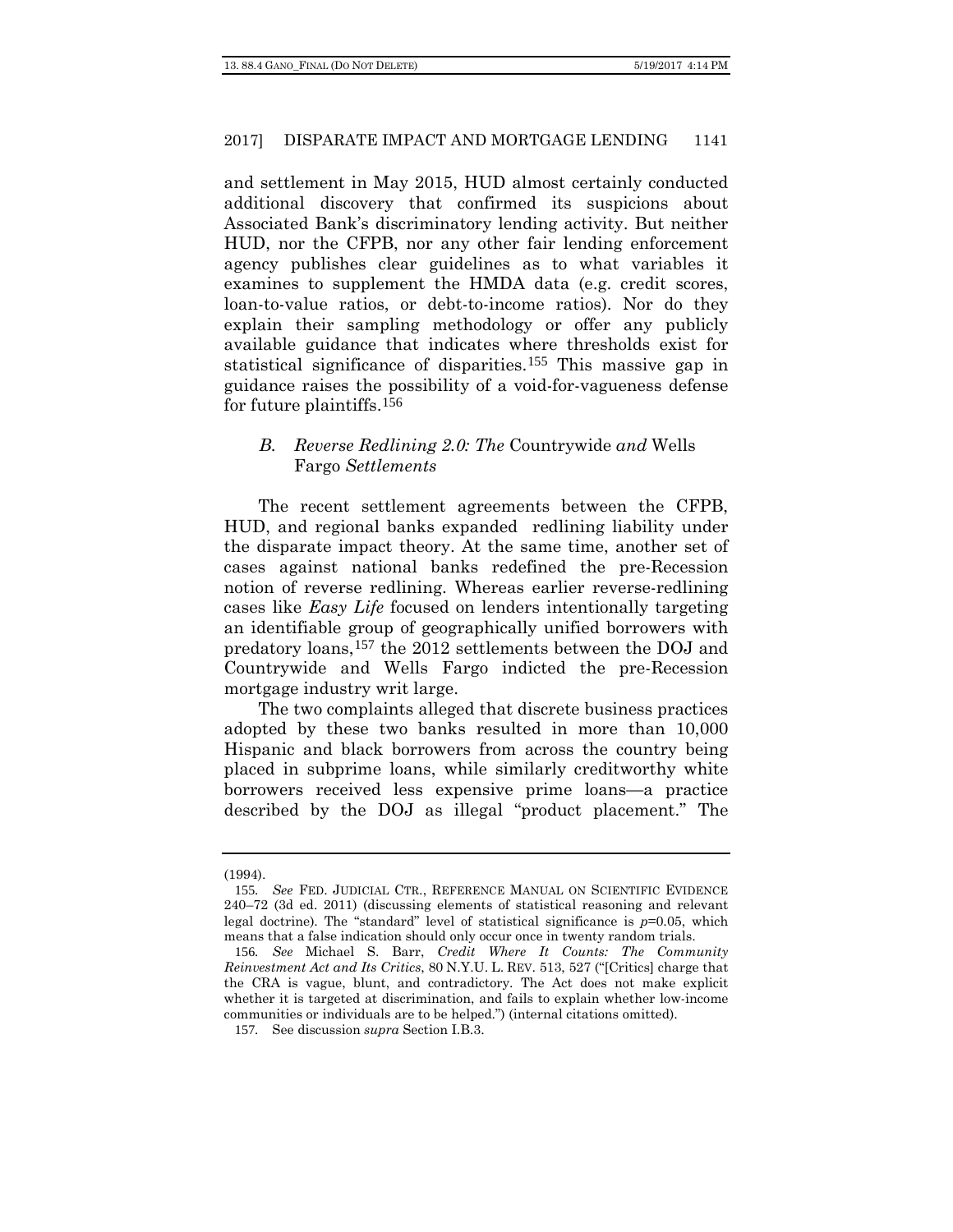complaints further alleged that the two lenders' established systems for pricing their loans that had the effect of charging more than 100,000 minority borrowers higher fees than white borrowers with similar credit characteristics—illegal "discriminatory pricing."[158](#page-33-1) But unlike previous reverse redlining claims, the DOJ's pleadings relied exclusively on a theory of disparate impact.[159](#page-33-2)

<span id="page-33-0"></span>The analysis that follows will break the allegations against Countrywide and Wells Fargo into two categories: allegations regarding illegal product placement will be the subject of Part 1; allegations of discriminatory pricing will be discussed in Part 2.[160](#page-33-3) Although these cases settled in 2012, and perhaps because they settled, they remain incredibly germane today. Because no case law exists, current and future litigants lack precedent from which to determine the sufficiency of their pleadings or the requisite robustness of certain statistical evidence.

#### 1. Unlawful Product Placement

The DOJ alleged that discrete business practices at Countrywide and Wells Fargo resulted in black and Hispanic borrowers being discriminatorily placed into more expensive subprime loans, while otherwise similarly situated white borrowers received less expensive prime loans.[161](#page-33-4) A wealth of recent scholarship supports the proposition that minority borrowers nationwide received a disproportionately large share of subprime loans during the housing boom of the early and mid-2000s,[162](#page-33-5) but in order to prevail on an impact-based

<span id="page-33-1"></span><sup>158</sup>. Complaint, United States v. Countrywide Fin. Corp., No. 2:11-cv-10540- PSJ-AJW (C.D. Cal., Dec. 21, 2011) [hereinafter Countrywide Complaint]; Complaint, United States v. Wells Fargo Bank, NA, No. 1:12-cv-01150 (D.D.C. July 12, 2012) [hereinafter Wells Fargo Complaint].

<span id="page-33-2"></span><sup>159</sup>. Schwemm & Taren, *supra* note 9, at 406 n.171 (discussing the hybrid impact/intent nature of these claims).

<span id="page-33-3"></span><sup>160</sup>. The two complaints will be analyzed together because they follow the same pleading pattern, rely on the same theory of liability, and contain the same modes of analysis for statistical evidence.

<span id="page-33-4"></span><sup>161</sup>. Wells Fargo Complaint, *supra* note [158,](#page-33-0) ¶¶ 23–50; Countrywide Complaint, *supra* not[e 158,](#page-33-0) ¶¶ 80–94.

<span id="page-33-5"></span><sup>162</sup>*. See* Emily Badger, *The Dramatic Racial Bias of Subprime Leading During the Housing Boom*, CITYLAB (Aug. 16, 2013), http://www.citylab.com/housing/ 2013/08/blacks-really-were-targeted-bogus-loans-during-housing-boom/6559/

<sup>[</sup>https://perma.cc/977N-D4VL] (citing research on HMDA data showing that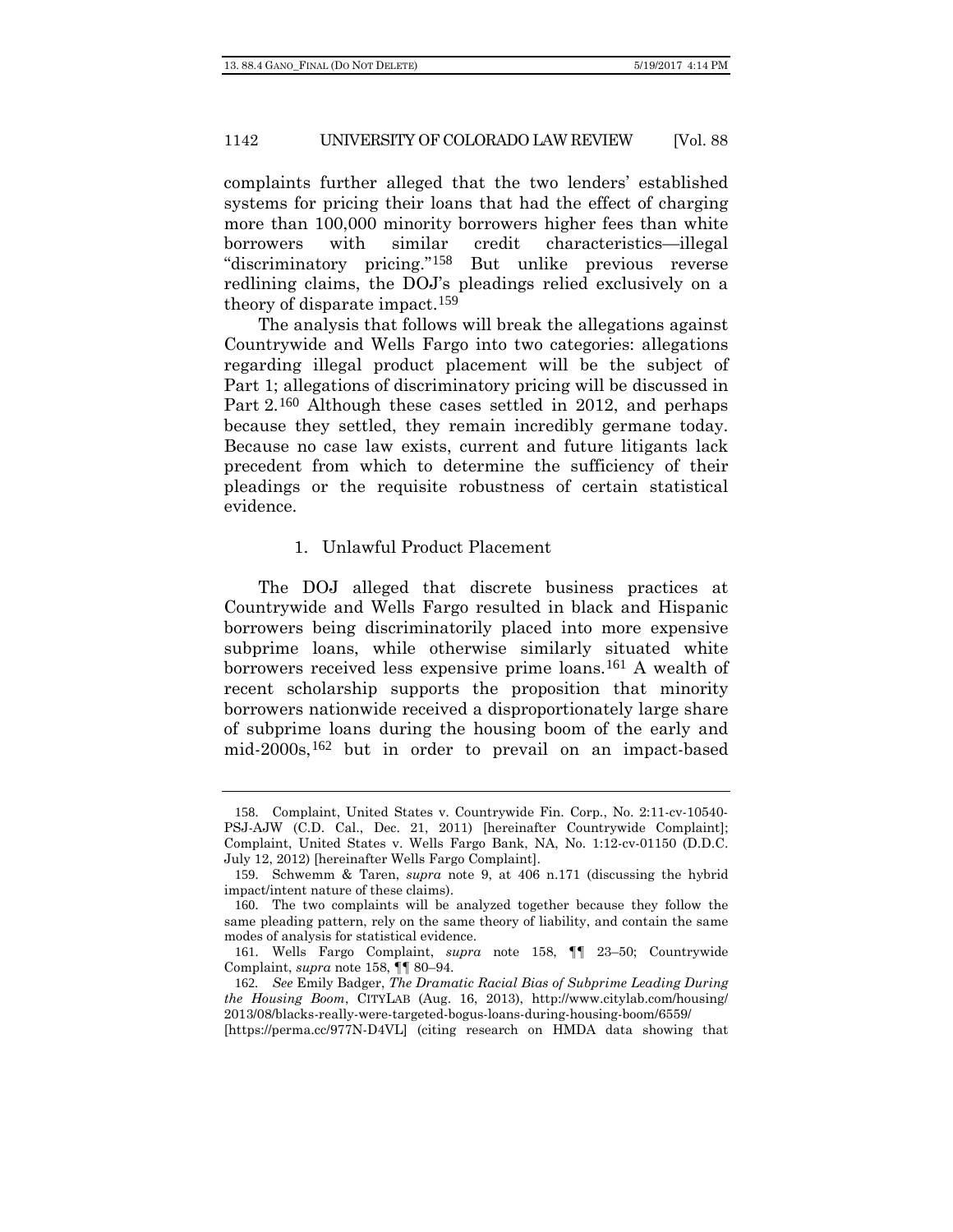theory, the government needed to both identify a *specific* bank practice and demonstrate how it *caused* a discriminatory effect.[163](#page-34-0)

In the two complaints, the government identified specific practices that incentivized mortgage underwriters to place applicants who qualified for prime loans into subprime loans and then allowed underwriters to overwrite control mechanisms that sought to ensure that prime-eligible borrowers received prime loans.<sup>[164](#page-34-1)</sup> Wells Fargo, for example, paid its mortgage brokers commissions of 0.75 to 1.8 percent of the total loan amount for subprime mortgages, while only paying a 0.5 percent commission for the origination of traditional prime mortgages.[165](#page-34-2) Similarly, Countrywide capped total broker compensation for prime loans at five percent while offering a higher six percent commission for subprime loans.[166](#page-34-3) So, in 2006, if a Wells Fargo mortgage broker originated a \$250,000 prime loan, she would receive a \$1,250 commission; for the same subprime loan, she could receive as much as \$4,500.

With such a strong pecuniary incentive to steer qualified prime applicants toward subprime loans, the DOJ further alleged that both banks failed to impose effective controls to prevent this from happening.[167](#page-34-4) Wells Fargo gave its originators a handwritten checklist to ensure that all primeeligible borrowers were referred to the prime division.[168](#page-34-5) To

165. Wells Fargo Complaint, *supra* note [158,](#page-33-0) ¶ 27.

minority borrowers were 2.4 times more likely to receive a subprime loan than white applicants); *see also* Marsha J. Courchane, *The Pricing of Home Mortgage Loans to Minority Borrowers: How Much of the APR Differential Can We Explain?*, 29 J. REAL ESTATE RESEARCH 399 (2007).

<span id="page-34-0"></span><sup>163</sup>*. See* 24 C.F.R. § 100.500(c)(1) (2017) (defining the legal standards for proving discriminatory effect).

<span id="page-34-2"></span><span id="page-34-1"></span><sup>164</sup>. Wells Fargo Complaint, *supra* note [158,](#page-33-0) ¶¶ 27–38; Countrywide Complaint, *supra* note 160, ¶¶ 80–85.

<sup>166</sup>. Countrywide Complaint, *supra* not[e 158,](#page-33-0) ¶ 62.

<span id="page-34-4"></span><span id="page-34-3"></span><sup>167</sup>. Wells Fargo Complaint, *supra* note [158,](#page-33-0) ¶ 7 ("Wells Fargo's internal documents reveal that senior officials were aware of numerous tactics that subprime originators employed to keep loans in the subprime division, and that a significant percentage of borrowers were receiving subprime loans when they could have qualified for prime loans."); Countrywide Complaint, *supra* note [158,](#page-33-0) ¶ 7 ("Countrywide knew or had reason to know based on its own internal monitoring and reporting that its policies . . . was [sic] resulting in discrimination.").

<span id="page-34-5"></span><sup>168</sup>. Wells Fargo Complaint, *supra* note [158,](#page-33-0) ¶¶ 31–32. Although the Complaint states only that "loan originators had the ability to enter incorrect information," *id.* ¶ 32, a study by a mortgage risk-management consultant found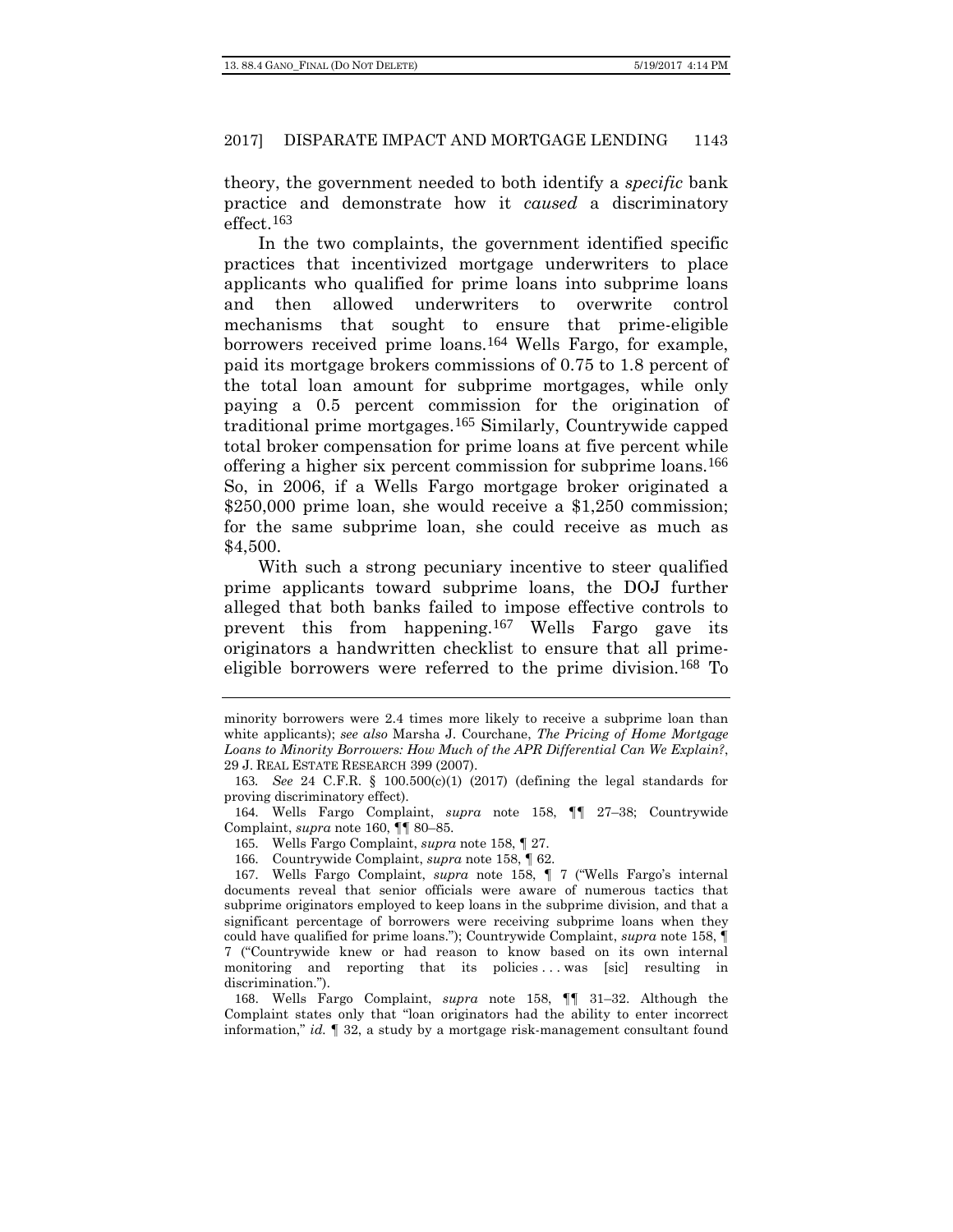circumvent this control and place prime-eligible borrowers into sub-prime loans, originators filling out the checklist frequently reduced applicants' incomes, omitted assets, misstated lengths of employment, or claimed that the prospective borrower had been unable to provide proper documentation of creditworthiness when in fact they had provided it.[169](#page-35-0) Likewise, Countrywide published underwriting guidelines containing objective criteria for prime and subprime loans, but granted mortgage brokers the discretion to request exceptions to the guidelines.[170](#page-35-1) By early 2007, mere months before the start of the Recession, Countrywide was excepting nearly half of certain loan products as exceptions to its general underwriting policy.[171](#page-35-2)

At first blush, the statistical analysis of discriminatory product placement is damning. The DOJ presented its data at the aggregate, national level and broke it down by major markets.[172](#page-35-3) All told, the government alleged that Wells Fargo unlawfully placed approximately 4,000 black and Hispanic borrowers into subprime loans.[173](#page-35-4) The government's estimate for Countrywide exceeded 10,000.[174](#page-35-5) By an odds ratio formulation, black retail borrowers at Wells Fargo were 5.6 times more likely than similarly creditworthy whites to receive a subprime mortgage; for black borrowers whose loans were purchased on the secondary market by Wells Fargo, they were 8.3 times more likely to have received a subprime loan. Wells Fargo's Hispanic retail borrowers were 2.4 times more likely than otherwise comparable white borrowers to receive subprime loans. For loans purchased on the secondary market, Hispanic borrowers were 1.7 times more likely to have a subprime loan.<sup>[175](#page-35-6)</sup> At Countrywide, the odds ratio disparities

that more than 70 percent of defaults were linked to significant misrepresentation on the original loan application. Paul Jackson, *Study: 70 Percent of EPDs Linked to Fraud*, HOUSINGWIRE (Feb. 12, 2007), http://www.housingwire.com/ articles/study-70-percent-epds-linked-fraud [https://perma.cc/NB6G-TYU2].

<sup>169</sup>*. Id.* ¶¶ 32–33.

<sup>170</sup>. Countrywide Complaint, *supra* not[e 158,](#page-33-0) ¶¶ 82–83.

<sup>171</sup>*. Id.* ¶ 83.

<span id="page-35-3"></span><span id="page-35-2"></span><span id="page-35-1"></span><span id="page-35-0"></span><sup>172</sup>. Wells Fargo Complaint, *supra* note [158,](#page-33-0) ¶ 23, 39–46; Countrywide Complaint, *supra* note 160, ¶ 80, 86–91.

<sup>173</sup>. Wells Fargo Complaint, *supra* note [158,](#page-33-0) ¶ 2.

<sup>174</sup>. Countrywide Complaint, *supra* not[e 158,](#page-33-0) ¶ 80.

<span id="page-35-6"></span><span id="page-35-5"></span><span id="page-35-4"></span><sup>175</sup>. Wells Fargo Complaint, *supra* note [158,](#page-33-0) ¶¶ 39–40. *See generally*  Magdalena Szumilas, *Explaining Odds Ratios*, 19 J. CAN. CHILD & ADOLESCENT PSYCHIATRY 227 (2010) (explaining odds ratios).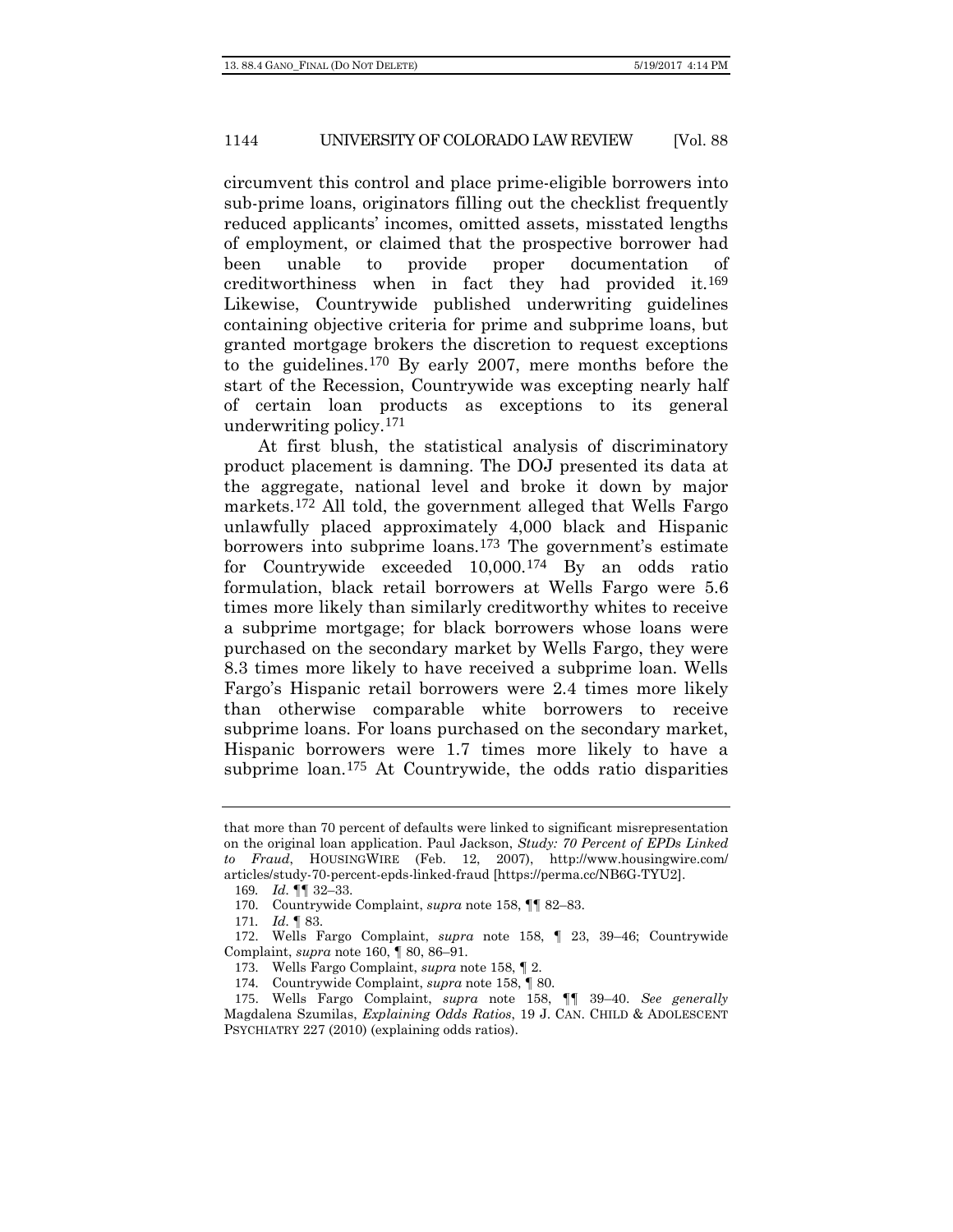were 2.1 to 2.7 for black borrowers and 2.6 to 3.5 for Hispanics.[176](#page-36-0) These disparities persisted for both banks in the majority of high loan-volume markets throughout the relevant four-year period.[177](#page-36-1)

On second glance, however, the DOJ's statistical analysis leaves a pair of key questions unanswered. Specifically, is odds ratio analysis a sound analytical method for inferring legal causation generally,[178](#page-36-2) and if it is, was the technique properly applied these instances? The precedent and the pleadings suggest an affirmative answer to both questions.

The only case outside of the medical context where a court admitted odds ratio analysis was *Grutter v. Bollinger*—the landmark affirmative action case involving the University of Michigan Law School's admissions process.[179](#page-36-3) The plaintiffs retained a professor of applied statistics who made "admissions grids" with 120 cells for applicants based on undergraduate GPA and LSAT scores.<sup>[180](#page-36-4)</sup> The expert statistician then made cell-by-cell comparisons based on admit-deny decisions by race, and ran a logistic regression analysis to determine the statistical significance of race in each cell.[181](#page-36-5) Finally, he computed the odds ratio of admission by race for each cell, which revealed, "the relative odds of acceptance for [non-white] applicants were many times greater than for Caucasian applicants."[182](#page-36-6) The thrust of the university's counterargument focused on the under-inclusiveness of the analysis, namely that it excluded important factors like the strength of recommendations, essays, and quality of an applicant's

<sup>176</sup>. Countrywide Complaint, *supra* not[e 158,](#page-33-0) ¶ 88, 86.

<span id="page-36-1"></span><span id="page-36-0"></span><sup>177</sup>. The complaints covered 2004–2007. Wells Fargo Complaint, *supra* note [158,](#page-33-0) ¶¶ 44–45; Countrywide Complaint, *supra* note [158,](#page-33-0) ¶¶ 87–89. After the bubble burst, loan activity plummeted, and based on pending cases between U.S. cities and national banks, it appears as though the banks have cleaned up their act. *See infra* Part IV.

<span id="page-36-2"></span><sup>178</sup>*. See* CFPB, *supra* note 16, at 55–56 (describing odds ratio analysis as a "traditional method" to evaluate potential disparities in denial rates).

<span id="page-36-3"></span><sup>179</sup>. 137 F. Supp. 2d 821 (E.D. Mich. 2001), *rev'd*, 288 F.3d 732 (6th Cir. 2002), *aff'd*, 539 U.S. 306 (2003) (statistical methodology not a contested issue on appeal).

<sup>180</sup>*. Id.* at 832–42.

<span id="page-36-6"></span><span id="page-36-5"></span><span id="page-36-4"></span><sup>181</sup>*. Id.* at 836; *see generally* Karen Grace-Martin, *Explaining Logistic Regression Results to Non-Statistical Audiences*, ANALYSIS FACTOR, http://www.theanalysisfactor.com/explaining-logistic-regression/ (last visited Mar. 4, 2016) [https://perma.cc/K2JF-DKZU].

<sup>182</sup>*. Grutter*, 137 F. Supp. 2d at 837.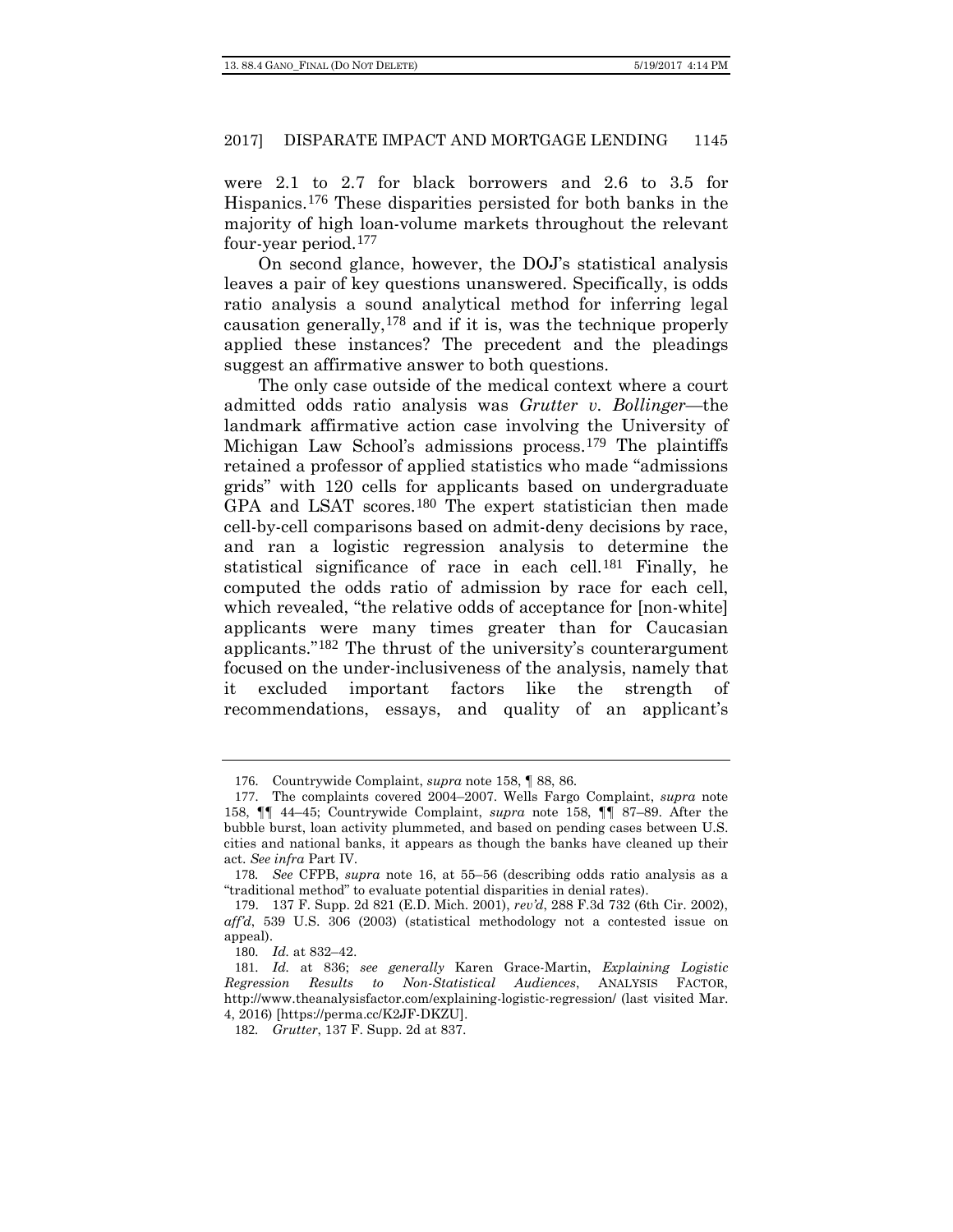undergraduate institution.[183](#page-37-1) The court roundly rejected that line of reasoning, finding that the plaintiffs' analysis "provided *mathematically irrefutable proof* that race is indeed an enormously important factor" in Michigan Law's admission process.[184](#page-37-2)

The complaints against Wells Fargo and Countrywide essentially employ the same statistical technique, but instead of controlling for GPA and LSAT, the DOJ controlled for objective credit qualifications including credit score, loan amount, debt-to-income ratio, and loan-to-value ratio.[185](#page-37-3) The *Grutter* court held that the odds ratio technique itself is a valid statistical method from which to infer causation.[186](#page-37-4) But *Wells Fargo* and *Countrywide* present an even stronger case than *Grutter* for use of odds-ratio analysis because of the massive sample sizes—4.4 millions loans for Countrywide<sup>[187](#page-37-5)</sup> versus 5,000 applicants to Michigan Law[188](#page-37-6)—and because loan applications present fewer subjective variables than law school applications.

<span id="page-37-0"></span>Wells Fargo and Countrywide obviously decided against pursuing a business necessity defense in this round of cases,[189](#page-37-7) but such an avenue may be pursued in future fair lending litigation. The contours of such a defense can be found in numerous industry studies and best practices reviews.<sup>[190](#page-37-8)</sup> Lenders could point out that discretion is necessary to compete profitably.[191](#page-37-9) Loans are frequently adjusted down to match a competitor's offer or up to allow a bank to pay some or all of a borrower's closing costs.[192](#page-37-10) To support the legitimacy of the

<sup>183</sup>*. Id.* at 839.

<sup>184</sup>*. Id.* at 841 (emphasis added).

<span id="page-37-5"></span><span id="page-37-4"></span><span id="page-37-3"></span><span id="page-37-2"></span><span id="page-37-1"></span><sup>185</sup>. Wells Fargo Complaint, *supra* note [158,](#page-33-0) ¶ 41; Countrywide Complaint, *supra* note 160, ¶ 88.

<sup>186</sup>*. Grutter*, 137 F. Supp. 2d at 841.

<sup>187</sup>. Countrywide Complaint, *supra* not[e 158,](#page-33-0) ¶ 2.

<sup>188</sup>*. Grutter*, 137 F. Supp. 2d at 828.

<sup>189</sup>*. See supra* note 134.

<span id="page-37-8"></span><span id="page-37-7"></span><span id="page-37-6"></span><sup>190</sup>*. See, e.g.*, DAVID SKANDERSON ET AL., CHARLES RIVER ASSOCS., MANAGING THE FAIR LENDING RISK OF PRICING DISCRETION 1 (2014) ("[R]easons for discretionary pricing adjustments appear to be grounded in legitimate business needs . . . .").

<span id="page-37-9"></span><sup>191</sup>. The Supreme Court in *Inclusive Communities* remarked that "disparateimpact liability must be limited so employers and other regulated entities are able to make the practical business choices and profit-related decisions that sustain a vibrant and dynamic free-enterprise system." Tex. Dep't of Hous. & Cmty. Affairs v. Inclusive Communities Project, Inc., 135 S. Ct. 2507, 2518 (2015).

<span id="page-37-10"></span><sup>192</sup>. SKANDERSON ET AL., *supra* note [190,](#page-37-0) at 5.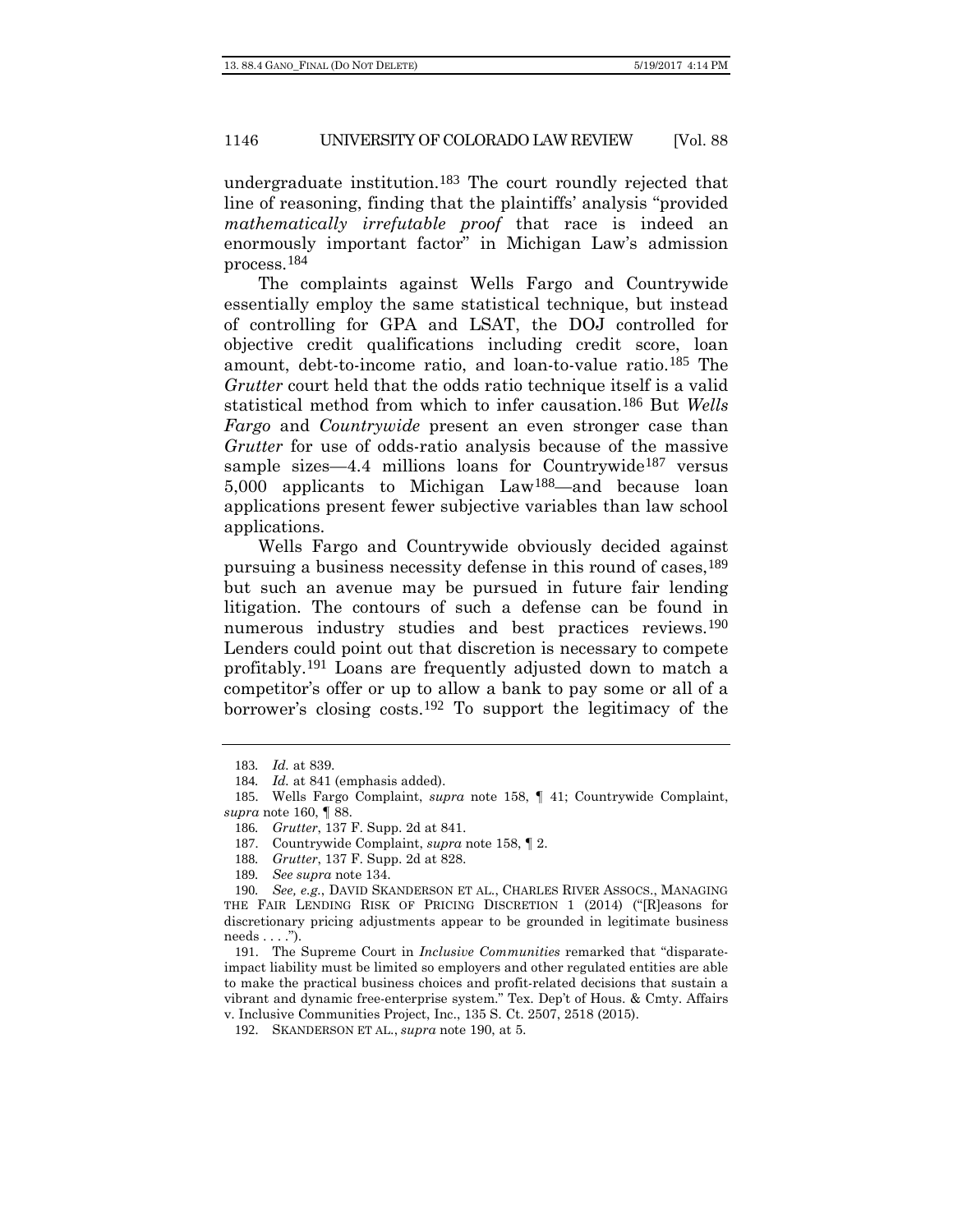discretion, lenders should conduct regular regression testing for significant effects along racial lines, routinely review placement policies, and carefully decide to whom discretion is given.[193](#page-38-0)

### 2. Discretionary Pricing

The system of risk-based or "discretionary" pricing that banks developed in the 1990s, and which most lenders continue to use today, works as a two-step process.[194](#page-38-1) First, banks provide their loan officers and independent mortgage brokers with wholesale "rate sheets" that indicate price minimums for mortgages ("par rates") based on objective factors like product type, loan term, down payment amount, loan-to-value ratio, and credit rating.[195](#page-38-2) Next, the loan officer or mortgage broker can adjust the cost of the loan, either by changing the interest rate or adding other fees that increase profitability; the lender then passes part of the higher profit back to the officer or broker.[196](#page-38-3) Understanding the legal limits and potential liability for discretionary pricing remains important because the overwhelming majority of mortgage lenders—85 percent in a recent industry survey—still use a discretionary pricing system.<sup>[197](#page-38-4)</sup>

Discretionary pricing is an entirely legal and justified practice up to the point it causes discriminatory effect on a protected class.[198](#page-38-5) The second set of allegations against Wells Fargo and Countrywide claimed that the banks' discretionary

<span id="page-38-0"></span><sup>193</sup>*. See* Ari Karen, *How Disparate Impact Ruling Affects Lenders' Daily Operations*, NAT'L MORTG. NEWS (July 6, 2015), http://www.nationalmortgagenew s.com/news/compliance-regulation/how-disparate-impact-ruling-affects-lendersdaily-operations-1055261-1.html [https://perma.cc/VBM8-VNMC].

<span id="page-38-1"></span><sup>194</sup>. For a more thorough explanation of this system, *see* Schwemm & Taren, *supra* note 9, 395–402; Alan M. White, *Borrowing While Black: Applying Fair Lending Laws to Risk-Based Mortgage Pricing*, 60 S.C. L. REV. 677, 687–91 (2009).

<span id="page-38-2"></span><sup>195</sup>*. See, e.g.*, *Southern California Wholesale Ratesheets*, PROVIDENT BANK MORTG. (Jan. 13, 2017), https://www.pbmwholesale.com/rates/CA-Whlsle-Conv99(2).pdf [https://perma.cc/7TVZ-VR5L].

<sup>196</sup>. Schwemm & Taren, *supra* note 9, at 395–402.

<sup>197</sup>. SKANDERSON ET AL., *supra* note [190,](#page-37-0) at 4–5.

<span id="page-38-5"></span><span id="page-38-4"></span><span id="page-38-3"></span><sup>198</sup>*. See id.* at 1 (discussing why lenders find it necessary to continue to use discretionary pricing systems despite their fair lending risks); *see also* Mierzewski et al., *supra* note [137,](#page-28-0) at 4 (suggesting training programs to mitigate risks associated with loan officer discretion).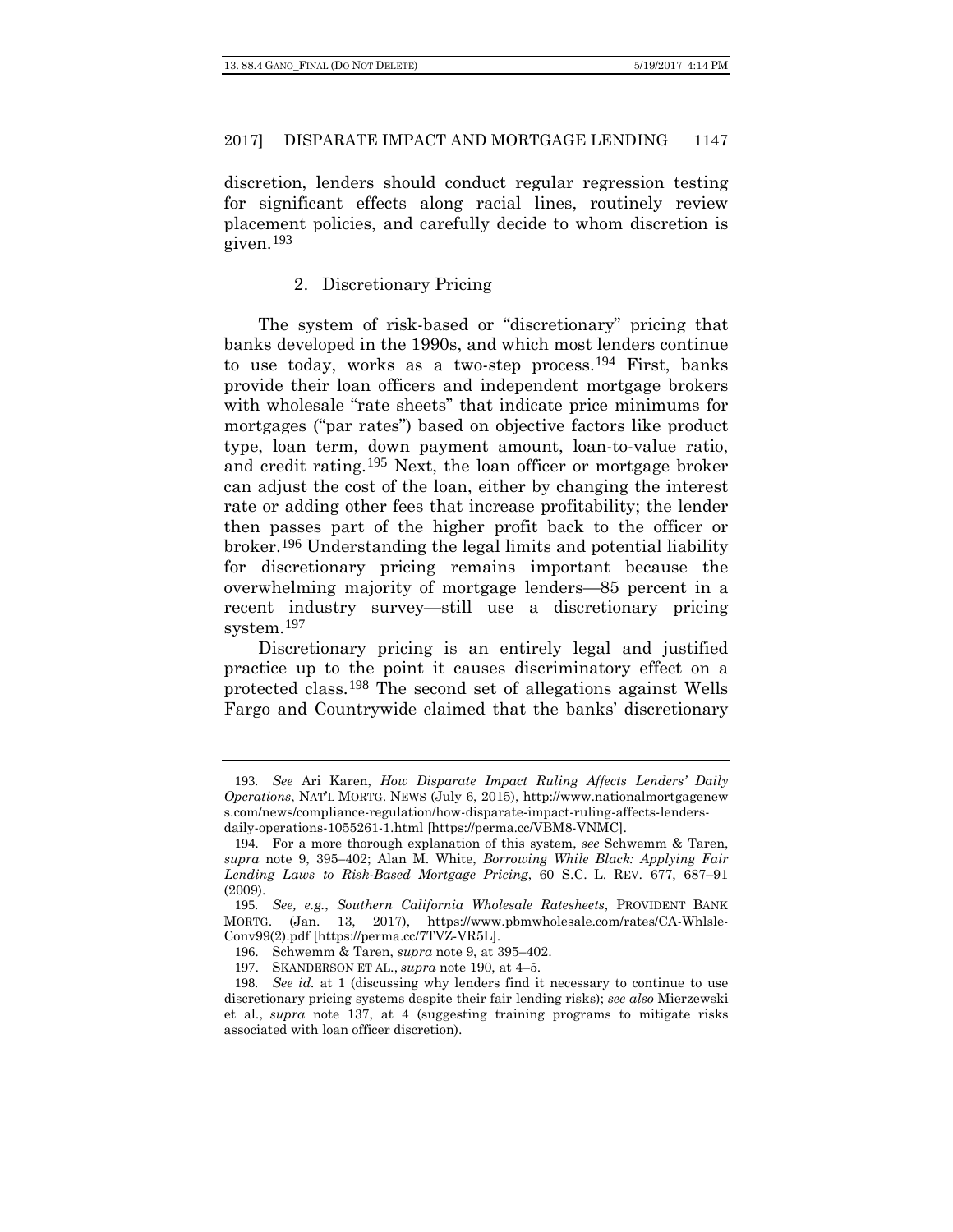pricing policies resulted in exactly such an unlawful effect.[199](#page-39-0) In *Wells Fargo*, the DOJ identified more than 25,000 black and Hispanic borrowers adversely affected by the company's discretionary pricing policy.[200](#page-39-1) Against Countrywide, the government identified more than 200,000.[201](#page-39-2) According to the DOJ's analysis, black and Hispanic borrowers paid, on average, hundreds of dollars more in subjective fees than similarly creditworthy white borrowers.[202](#page-39-3)

Within their discretionary pricing systems, each company would communicate its par rates, which ostensibly accounted for all objective credit risk characteristics, to its agents on a daily basis.<sup>[203](#page-39-4)</sup> After communicating these par rates, neither bank provided any guidance to its agents for setting final fees, but they did provide strong incentives to extract the highest fees possible.[204](#page-39-5) One incentive was through a "yield spread premium," which was based on how much interest the agent charged above the par rate. The higher the yield spread, the greater the compensation for the agent.<sup>[205](#page-39-6)</sup> The other pecuniary incentive came in the form of direct broker fees, which brokers could set arbitrarily and from which they were paid directly.[206](#page-39-7)

The DOJ never alleged that either bank or any of their agents were motivated by racial animus, but the government

<span id="page-39-0"></span><sup>199</sup>. The enforcement actions against Wells Fargo and Countrywide were only two of nine such actions taken under the Obama administration to remedy the discriminatory effects of unguided discretion in loan pricing. *See Housing and Civil Enforcement Section Cases*, CIVIL RIGHTS DIV., DEP'T OF JUSTICE, https://www.justice.gov/crt/housing-and-civil-enforcement-section-cases-1#lending (last updated Nov. 23, 2016) [https://perma.cc/RKW7-YGVS]. Although these two cases involved the largest volume of loans and largest monetary settlements, the pleadings indicate that the government's theory was consistent across cases. *See generally id.*

<sup>200</sup>. Wells Fargo Complaint, *supra* note [158,](#page-33-0) ¶ 51.

<span id="page-39-2"></span><span id="page-39-1"></span><sup>201</sup>. Countrywide Complaint, *supra* note [158,](#page-33-0) ¶ 29 (discussing retail lending), 49 (discussing wholesale lending).

<span id="page-39-3"></span><sup>202</sup>. Wells Fargo Complaint, *supra* note [158,](#page-33-0) ¶ 51; Countrywide Complaint, *supra* note [158,](#page-33-0) ¶ 29 (retail lending), 49 (wholesale lending).

<span id="page-39-4"></span><sup>203</sup>. Wells Fargo Complaint, *supra* note [158,](#page-33-0) ¶ 59; Countrywide Complaint, *supra* note [158,](#page-33-0) ¶ 32, 54.

<span id="page-39-5"></span><sup>204</sup>. Wells Fargo Complaint, *supra* note [158,](#page-33-0) ¶ 2, 51–78; Countrywide Complaint, *supra* not[e 158,](#page-33-0) ¶ 6, 29–35.

<span id="page-39-6"></span><sup>205</sup>. Wells Fargo Complaint, *supra* note [158,](#page-33-0) ¶ 60; Countrywide Complaint, *supra* not[e 158,](#page-33-0) ¶ 58.

<span id="page-39-7"></span><sup>206</sup>*. Id.* Unlike Countrywide, Wells Fargo capped total broker fees at between 4.5 to 5.0 percent of total loan value, but permitted exceptions to the cap for reasons "wholly unrelated to creditworthiness." Wells Fargo Complaint, *supra* not[e 158,](#page-33-0) ¶ 61.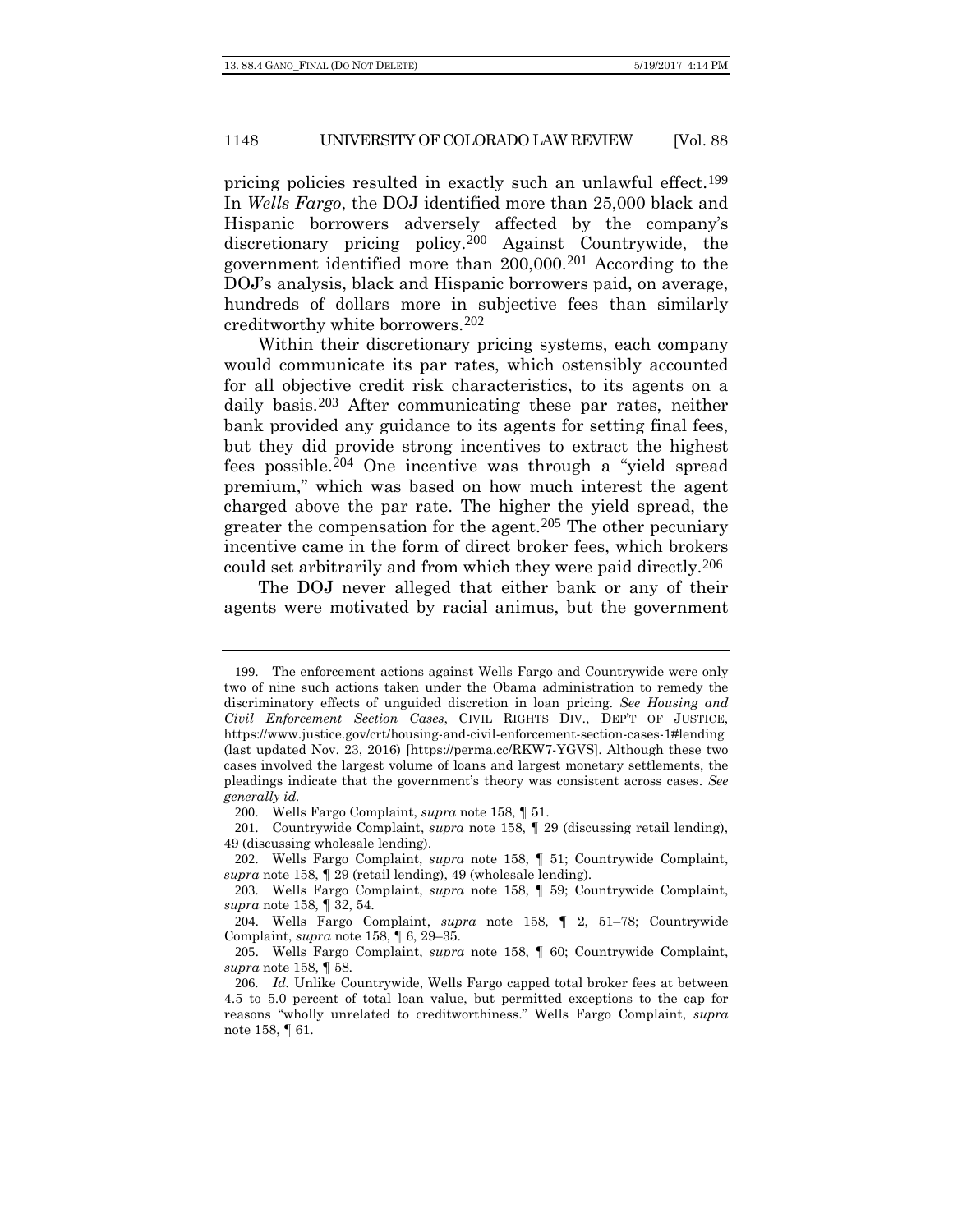did demonstrate that the cumulative effects of this unguided discretion fell disproportionately on borrowers of color.<sup>[207](#page-40-0)</sup> On a nationwide basis, the complaint alleged that Wells Fargo charged black borrowers up to 0.78 percent more and Hispanic borrowers up to 0.55 percent more in total broker fees.<sup>[208](#page-40-1)</sup> While these percentages may seem trifling in the context of smaller purchases, a black Wells Fargo prime loan customer in 2007 borrowing \$300,000 would have paid more than \$2,000 in additional broker fees compared to a similarly creditworthy white borrower, and a Hispanic borrower more than \$1,200 more.[209](#page-40-2) Figures for Countrywide were similar, ranging from  $0.13$  to  $0.67$  percent in additional fees.<sup>[210](#page-40-3)</sup>

The allegations based on brokerage fees do not present the same evidentiary quandary as the product placement allegations for the simple reason that the par rates published by the banks should have accounted for all objective credit factors. The logical inference, therefore, is that any statistically significant variations in entirely discretionary fees based on race across such a large sample size—4.4 million residential mortgages in the case of Countrywide<sup>[211](#page-40-4)</sup>—must be because of race and without legitimate justification.

Unanswered by the *Countrywide* and *Wells Fargo*  settlements are two important questions: What magnitude of variations is cognizable under the disparate impact theory, and how would a lender frame a business justification defense? In these cases, nationwide disparities for Wells Fargo's origination fees were as high as 0.78 percent during a period when average origination fees ranged from 0.40–0.70 percent,[212](#page-40-5) which means black borrowers were paying, on average, 50 to 100 percent more in fees than white borrowers. These differences are patently exploitative and fall within the

<span id="page-40-0"></span><sup>207</sup>. Wells Fargo Complaint, *supra* note [158,](#page-33-0) ¶¶ 51–78; Countrywide Complaint, *supra* not[e 158,](#page-33-0) ¶¶ 38–48.

<span id="page-40-1"></span><sup>208</sup>. As measured by the annual total broker fee disparities compared to white borrowers. Wells Fargo Complaint, *supra* note [158,](#page-33-0) ¶¶ 67–68 (looking at prime wholesale loans).

<sup>209</sup>*. Id*. ¶ 73.

<span id="page-40-3"></span><span id="page-40-2"></span><sup>210</sup>. Countrywide Complaint, *supra* note [158,](#page-33-0) ¶¶ 39–40 (prime retail loans), ¶¶ 65–66 (prime whole loans).

<sup>211</sup>*. Id.* ¶ 2.

<span id="page-40-5"></span><span id="page-40-4"></span><sup>212</sup>*. See Monthly Average Commitment Rate and Points on 30-Year Fixed-Rate Mortgages Since 1971*, FREDDIEMAC, http://www.freddiemac.com/pmms/ pmms30.htm (last visited Jan. 30, 2016) [https://perma.cc/EPG9-2QRJ]; Wells Fargo Complaint, *supra* not[e 158,](#page-33-0) ¶ 67.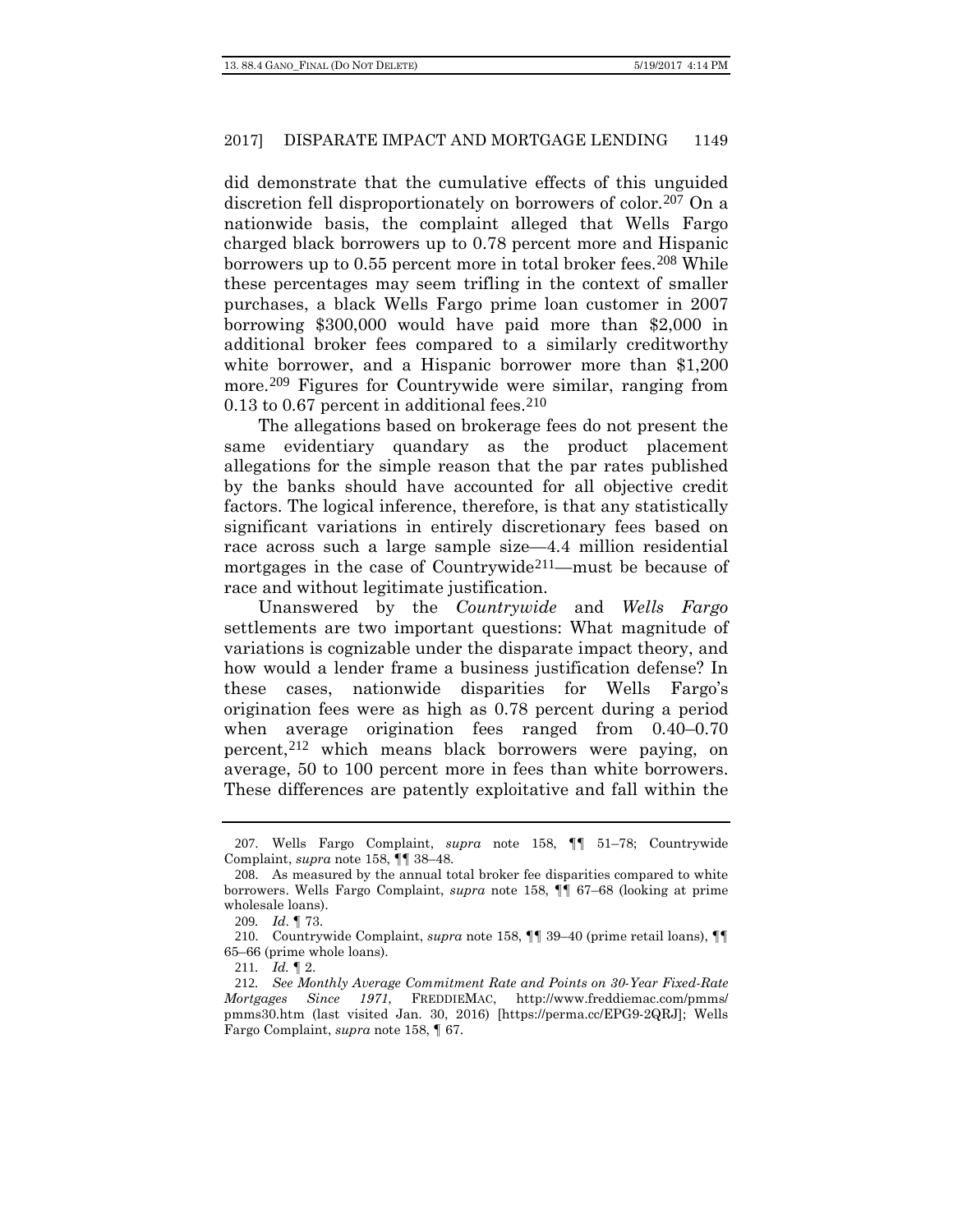ambit of FHA and ECOA disparate impact liability. But what if, in future cases, the sample sizes were smaller, as one would expect in the case of local and regional lenders, or the average disparities were smaller, say only 10 or 20 percent? Given the large number of cases that have been filed over the last decade alleging unlawful discriminatory pricing, sooner or later a court will need to establish some materiality thresholds or provide guidance on what magnitude of disparity is actionable.

Regarding a potential business justification defense, both complaints conclude that neither banks' "policies and practices . . . were . . . justified by business necessity. . . . There were less discriminatory alternatives available . . . that would have achieved the same business goals as these policies and practices."[213](#page-41-0) Because no lender has chosen to be the first to defend this industry practice, we truly do not know what alternative policies or practices could achieve a less discriminatory outcome in a highly competitive industry.

The long-term effects of the 2012 lending discrimination settlements will not be understood in their entirety for some time. On the one hand, the decision to settle deprived lenders and fair lending advocates of desperately needed jurisprudence in this area of law. If even one of these cases had gone to trial, it may have established clear boundaries for disparate impact liability under the FHA and ECOA. As the case law stands today, the sufficiency of the evidence proffered by the government—the odds ratio analysis for product placement discrimination, and average disparities for discretionary fees has not been clearly established.

On the bright side, it does appear that the threat of massive fines and increased government oversight have incentivized positive change among lenders. A recent survey of lending institutions reveals less unguided discretion than we saw in *Countrywide* and *Wells Fargo*.[214](#page-41-1) As further evidence of improving lender practices, recent litigation by major cities against national banks for lost property tax revenue and increased municipal service costs associated with subprime lending have thus far failed to turn up clear evidence of lending

<span id="page-41-0"></span><sup>213</sup>. Wells Fargo Complaint, *supra* note [158,](#page-33-0) ¶ 77. The language is functionally identical in Countrywide Complaint, *supra* note [158,](#page-33-0) ¶ 93.

<span id="page-41-1"></span><sup>214</sup>. SKANDERSON ET AL., *supra* note [190,](#page-37-0) at 7 tbl.4 (discussing lower "median limits on adjustment," i.e. less discretion, for loan officers in 2014), 8 tbl.8 (discussing more frequent documentation of price adjustments).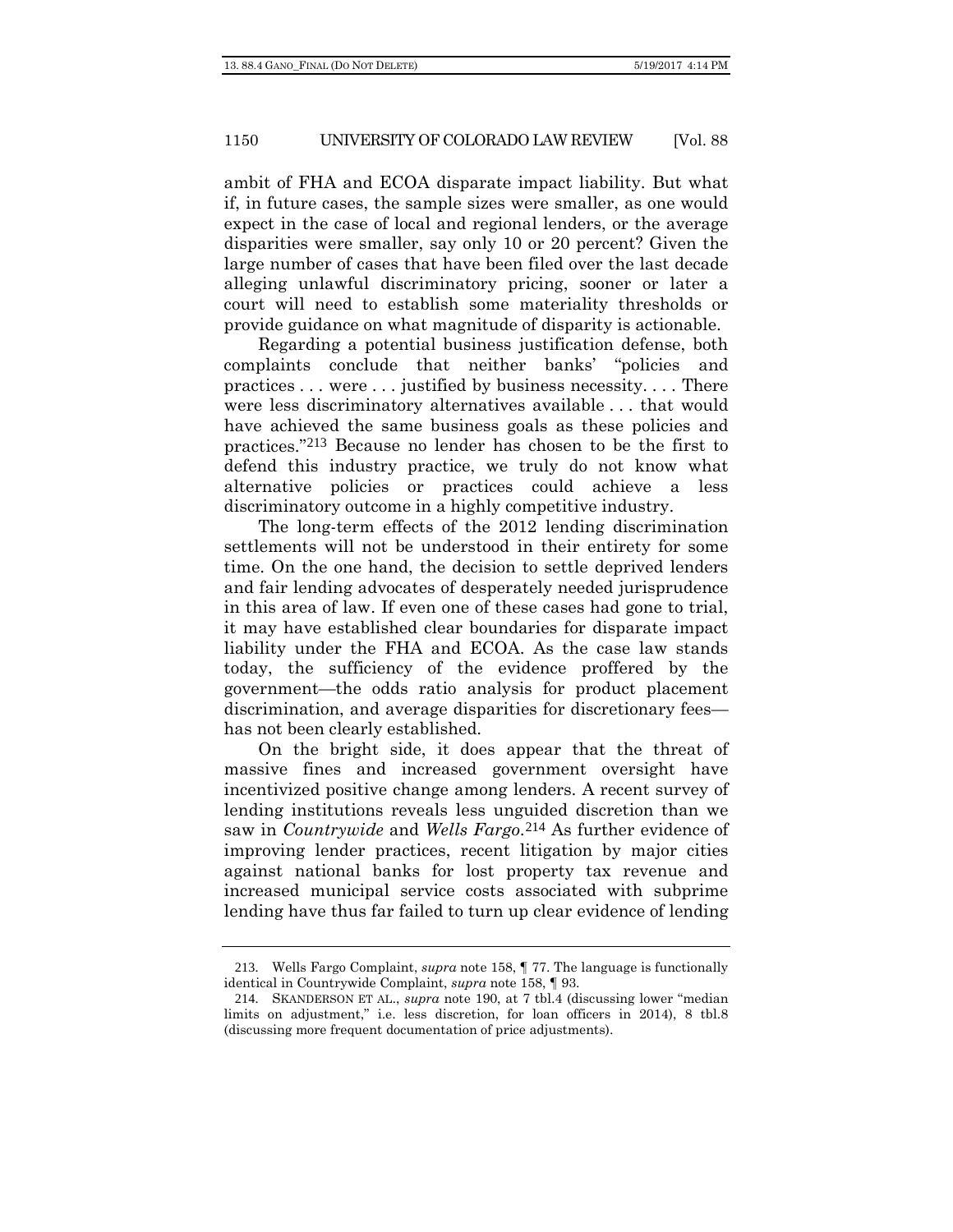discrimination in the years since the Recession.<sup>[215](#page-42-2)</sup>

# IV. *LOS ANGELES*, *MIAMI*, AND *COOK COUNTY*: NEW PLAINTIFFS, NEW THEORIES

<span id="page-42-1"></span><span id="page-42-0"></span>Much to the dismay of lenders, municipal governments realized that the costs of mortgage discrimination extended far beyond distressed borrowers and began taking legal action to recoup their losses attributable to discriminatory lending. Local governments were particularly hard-hit by simultaneous declines in property tax revenues and increased demand for municipal services that accompanied the Recession.[216](#page-42-3) During the most arduous years, from January 2007 through December 2009, lenders foreclosed on an estimated 2.5 million residential properties in the United States, the vast majority backed by mortgages originated between 2005 and 2008.[217](#page-42-4) One frequently cited study estimated the total cost of a foreclosure at almost \$80,000, with local government bearing approximately a quarter of that cost.[218](#page-42-5) Armed with convincing evidence that foreclosures during this period disproportionately affected black and Hispanic families,<sup>[219](#page-42-6)</sup> municipalities including Miami, Los Angeles, and Cook County began to file suits against national banks to recover for a sundry list of harms they suffered as a result of the banks' discriminatory lending practices.[220](#page-42-7)

<span id="page-42-2"></span><sup>215</sup>*. See* Order Granting Defs.' Mot. for Summ. J. at 13–17, City of L.A. v. Wells Fargo & Co., Case No. 2:13-cv-09007-ODW(RZx) (C.D. Cal. July 17, 2015).

<span id="page-42-3"></span><sup>216.</sup> G. THOMAS KINGSLEY ET AL., THE URBAN INST., THE IMPACTS OF ORECLOSURES ON FAMILIES AND COMMUNITIES 13-20 (2009). FORECLOSURES ON FAMILIES AND COMMUNITIES 13–20 (2009), http://www.urban.org/sites/default/files/alfresco/publication-pdfs/411909-The-Impacts-of-Foreclosures-on-Families-and-Communities.PDF [https://perma.cc/ 8LCE-RE2L].

<span id="page-42-4"></span><sup>217</sup>. DEBBIE GRUENSTEIN BOCIAN ET AL., CTR. FOR RESPONSIBLE LENDING, FORECLOSURES BY RACE AND ETHNICITY: THE DEMOGRAPHICS OF A CRISIS 2 (2010), http://www.responsiblelending.org/mortgage-lending/research-analysis/ foreclosures-by-race-and-ethnicity.pdf [https://perma.cc/UP4X-FC7S].

<sup>218</sup>. KINGSLEY ET AL., *supra* note [216,](#page-42-0) at 21 fig.3.

<span id="page-42-6"></span><span id="page-42-5"></span><sup>219</sup>. BOCIAN ET AL., *supra* note [217,](#page-42-1) at 2 (estimating that 44 percent of foreclosures occurred on non-white homes).

<span id="page-42-7"></span><sup>220</sup>*. See, e.g.*, City of Cleveland v. Deutsche Bank Tr. Co., 571 F. Supp. 2d 807 (N.D. Ohio 2008); City of Birmingham v. Citigroup, Inc., No. CV-09-BE-467-S, 2009 WL 8652915 (N.D. Ala. 2009); Mayor of Balt. v. Wells Fargo Bank, N.A., 677 F. Supp. 2d 847 (D. Md. 2010); City of L.A. v. Wells Fargo & Co., 22 F. Supp. 3d 1047 (C.D. Cal. 2014); City of Miami v. Bank of Am. Corp., No. 13-24506-CIV, 2014 WL 3362348 (S.D. Fla. 2014); Cty. of Cook v. HSBC N. Am. Holdings, Inc., 136 F. Supp. 3d 952 (N.D. Ill. 2015).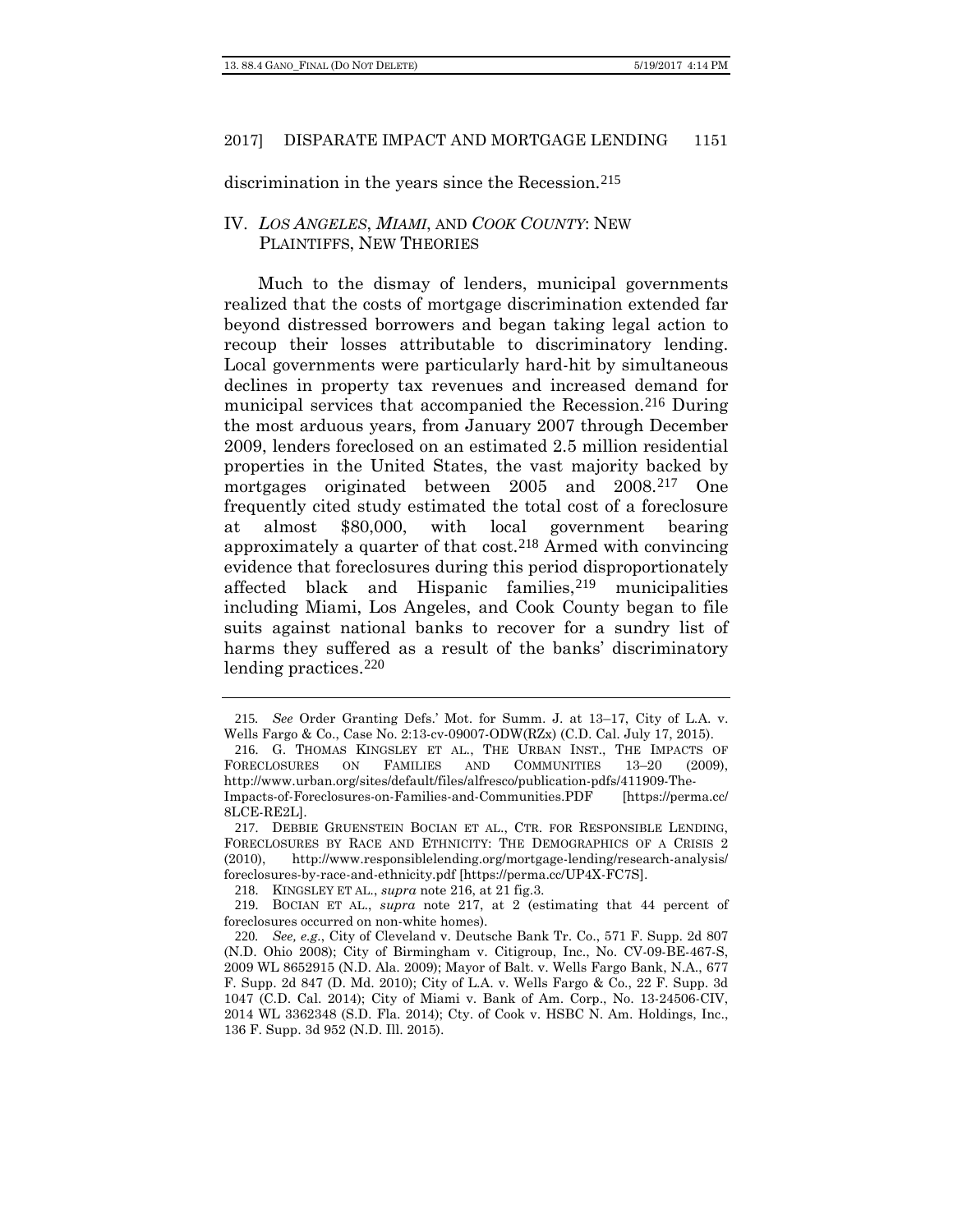This group of cases is shaping up to be incredibly important for the future of fair lending jurisprudence. Although the underlying discrimination is almost beyond factual dispute, $221$  federal courts thus far have arrived at different conclusions on other key legal issues, including standing, the pleading requirements for causation, and equitable tolling of the FHA and ECOA statutes of limitations. On June 28, 2016, the Supreme Court granted certiorari in *Bank of America Corp. v. City of Miami* to address issues of standing and causation.[222](#page-43-1)

Based on well-reasoned precedent and the legislative history of the FHA, the Supreme Court should affirm the Eleventh Circuit's holding on standing. Municipalities fall squarely within the "zone of interests" that Congress intended to protect when it enacted the FHA. The Supreme Court said as much in its 1979 ruling *Gladstone Realtors v. Village of Bellwood*,<sup>[223](#page-43-2)</sup> and that decision should be reaffirmed. Civil rights enforcement waxes and wanes with political vicissitudes, so when the political winds in Washington change, municipalities should be empowered to bring pattern-orpractice fair lending cases. On the causation issue, Miami faces a tough row to hoe. Although the City claims that it can isolate damages caused by discriminatory lending from other contributing or superseding causes, it stretches the concept of traceability beyond its logical limits.

The two Sections that follow address the other issues (aside from standing) from these cases on which the federal courts have not agreed. Part A discusses the statute of

<span id="page-43-0"></span><sup>221</sup>. Although the settlements between the DOJ and Wells Fargo and Bank of America (which acquired Countywide in 2008) contain no admission of guilt, the cities have been able to build the factual foundations for their cases on statistical analyses provided by federal regulators. *See, e.g.*, *Cty. of Cook*, 136 F. Supp. 3d at 955 (discussing Federal Reserve and HUD analyses of HMDA data indicating discriminatory effects).

<span id="page-43-1"></span><sup>222</sup>. Bank of Am. Corp. v. City of Miami, 800 F.3d 1262 (11th Cir. 2015), *cert. granted*, 136 S. Ct. 2544 (U.S. June 28, 2016) (No. 15-1111) (Mem.).

<span id="page-43-2"></span><sup>223</sup>. 441 U.S. 91 (1979). Standing under the FHA is complicated by inconsistent language in two sections of the statute—42 U.S.C. § 3610 and § 3612—and the debate in *Bank of America* turns on some intricate questions of statutory interpretation and does not implicate the theory of disparate impact. *See* Amy Howe, *Argument Preview: Justices to Consider Scope of Fair Housing Act*, SCOTUSBLOG (Nov. 3, 2016, 10:03 AM), http://www.scotusblog.com/2016/11/ argument-preview-justices-to-consider-scope-of-fair-housing-act/ [https://perma.cc/ UH44-VJ2F].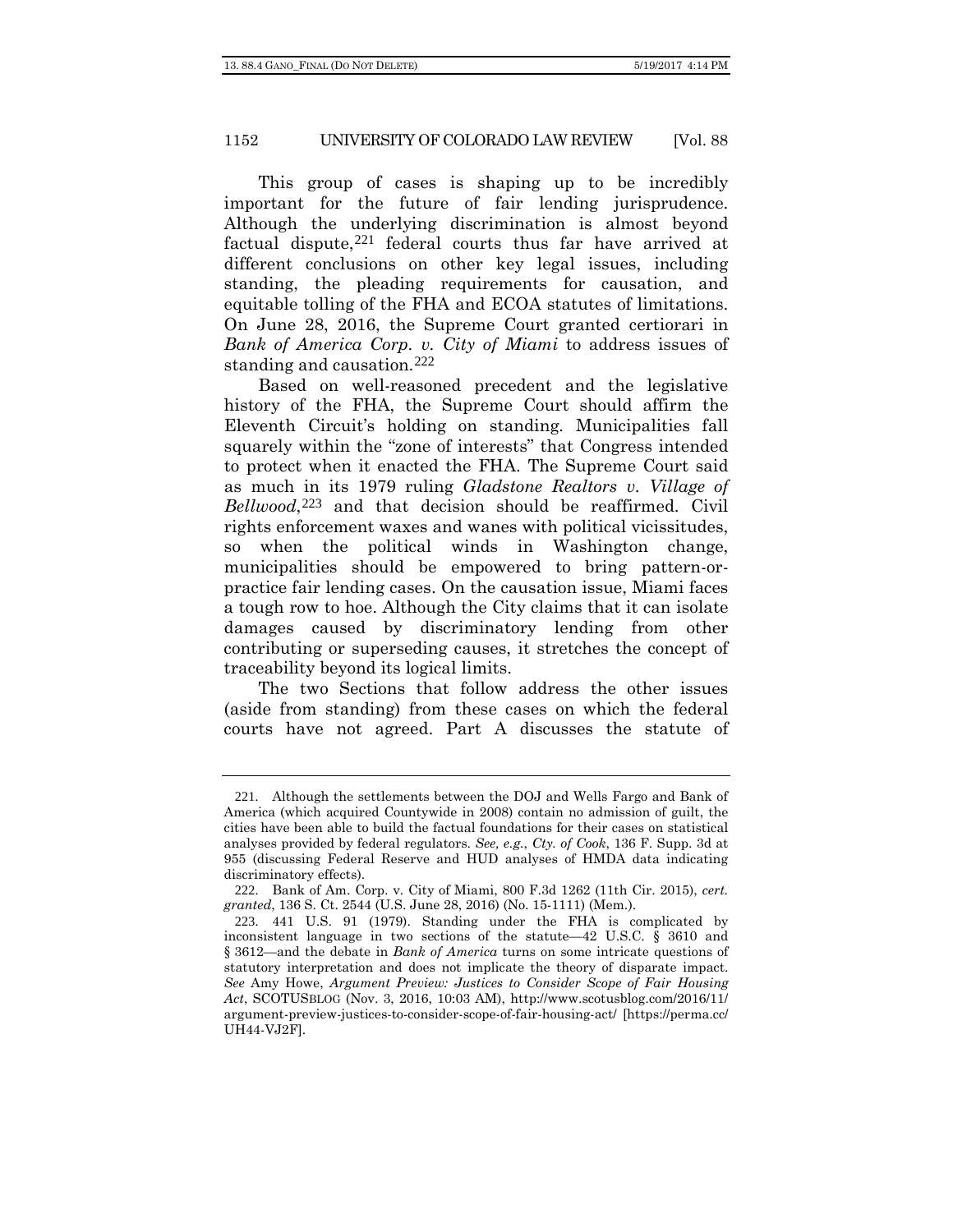limitations issue and the continuing violations doctrine that the cities have invoked to toll it. Part B discusses causation and the concept of traceability.

# *A. Statute of Limitations and the Continuing Violations Doctrine*

The FHA requires that claims be filed within two years of "the occurrence or the termination of an alleged discriminatory housing practice."<sup>[224](#page-44-0)</sup> Earlier courts concluded that in the context of mortgage lending, the statute of limitations begins to run from the loan's closing date.[225](#page-44-1) This formulation is problematic to the municipalities because most of the discrimination they allege occurred before the start of the Recession, roughly between 2003 and 2008. To argue their cases on their merits, the municipalities have unanimously turned to the continuing violations doctrine to toll the FHA's statute of limitations.[226](#page-44-2)

The various federal courts hearing these cases appear willing to accept the doctrine at the dismissal phase. The *Cook County* court held that a motion to dismiss on a statute of limitations defense is typically inappropriate unless "the complaint plainly reveals that an action is untimely under the governing statute."[227](#page-44-3) The Eleventh Circuit went even further. Miami's original complaint failed to allege that *any* of the loans in question were closed within the limitations period, but on remand the appellate court instructed the trial court to allow the city to remedy its statute of limitations deficiency.[228](#page-44-4)

<sup>224</sup>. 42 U.S.C. § 3613(a)(1)(A).

<span id="page-44-1"></span><span id="page-44-0"></span><sup>225</sup>*. City of Miami*, 800 F.3d at 1283; *accord* Estate of Davis v. Wells Fargo Bank, 633 F.3d 529, 532 (7th Cir. 2011).

<span id="page-44-2"></span><sup>226</sup>. The theory was first recognized under the FHA in *Havens Realty Corp. v. Coleman*. 455 U.S. 363, 380–81 (1982). For the Supreme Court's most recent exposition of the continuing violations doctrine, see Nat'l R.R. Passenger Corp. v. Morgan, 536 U.S. 101, 103–14 (2002).

<span id="page-44-3"></span><sup>227</sup>. Cty. of Cook v. HSBC N. Am. Holdings, 136 F. Supp. 3d 952, 965 (N.D. Ill. 2015).

<span id="page-44-4"></span><sup>228</sup>*. Bank of Am. Corp.*, 800 F.3d at 1283–84. The Supreme Court did not grant certiorari on the statute of limitations issue in this case; the petitioner, Bank of America, mentions it only in passing in their brief. Brief for Petitioner at 23, Bank of Am. Corp. v. City of Miami, 800 F.3d 1262 (11th Cir. 2015), *cert. granted*, 136 S. Ct. 2544 (U.S. June 28, 2016) (No. 15-1111) (noting that "[T]he court of appeals here suggested Miami might circumvent that time bar through "continuing violation" allegations.")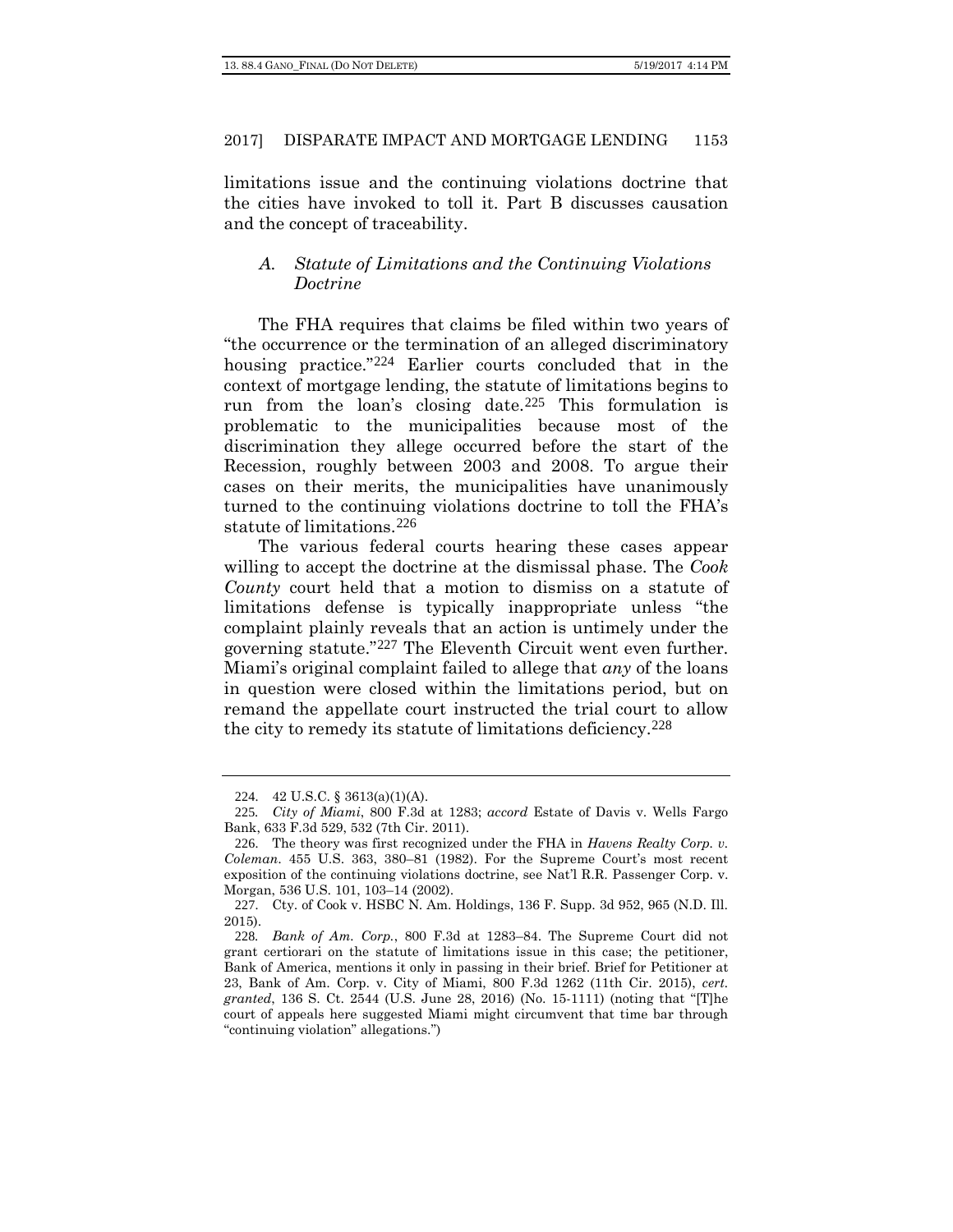The suit filed by Los Angeles is further along in the litigation pipeline, and as such it reveals a problem that will likely face Miami and Cook County in the coming months. At the dismissal phase, the trial court in *City of Los Angeles v. Wells Fargo* arrived at the same conclusion as the *Miami* and *Cook County* courts on the impropriety of dismissal based on the pleadings alone,  $229$  but pursuant to the parties' stipulation, the *City of Los Angeles* court bifurcated the trial to consider the statute of limitations issue before considering the merits of the case.[230](#page-45-1) Los Angeles argued that Wells Fargo continued to issue two types of predatory loans during the two-year limitations period: what the city described as "high-cost loans" and, interestingly, all Federal Housing Administration-backed loans.[231](#page-45-2)

The court's order granting summary judgment to Wells Fargo strongly rebuked Los Angeles for its reliance on weak statistical evidence and cited the recent Supreme Court decision in *Inclusive Committees Project* to support its holding.<sup>[232](#page-45-3)</sup> During the two-year statutory period, Wells Fargo issued 4,260 loans to minority borrowers in Los Angeles, only twelve of which were so-called "high-cost loans" for owneroccupied homes.[233](#page-45-4) The city's statistical expert testified that the odds that a white borrower would receive a high-cost loan was 0.0008 percent, whereas Hispanic and black borrowers had likelihoods of 0.0033 and 0.0067 percent, respectively.[234](#page-45-5) The court's indignation at these discrepancies is manifest: "A statistical disparity relying on thousandths of a percentage is merely colorable and not significantly probative . . . [to] raise

<sup>229</sup>. City of L.A. v. Wells Fargo, 22 F. Supp. 3d 1047, 1058–59 (C.D. Cal. 2014). 230. Order Granting Defs.' Motion for Summ. J. at 1, City of L.A. v. Wells

<span id="page-45-1"></span><span id="page-45-0"></span>Fargo & Co., Case No. 2:13-cv-09007-ODW(RZx) (C.D. Cal. July 17, 2015).

<span id="page-45-2"></span><sup>231</sup>*. Id.* at 4, 5–6 (defining "high-cost loans" as first-lien loans at least 1.5 percent above a federally established benchmark and subordinate lien loans 3.5 percent above the same benchmark and discussing Federal Housing Administration loans).

<span id="page-45-3"></span><sup>232</sup>*. Id.* at 12–28. In *Texas Departmentt of Housing & Community Affairs v. The Inclusive Communities Project, Inc.*, the Supreme Court recognized disparate impact liability under the FHA with important qualifications, including a prohibition against imposing liability solely on a showing of statistical disparity and a general admonition to include "adequate safeguards" at the prime facie stage of disparate impact cases under the FHA. 135 S. Ct. 2507, 2512, 2523 (2015). See Schwemm, *supra* note 15, for a thorough explanation of the decision.

<span id="page-45-5"></span><span id="page-45-4"></span><sup>233</sup>*. Supra* note 232, at 13 (noting that the FHA does not apply to financing of investment properties).

<sup>234</sup>*. Id.* at 14.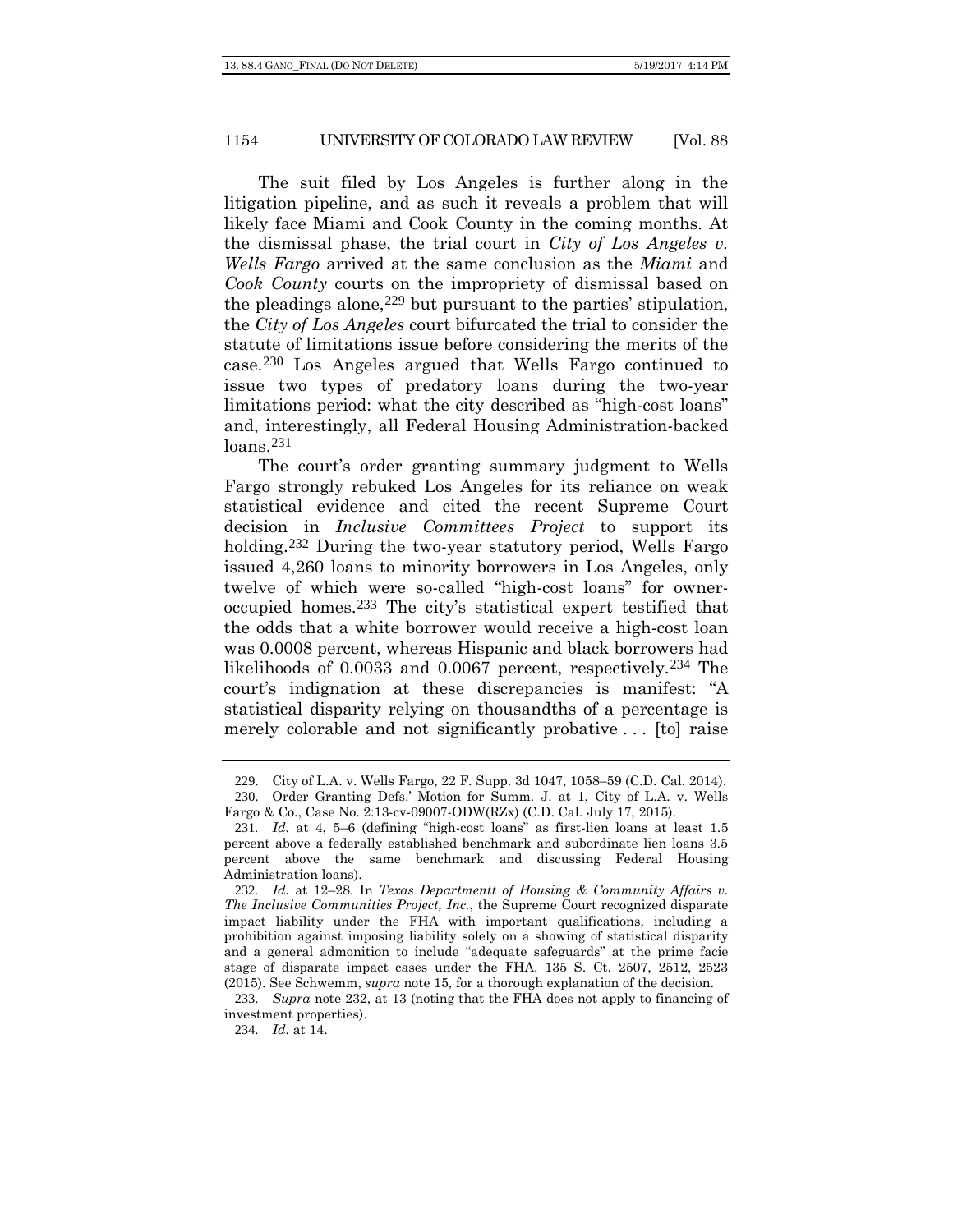such an inference of causation."<sup>[235](#page-46-0)</sup> Even though the orders of magnitude were almost identical to the disparities from the product placement allegations in DOJ cases, the court's decision to grant summary judgment against Los Angeles conveys the message that sample size matters in estimations of causal effects.

### *B. Causation and Traceability*

The FHA, ECOA, and regulations implementing them prohibit lending practices that have an actual or predictable discriminatory effect on persons because of race.<sup>[236](#page-46-1)</sup> Courts have long interpreted this language to impose a requirement on the plaintiff in fair lending cases to demonstrate a causal connection between the injury and some specific practice undertaken by the lender.<sup>[237](#page-46-2)</sup> At the pleading stage, this causal connection need only be plausible or "fairly traceable" to the lender.[238](#page-46-3) With a robust HMDA dataset and capable statisticians, plausibility is a low bar. At trial, the plaintiff bears a higher burden of proving that a specific practice undertaken by the lender caused a "distinct and palpable injury."[239](#page-46-4)

The courts evaluating the municipalities' causal analysis have been presented with remarkably similar evidence and their responses have been all over the map. Two of the earliest cases in this group were defeated at the dismissal phase for

<sup>235</sup>*. Id.* (internal citations omitted).

<sup>236</sup>. 24 C.F.R. § 100.500(a) (2017); 12 C.F.R. § 202.6(a) (2017).

<span id="page-46-2"></span><span id="page-46-1"></span><span id="page-46-0"></span><sup>237</sup>*. See, e.g.*, Gladstone Realtors v. Vill. of Bellwood, 441 U.S. 91, 109–14 (1979).

<span id="page-46-3"></span><sup>238</sup>. Lujan v. Defs. of Wildlife, 504 U.S. 555, 560 (1992); *see also* Jeffrey S. Gutman, *Standing: Injury Fairly Traceable to the Challenged Conduct*, *in* FEDERAL PRACTICE MANUAL FOR LEGAL AID ATTORNEYS § 3.1.B.5. (2016) http://federalpracticemanual.org/chapter3/section1 [https://perma.cc/8RTB-RH7M] ("The Supreme Court has found standing . . . notwithstanding an attenuated or uncertain chain of causation. At the same time, the Court has denied standing in cases in which the chain seemed both shorter and more certain. The Court's standing causation jurisprudence has been markedly inconsistent and offers few lessons for general application.").

<span id="page-46-4"></span><sup>239</sup>. Havens Realty Corp. v. Coleman, 455 US. 363, 372 (1982) (citing Warth v. Seldin, 422 U.S. 490, 501 (1974)). Statistical evidence cannot, standing alone, ever prove causation; even an ideally controlled and measured experiment can, at best, create an inference of causation. Courts have previously dealt with these issues in mass tort and employment law cases. *See generally* Joseph L. Gastwirth, *Statistical Reasoning in the Legal Setting*, 46 AM. STATISTICIAN 55 (1992).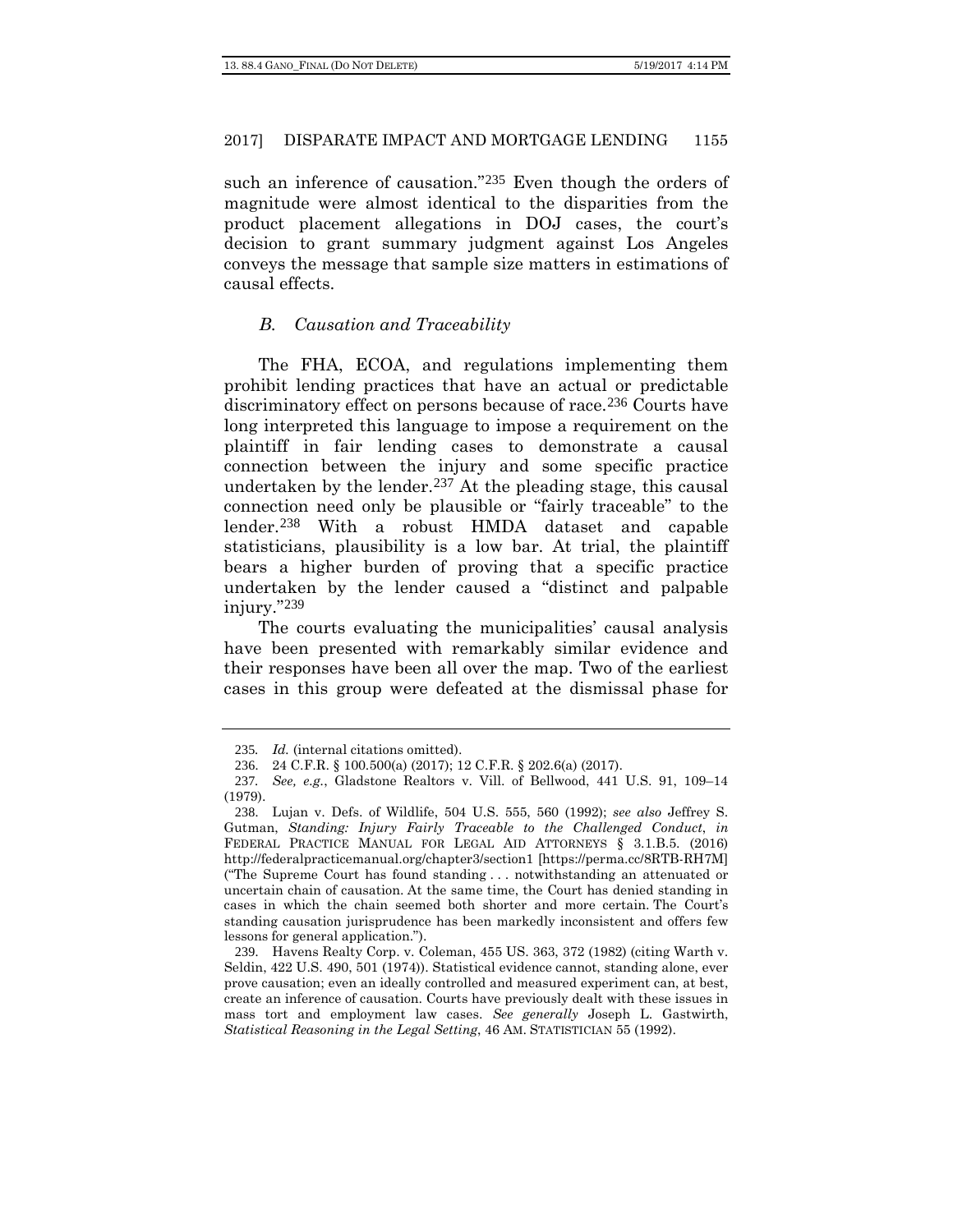failure to allege a sufficiently specific causal connection. In *Mayor and City Council of Baltimore v. Wells Fargo Bank*, the court held that too few foreclosures had occurred on Wells Fargo loans in black neighborhoods—163 in total—to meet even the low threshold of traceability.<sup>[240](#page-47-0)</sup> Likewise, the City of Birmingham had its claims dismissed because its pleadings relied on what the court described as "a series of speculative inferences," while the court itself speculated that minority borrowers may have defaulted on their mortgages because of individualized economic problems, or what statisticians describe as the "confounding variables" problem inherent to small sample sizes.<sup>[241](#page-47-1)</sup>

Plaintiffs facing nearly identical motions to dismiss in 2015 presented better evidence of causation and the courts were more lenient in their conceptions of traceability. In *City of Miami* and *Cook County*, both courts disagreed with the *Birmingham* court's use of "confounding variables" reasoning, stating that the *Birmingham* court had essentially ignored binding Supreme Court precedent on FHA pleading standards,<sup>[242](#page-47-2)</sup> and just for good measure, the City of Miami attached the DOJ's odds ratio and regression analysis to buttress its complaint.[243](#page-47-3) Both the *City of Miami* and *Cook County* courts held that the municipalities had sufficiently alleged causation to establish standing and proceed to trial.[244](#page-47-4)

At trial, the legal threshold rises from a traceability of

<sup>240</sup>. 677 F. Supp. 2d 847, 850 (D. Md. 2010).

<span id="page-47-1"></span><span id="page-47-0"></span><sup>241</sup>. City of Birmingham v. Citigroup, Inc., No. CV-09-BE-467-S, 2009 WL 8652915 \*4 (N.D. Ala. 2009) ("[I]t is quite speculative that the depreciation in value of the neighboring homes in the City was caused by the foreclosures of minority borrowers' properties rather than as a result of a myriad of other factors, which, ... could include rising unemployment in the region, changes in the housing market, or other economic conditions.") (internal citations omitted); *see also* Stephen J. Newman & Matthew D. Moran, *Cities Use Novel Tactics in Actions Against Subprime Lenders*, PRATT'S J. BANKR. L. (2008), http://www.stroock.com/siteFiles/Pub602.pdf [https://perma.cc/T9TE-FPTL] (discussing *City of Baltimore* and *City of Cleveland* cases).

<span id="page-47-2"></span><sup>242</sup>. City of Miami v. Bank of Am. Corp., 800 F.3d 1262, 1273 (S.D. Fla. 2015); Cty. of Cook v. HSBC N. Am. Holdings Inc., 136 F. Supp. 3d 952, 961 (N.D. Ill. 2015).

<span id="page-47-3"></span><sup>243</sup>. Complaint for Violations of the Fair Housing Act, City of Miami v. Bank of Am. Corp., No. 1:13CV24506 ¶¶ 15–16 (S.D. Fla. Dec. 13, 2013). Both *City of Miami* and *Cty. of Cook* cite *Gladstone Realtors v. Vill. of Bellwood*, 441 U.S. 91 (1979), which held that allegations of racial discrimination and generalized reductions in property values were sufficient for FHA pleading purposes.

<span id="page-47-4"></span><sup>244</sup>*. HSBC N. Am. Holdings,* at \*9; *Bank of Am. Corp.*, 800 F.3d at 1273.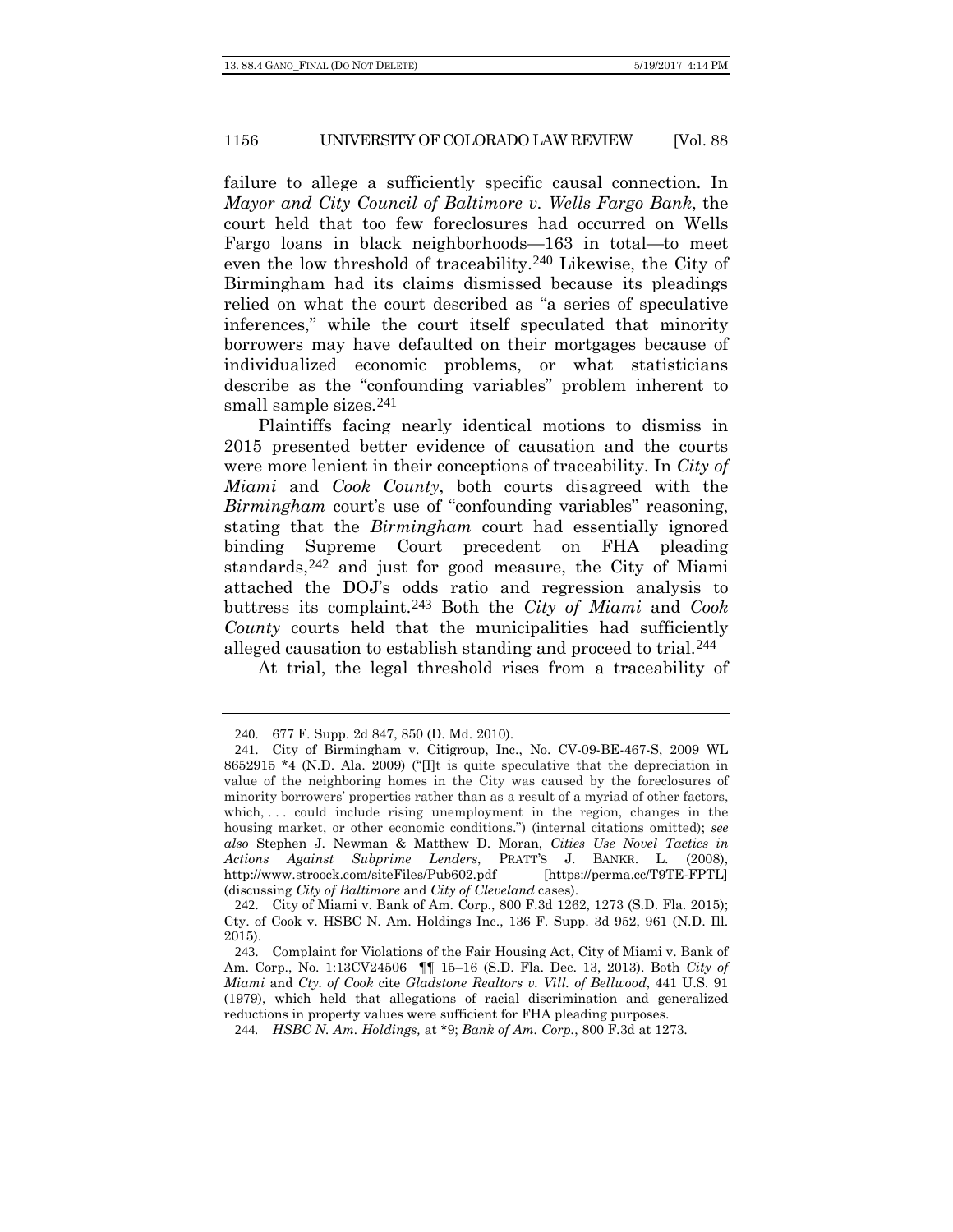causation to proof that a specific policy caused a discriminatory outcome. In the only case to have reached trial, *City of Los Angeles v. Wells Fargo*, the city utterly failed to make that legally sufficient connection.[245](#page-48-0) The municipalities with active cases face two addition obstacles: The opinion from *Inclusive Communities Project* established that plaintiffs asserting disparate impact cases must first make a "robust" showing of causality, linking specific practices to statistical evidence of discriminatory outcomes, and second, plaintiffs must specifically identify some "artificial, arbitrary, and unnecessary barrier[]."[246](#page-48-1)

Although no definition of robust was forthcoming from the opinion, nor did the Supreme Court articulate what such a "barrier" might be outside of the land use context, the trial court in *City of Los Angeles* found neither robustness nor a clearly identified barrier in the city's complaint.[247](#page-48-2) In addition to relying on what the court found to be statistically insignificant evidence, the court characterized Los Angeles's argument that Wells Fargo failed to adequately monitor lending data as "a roundabout way of arguing for a racial quota. $"^{248}$  $"^{248}$  $"^{248}$ 

The Supreme Court heard oral arguments in *City of Miami*  in November 2016,[249](#page-48-4) and Cook County is preparing its trial against HSBC in federal district court.[250](#page-48-5) Depending on how these cases end, they could establish important and desperately lacking jurisprudence for the disparate impact theory. To date, however, the evidence presented by the cities of Los Angeles and Miami suggests that the worst abuses at

<span id="page-48-0"></span><sup>245</sup>*. See* Order Granting Defs.' Mot. for Summ. J., City of L.A. v. Wells Fargo & Co., Case No. 2:13-cv-09007-ODW(RZx), 2015 WL 4398858 at \*15–17 (C.D. Cal. July 17, 2015). The city has appealed this decision to the Ninth Circuit, where litigation continues. No. 15-56157 (9th Cir. July 29, 2015).

<sup>246</sup>. 135 S. Ct. 2507, 2522–23 (2015).

<sup>247</sup>*. Wells Fargo & Co.,* Case No. 2:13-cv-09007-ODW(RZx), at 16.

<sup>248</sup>*. Id.*

<span id="page-48-4"></span><span id="page-48-3"></span><span id="page-48-2"></span><span id="page-48-1"></span><sup>249</sup>*. Bank of America Corp. v. City of Miami*, SCOTUSBLOG, http://www.scotusblog.com/case-files/cases/bank-of-america-corp-v-city-of-miami/ (last visited Jan. 17, 2017) [https://perma.cc/V6T6-G922].

<span id="page-48-5"></span><sup>250</sup>*. See* Evan Weinberger, *Banks Seek Review of Miami's Discriminatory Lending Win*, LAW360 (Sept. 23, 2015), http://www.law360.com/articles/706450 [https://perma.cc/SXE2-6JES]; *see also* Jonathan Stempel, *HSBC Must Face Chicago Predatory Lending Lawsuit – Judge*, REUTERS (Sept. 30, 2015), http://www.reuters.com/article/hsbc-chicago-lawsuit-idUSL1N1203KL20150930 [https://perma.cc/T4L4-WVPA].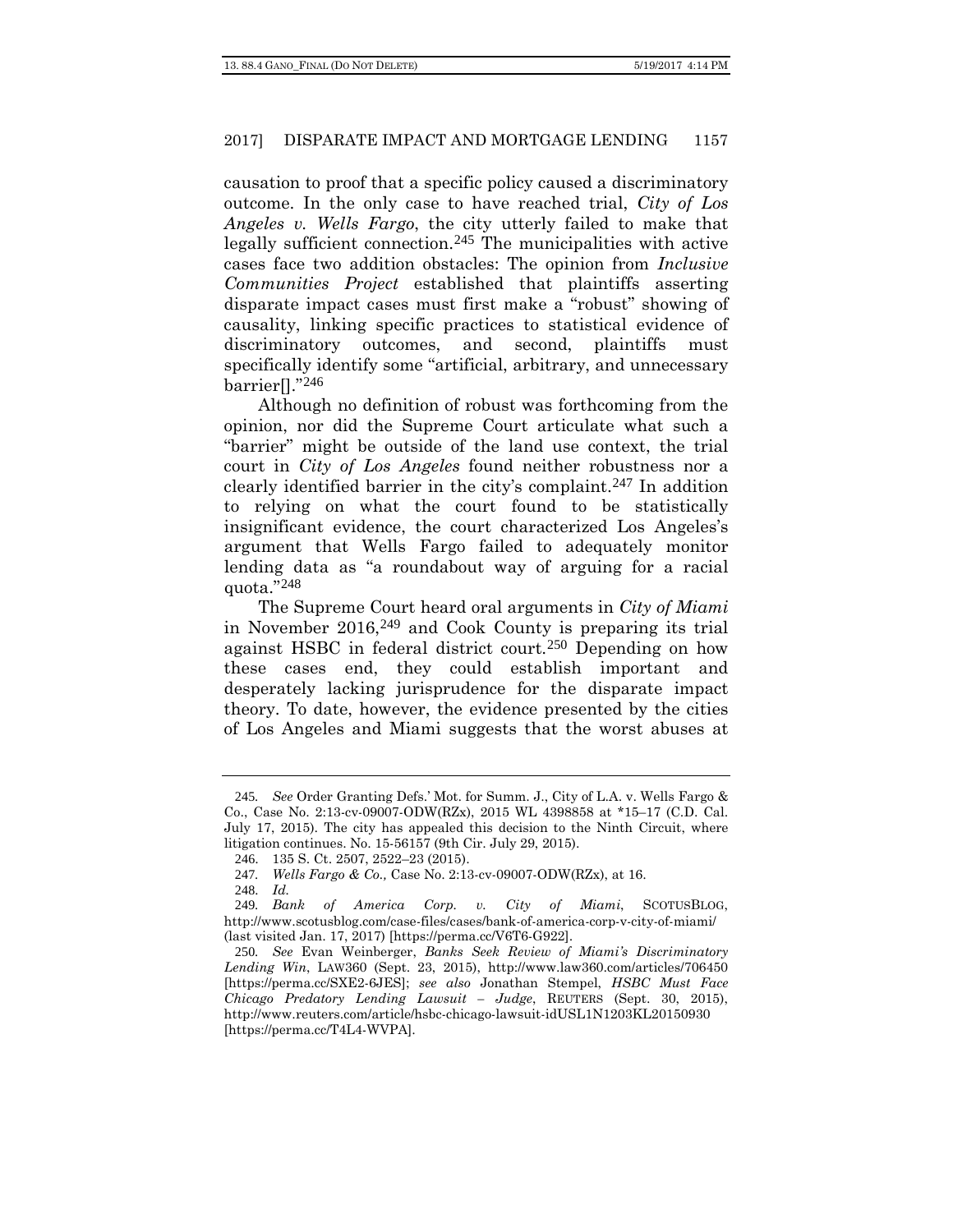large banks like Wells Fargo and Bank of America (which acquired Countrywide in 2008) have been reined in since the Recession,[251](#page-49-0) and this fact will likely prove fatal to the municipalities' cases sooner or later under the FHA's statute of limitation.

To incentivize monitoring and future compliance with fair lending laws, the Supreme Court should reaffirm its opinion in *Gladstone Realtors*, where it held that municipalities fell squarely within the "zone of interests" that Congress intended to protect under the FHA. Although the Court's review in *Bank of America* does not implicate disparate impact directly, a clear statement re-affirming standing for municipalities would empower local governments to take a more active role in fair lending enforcement should the federal government cease to do so.

On the causation issue, the City of Miami's case is weaker. It alleges a series of actions that began with predatory loans, which led to loan defaults, then to foreclosure, blight, lower property values, and ending in strained municipal budgets. Their theory of causation does not contain a limiting principle and seems at odds with the "robust" causality demanded by the Supreme Court in its *Inclusive Communities* decision in 2015 to limit disparate impact liability.

# V. THE NEXT FRONTIER OF FAIR LENDING: UNDERWRITING DISCRIMINATION IN THE ERA OF DISPARATE IMPACT

Although federal enforcement activity in redlining and reverse redlining has subsided over the last couple of years,  $252$ new cases, changes in enforcement priorities, and academic

<span id="page-49-0"></span><sup>251</sup>. City of Miami v. Bank of Am. Corp., 171 F. Supp. 3d 1314, 1318–19 (S.D. Fla. 2016) (dismissing city's FHA claim for failure to "identi[fy] at least one timely and actionable claim of discrimination" within the last two years); City of L.A. v. Wells Fargo & Co., No. 2:13-cv-09-007-ODW (R2x),2015 WL 4398858 at \*2 (C.D. Cal. July 15, 2015) ("[T]he parties do not dispute that Wells Fargo terminated most of the alleged 'predatory' lending practices well before December 2011.").

<span id="page-49-1"></span><sup>252</sup>. NAT'L FAIR HOUS. ALL., FAIR HOUSING TRENDS REPORT 2014, at 19 (2015) (reporting a 13 percent decline in mortgage lending discrimination complaints brought by private groups from 2011 to 2013); U.S. DEP'T OF HOUS. & URBAN DEV., FISCAL YEAR 2012/2013 ANNUAL REPORT ON FAIR HOUSING 4 (2014) (indicating a 17 percent decline of discriminatory lending complaints from 2010 to 2013); GUPTA, *supra* note [53,](#page-12-4) at 19 (indicating a 54 percent decline in race/national original referrals from bank regulatory agencies over the same period).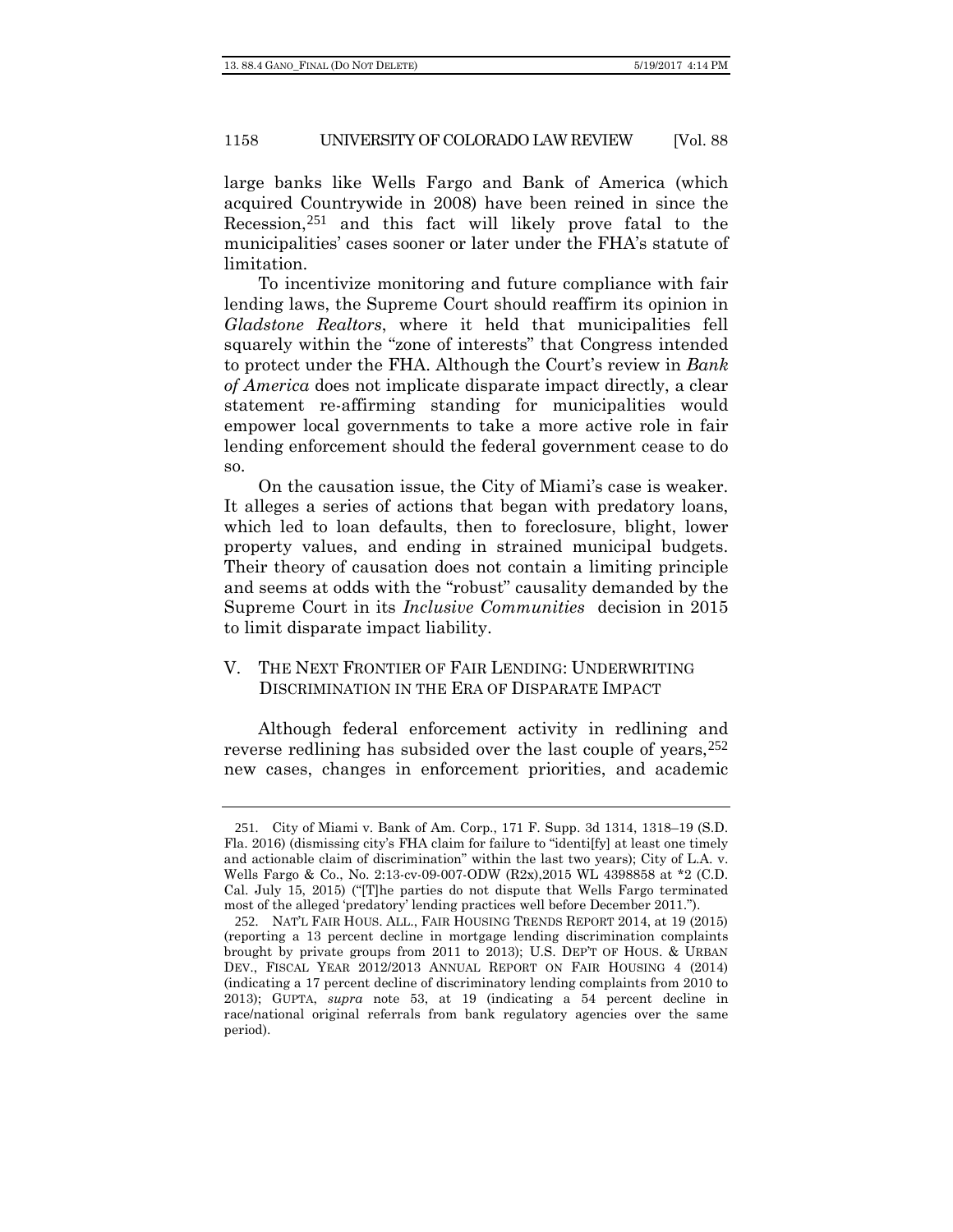debates have caused fair lending advocates and federal agencies to re-examine potentially discriminatory effects embedded in traditional loan underwriting criteria. Of the three types of lending discrimination claims developed before the Recession—underwriting discrimination, redlining, and reverse redlining—disparate impact theory has been applied to all but one: underwriting.

Two seemingly unrelated factors make the underwriting issue ripe for reconsideration. Jurisprudentially, the Supreme Court's decision last summer in *Inclusive Communities Project*, although "cautionary" in tone, left the door open to these challenges.[253](#page-50-0) Economically, the post-Recession mortgage lending sector has been characterized by more stringent underwriting criteria.[254](#page-50-1) Lenders argue that tighter underwriting criteria have been a rational response to a crisis that occurred in large part because of lax underwriting standards.[255](#page-50-2) Fair lending advocates point out that more stringent criteria impose a disproportionate burden on prospective borrowers of color—an allegation that lenders have not seriously refuted.[256](#page-50-3) By the terms acknowledged, these underwriting practices fall squarely within the ambit of disparate impact.

<span id="page-50-4"></span>Two aspects of the mortgage underwriting process have come under increased scrutiny over the last five years: the computation of traditional credit scores, and so-called "source of income" discrimination. Claims of disparate impact caused by underwriting discrimination will likely be the next frontier in fair lending law. Section A discusses credit scores and argues that lenders should re-calibrate their credit and capacity assessment practices to more accurately reflect the creditworthiness of low-income borrowers. Section B provides

<span id="page-50-0"></span><sup>253</sup>*. See* Schwemm, *supra* note 15, at 125 (mentioning "use by mortgage providers . . . of credit scores and other financial qualifying techniques that disproportionately exclude racial minorities" as a likely future challenge under the *Inclusive Communities* disparate impact standard).

<span id="page-50-1"></span><sup>254</sup>*. See generally* LAURIE GOODMAN ET AL., URBAN INST., THE IMPACT OF TIGHT CREDIT STANDARDS ON 2009–13 LENDING (2015), http://www.urban.org/ research/publication/impact-tight-credit-standards-2009-13-lending/view/full\_ report [https://perma.cc/2YQY-Q7DB].

<sup>255</sup>*. Id.*

<span id="page-50-3"></span><span id="page-50-2"></span><sup>256</sup>*. See* NAT'L CMTY. REINV. COAL., WORKING-CLASS FAMILIES ARBITRARILY BLOCKED FROM ACCESSING CREDIT (Mortg. Lending Disparities Series Paper, 2010).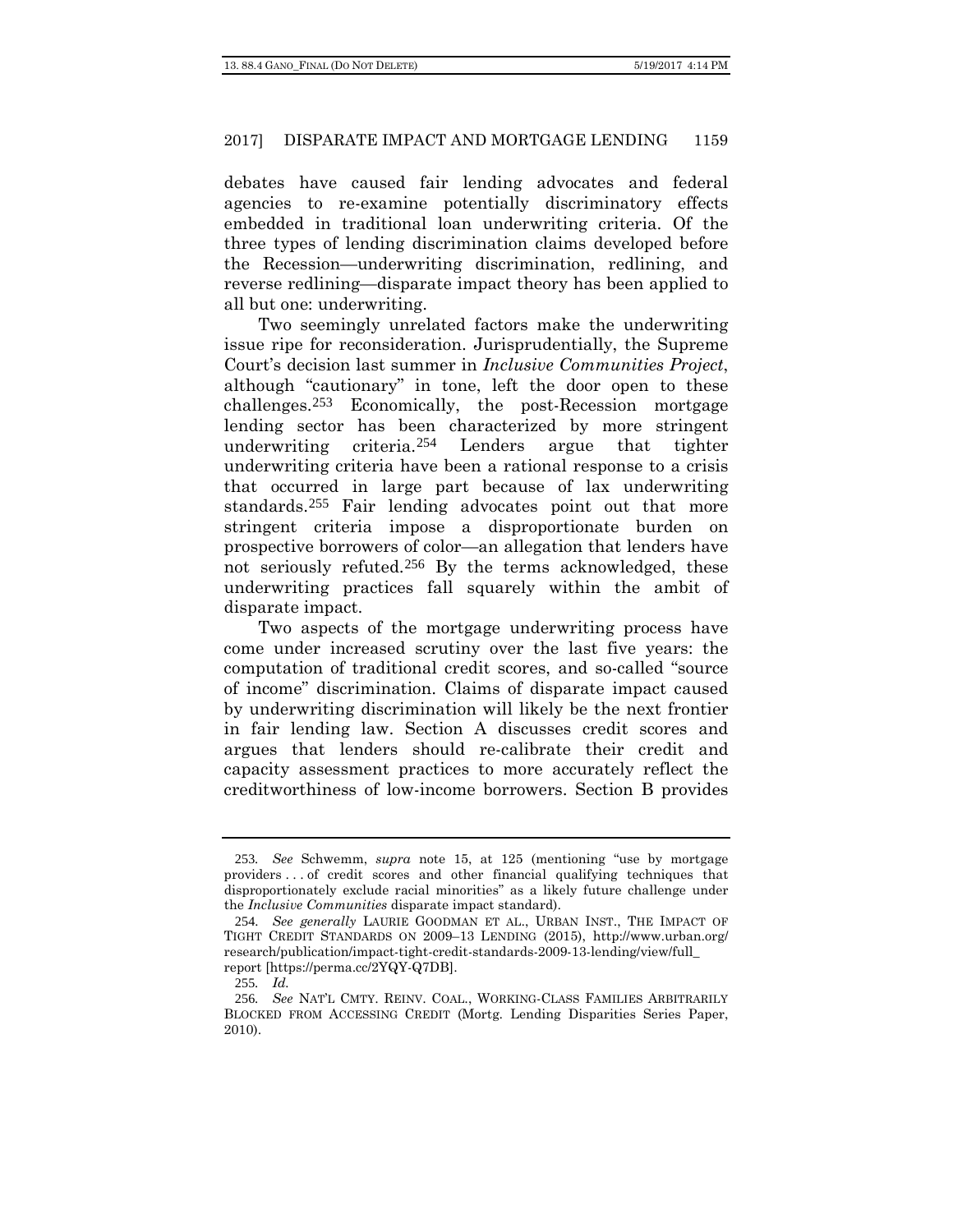some preliminary discussion about source-of-income discrimination, a claim that the Fifth Circuit recently addressed and that the CFPB identified as an enforcement priority.

# *A. Credit Scores So Racist? HUD Apparently Thinks Not*

The debate surrounding the discriminatory effects of credit scores is not new.[257](#page-51-0) When Congress passed the Fair and Accurate Credit Transactions Act in 2003, it directed the Federal Reserve (Fed) to study the accuracy and fairness of credit scoring models with an eye to identifying racial bias.[258](#page-51-1) The Fed concluded its study in 2007 and found that credit scores did in fact vary substantially between racial groups, but the study defended the statistical models underpinning the scores because the Fed argued that they accurately predicted future loan performance.[259](#page-51-2) In other words, the Fed concluded that lenders' reliance on traditional credit scoring models served legitimate, nondiscriminatory business purposes. Mere months after the Fed delivered its report, the Recession began, and political capital shifted away from this issue and toward halting the economic freefall.

Three years later, with the macroeconomy on the mend, attention returned to credit scores, this time in the context of Federal Housing Administration loans. Many first-time homebuyers of modest means rely on the low down-payment requirements and the relatively relaxed credit standards of these loans to make homeownership possible.<sup>[260](#page-51-3)</sup> In 2010, just like today, the Federal Housing Administration established a minimum credit score of 580 to qualify for its lenient 3.5 percent down payment requirement.[261](#page-51-4)

<span id="page-51-0"></span><sup>257</sup>*. See* Note, *Credit Scoring and the ECOA: Applying the Effects Test*, 88 YALE L.J. 1450 (1979).

<span id="page-51-1"></span><sup>258</sup>. 15 U.S.C. § 1681 (2012) (Study of Effects of Credit Scores and Credit-Based Insurance Scores on Availability and Affordability of Financial Products).

<span id="page-51-2"></span><sup>259</sup>. BD. OF GOVERNORS OF THE FED. RESERVE SYS., REPORT TO THE CONGRESS ON CREDIT SCORING AND ITS EFFECTS ON THE AVAILABILITY AND AFFORDABILITY OF CREDIT S-2 (2007); *see also* Kenneth R. Harney, *Fed Examines Credit Scores, Finds No Bias*, WASH. POST (Sept. 1, 2007), http://www.washingtonpost.com/wpdyn/content/article/2007/08/31/AR2007083100769.html [https://perma.cc/8Q3T-4DXW] (discussing the report's findings).

<sup>260</sup>*. See* NAT'L CMTY. REINV. COAL., *supra* note [256,](#page-50-4) at 3.

<sup>261</sup>*. See id.* (discussing 2010 FHA requirements); *see also* U.S. DEP'T OF HOUS.

<span id="page-51-4"></span><span id="page-51-3"></span><sup>&</sup>amp; URBAN DEV., HUD 4155.1, MORTGAGE CREDIT ANALYSIS FOR MORTGAGE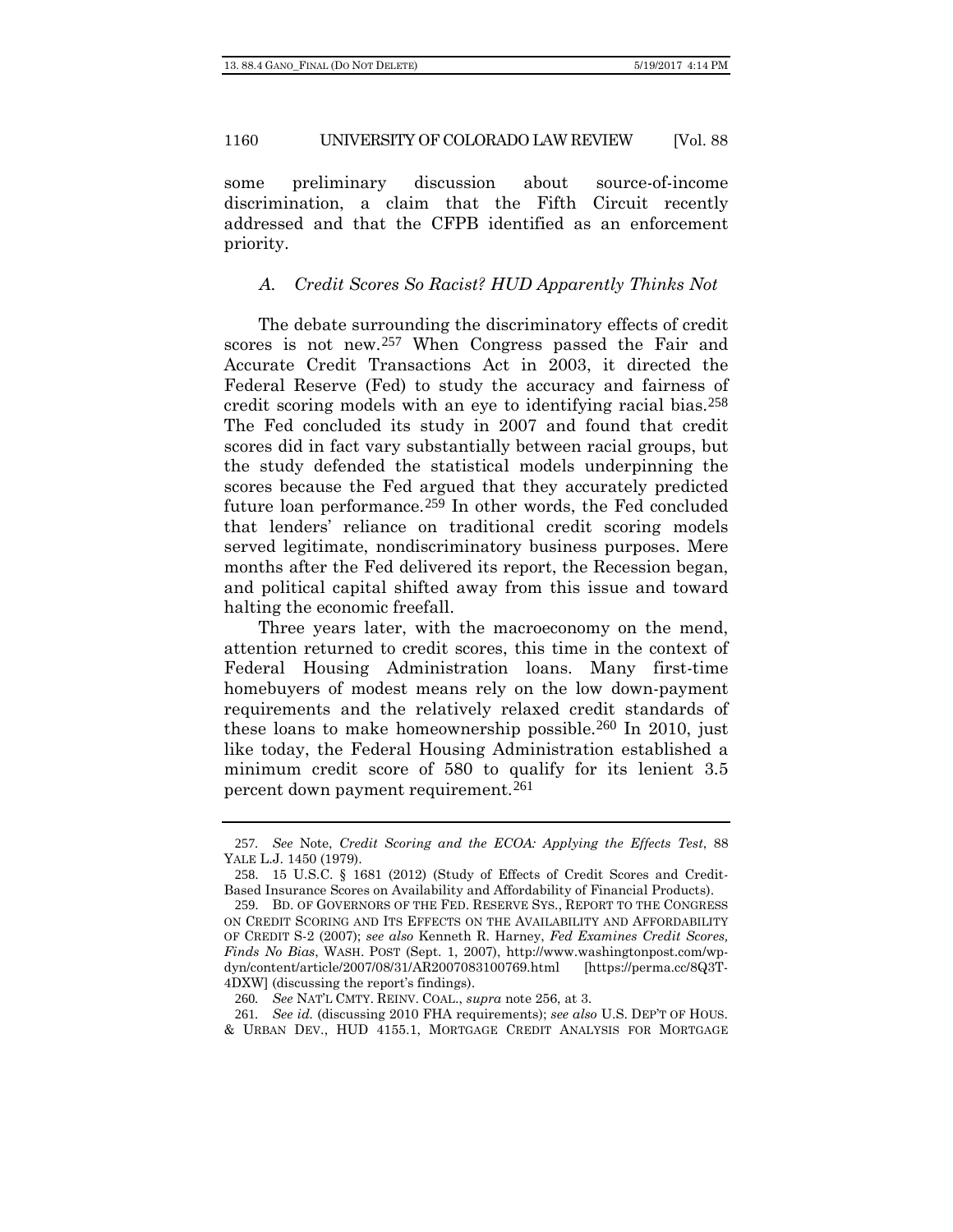An investigation by the National Community Reinvestment Coalition (NCRC), an association of community non-profits, found that many of the largest mortgage underwriters of federally insured loans refused to lend to prospective borrowers with credit scores below 620.[262](#page-52-0) According to the NCRC, these "credit overlay" practices were potentially excluding fifteen million Americans[263](#page-52-1) who qualified at the 580 score but fell below the underwriters' 620 overlay requirement.[264](#page-52-2) Utilizing publicly available data derived from the Fed and Census Bureau, the NCRC made a showing that this forty-point credit overlay had a disproportionate impact on prospective borrowers of color.<sup>[265](#page-52-3)</sup>

Armed with these findings, in December 2010, the NCRC filed twenty-three complaints with HUD against loan underwriters alleging a disparate impact among prospective minority borrowers.[266](#page-52-4) As discussed in the context of *Associated Bank*, HUD's administrative complaint process lacks transparency, but based on the Department's recent response to a FOIA request, HUD withdrew twenty-one of the complaints without resolution, one was resolved, and one ended with a conciliation agreement.<sup>[267](#page-52-5)</sup>

265*. Id.* at 10–21.

INSURANCE (2014) (discussing 2014 FHA loan requirements).

<span id="page-52-0"></span><sup>262</sup>*. See* Katie Buitrago, *National Community Reinvestment Coalition Alleges That Lenders Are Disproportionally Limiting People of Color's Access to Credit*, WOODSTOCK INST. (Dec. 22, 2010, 11:25 AM), http://www.woodstockinst.org/ blog/2010/national-community-reinvestment-coalition-alleges-lenders-aredisproportionately-limiting [https://perma.cc/5UZ8-7KJT].

<span id="page-52-1"></span><sup>263</sup>. This figure was calculated based on the U.S. adult population in 2010, approximately 237 million, minus the 45 million without credit scores, with approximately eight percent of FICO scores ranging from 580 to 620.

<sup>264</sup>. NAT'L CMTY. REINV. COAL., *supra* note [256,](#page-50-4) at 10.

<span id="page-52-4"></span><span id="page-52-3"></span><span id="page-52-2"></span><sup>266</sup>. Press Release, U.S. Dep't of Hous. & Urban Dev., HUD to Investigate Allegations that 22 Banks and Mortgage Lenders Discriminate Against African American and Latino Loan Seekers (Dec. 8, 2010), http://portal.hud.gov/ hudportal/HUD?src=/press/press\_releases\_media\_advisories/2010/HUDNo.10-266 [https://perma.cc/VN3T-47EJ]; *see also* Corbett B. Daly, *U.S. to Probe Alleged Mortgage Discrimination*, REUTERS (Dec. 8, 2010, 11:24 PM), http://www.reuters.com/article/us-usa-housing-mortgages-

idUSTRE6B74XP20101209 [https://perma.cc/7GRP-SRA7].

<span id="page-52-5"></span><sup>267</sup>. Letter from Deborah R. Snowden, Chief of FOIA Branch, U.S. Dep't of Hous. & Urb. Dev. to Alex Gano (Mar. 8, 2017) (on file with author). The only complaint to end in a conciliation agreement was *NCRC v. Bank of the West and Bancwest Corp.*, 00-11-0016-8 (U.S. Dep't of Hous. & Urb. Dev.). The contents of that agreement would be useful, but the agreement is not publicly available, and the Department took fourteen months to respond to the author's first FOIA request.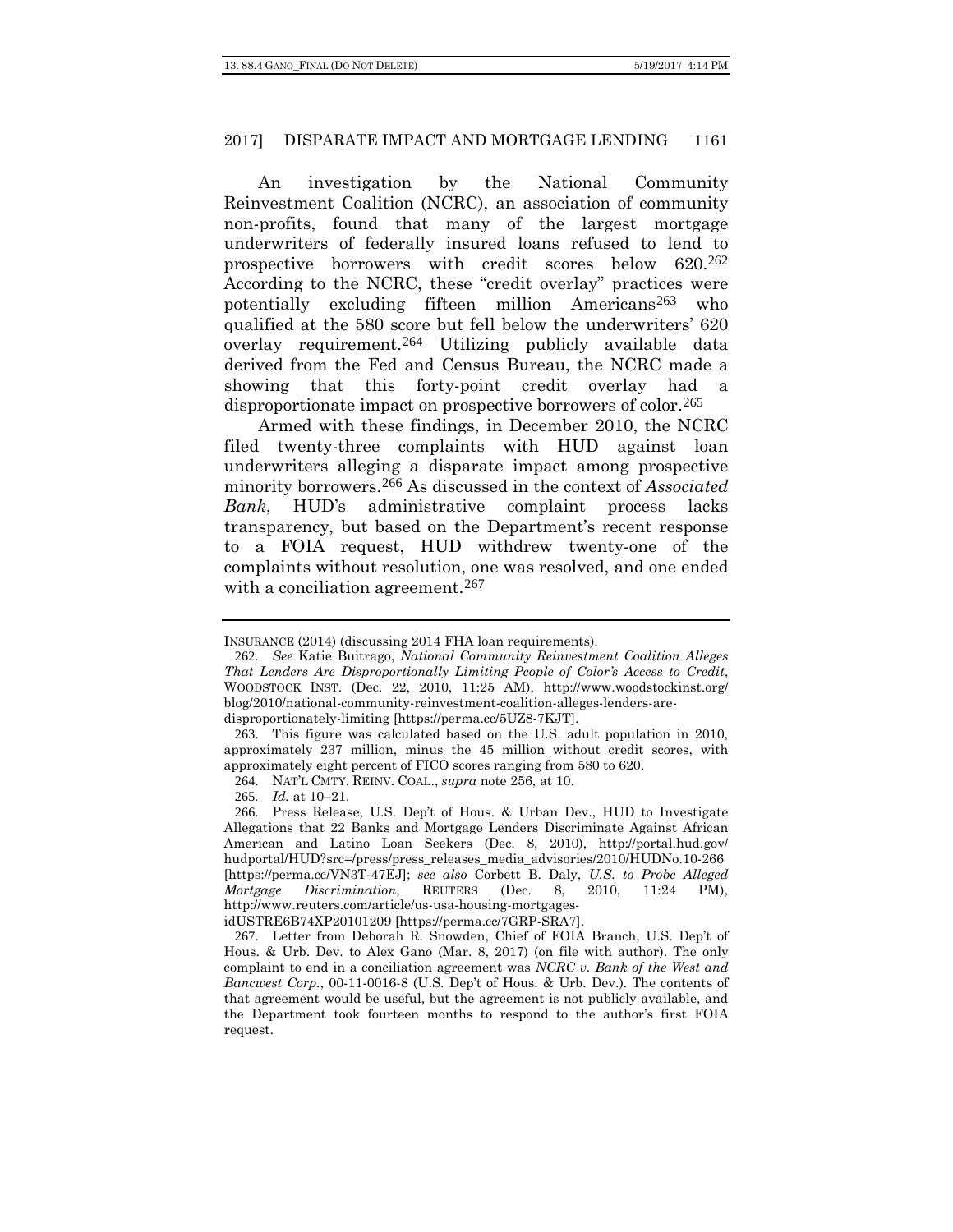The decision by lenders in the aftermath of an economic catastrophe (caused in large part by poor underwriting) to tighten standards certainly seemed to be within the rubric of a "valid interest" endorsed by the Supreme Court as the standard for the business justification defense. "The government can't have it both ways," said one fair lending consultant, referring to a three-year period marked by "overzealous" government enforcement followed immediately by demands to expand credit and take on the risk of new originations.[268](#page-53-0) HUD itself opined that its disparate-impact rule should not "encourage lawsuits challenging credit scores[] or other credit assessment standards."[269](#page-53-1)

The NCRC saw matters differently. With FHA loans, which account for a little more than ten percent of all mortgage loans,<sup>[270](#page-53-2)</sup> the federal government guarantees 100 percent of the loan amount; lenders only bear the risks of underwriting errors, which they bear regardless of a particular applicant's credit score.[271](#page-53-3) To overcome this argument, underwriters needed to prove that loans for applicants within this overlay range posed greater *underwriting* risks than loans for applicants just above the overlay's 620 threshold. The fact that loans from applicants in this range simply default more often than loans to higher scoring borrowers, i.e., pose a greater *credit* risk, would not suffice because the lenders did not bear those risks, the federal government did.

The decision to withdraw these complaints implies that the NCRC was unable to prove that the lenders' business interest could be served by a different practice with a less discriminatory effect.[272](#page-53-4) Despite the lack of success with this group of complaints, the third step of the disparate-impact framework could provide future plaintiffs and complainants with a platform from which to challenge the formulation of

<span id="page-53-0"></span><sup>268</sup>. Brian Collins, *Rising Credit is the Norm Even at FHA* , NAT'L MORTGAGE NEWS (Dec. 29, 2011) https://www.nationalmortgagenews.com/news/rising-creditis-the-norm-even-at-fha [https://perma.cc/3DKR-M9LQ].

<sup>269</sup>. Implementation of the Fair Housing Act's Discriminatory Effects Standard, 24 C.F.R. pt. 100 (2013).

<span id="page-53-4"></span><span id="page-53-3"></span><span id="page-53-2"></span><span id="page-53-1"></span><sup>270</sup>. Figure as of 2014. Ken Harney, *FHA: The Incredible, Shrinking Mortgage Resource*, INMAN (Jan. 16, 2014), http://www.inman.com/2014/01/16/fha-theincredible-shrinking-mortgage-resource/ [https://perma.cc/S6AL-R2E7].

<sup>271</sup>*. See* NAT'L CMTY. REINV. COAL., *supra* not[e 256,](#page-50-4) at 7–8.

<sup>272</sup>*. See* 24 C.F.R. § 100.500(c)(3) (2017).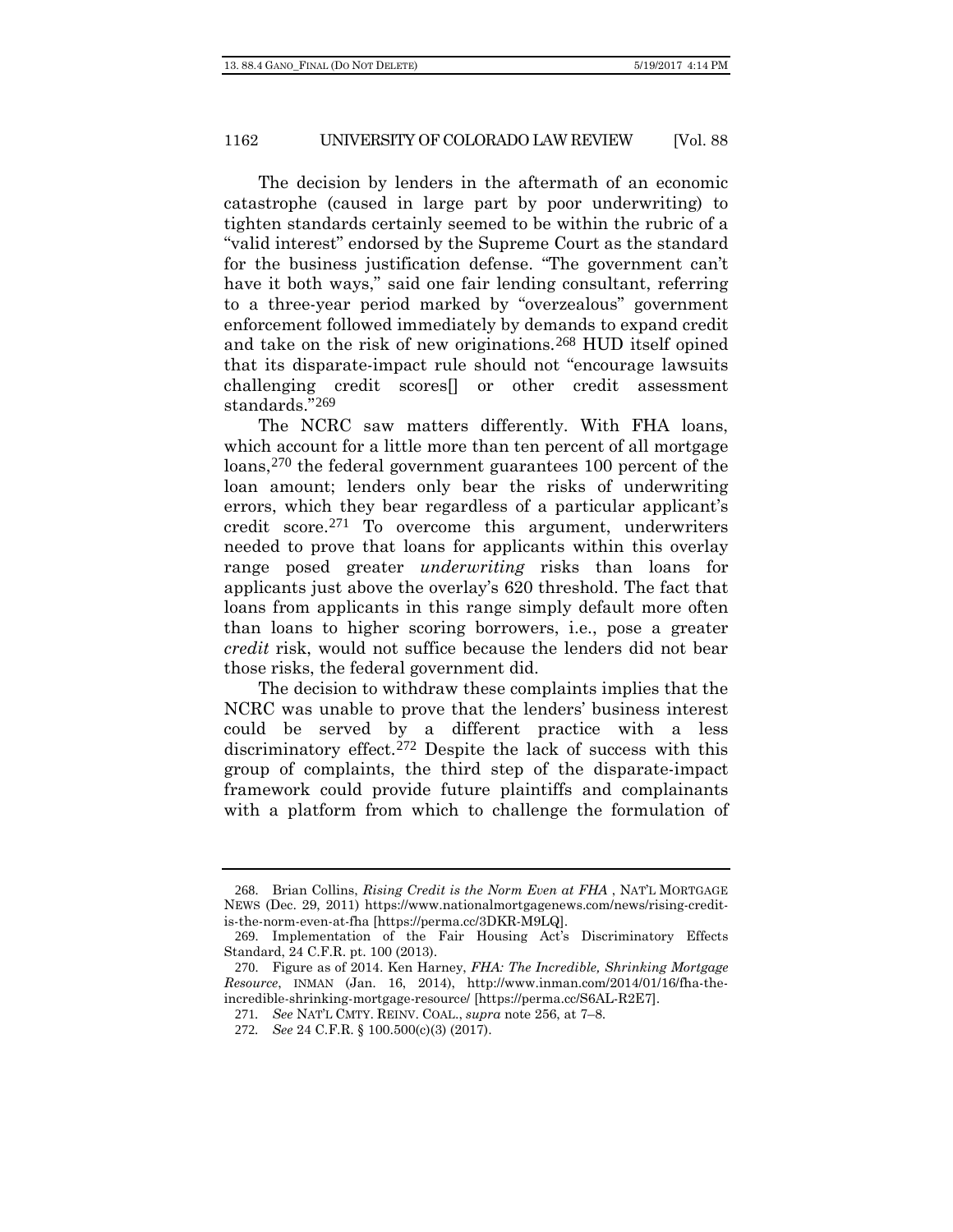traditional credit scores more broadly.[273](#page-54-1) No fewer than ten studies over the last two decades have shown that blacks and Hispanics have measurably lower credit scores than whites.[274](#page-54-2) Part of this credit score gap can be explained by the complex and confounding history of racial discrimination in this country, but flaws and omissions in the formulas themselves may explain another source for the disparity.

<span id="page-54-0"></span>The FICO score, the most commonly used credit score, is under-inclusive. The largest single component of a FICO score is "payment history," which has traditionally included mortgage loan payments but not rent payments.[275](#page-54-3) Recent housing statistics show that 57.5 percent of blacks rent their homes, payments for which are not reflected on their credit scores, while 74.7 percent of whites own their homes (the majority owning their homes subject to a mortgage), payments for which are reflected in their credit scores.[276](#page-54-4) Future fair lending plaintiffs should point out that a credit rating formula that considers both mortgage and rent payments would likely have a less discriminatory effect. Although recalibrating the FICO formula to include rental history would not benefit all prospective borrowers, it would improve creditworthiness for deserving borrowers.

Likewise, both the "payment history" and "types of credit in use" components of a FICO score reflect on-time and late payments on credit cards and other formal installment loans while not accounting for utility payments or other types of secured debt like car title loans.[277](#page-54-5) This under-inclusive

<sup>273</sup>*. See supra* Table 1.

<span id="page-54-2"></span><span id="page-54-1"></span><sup>274</sup>*. See* Chi Chi Wu & Deidre Swesnik, Webinar: Credit Scores and Credit Reports: Problematic Uses and How They Worsen the Racial Economic Gap, NAT'L CONSUMER L. CTR. (May 20, 2014), https://www.nclc.org/ images/pdf/conferences\_and\_webinars/racial\_justice/credit\_scores\_and\_credit\_rep orts\_webinar.pdf [https://perma.cc/YR6B-WB5N] (listing the various studies).

<span id="page-54-3"></span><sup>275</sup>*. Understanding Your FICO Score*, FICO 7 (2011), http://www.myfico.com/ Downloads/Files/myFICO\_UYFS\_Booklet.pdf [https://perma.cc/FPG4-DU79]. Experian and TransUnion, two of the "big three" credit reporting agencies, have begun collecting data about consumer rental payments. Kenneth R. Harney, *Experian, TransUnion Start Adding Rent Payment Data to Credit Profiles*, L.A. TIMES (Aug. 10, 2014), http://www.latimes.com/business/realestate/la-fi-harney-20140810-story.html.

<span id="page-54-4"></span><sup>276</sup>. U.S. CENSUS BUREAU, AMERICAN HOUSING SURVEY 2013, https://www.census.gov/programs-surveys/ahs.html; *see also* Chalabi, *supra* note 19 (estimating that 68 percent of homeowners pay a monthly mortgage).

<span id="page-54-5"></span><sup>277</sup>*. Understanding Your FICO Score*, *supra* note [275,](#page-54-0) at 7–8, 12; Jenna Lee, *The Truth About Payday, Pawnshop and Car Title Loans*, U.S. NEWS & WORLD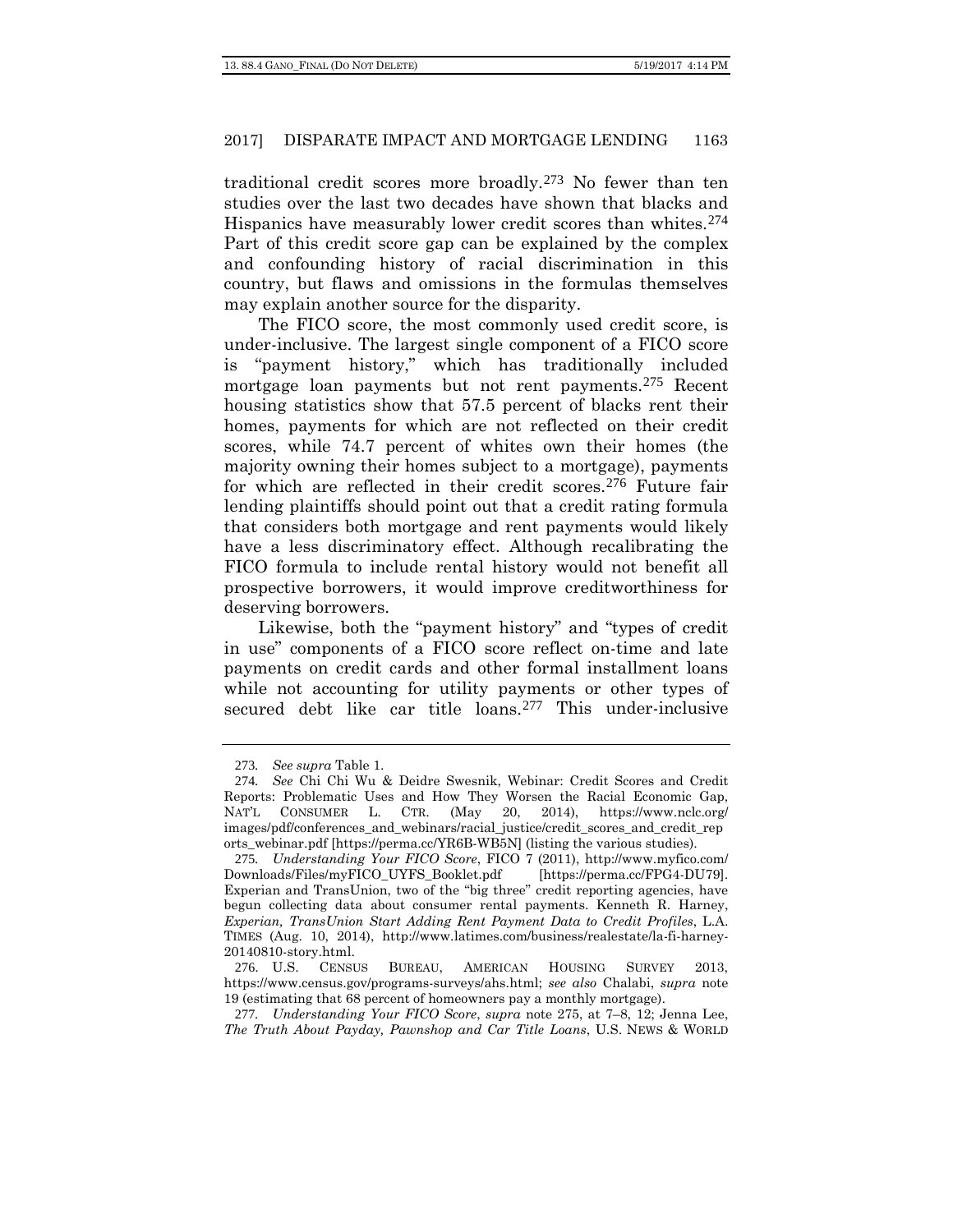component of the FICO formulation also disadvantages prospective borrowers of color, who hold credit cards at lower rates than whites but who more frequently utilize less formal sources of credit.<sup>[278](#page-55-0)</sup> Again, future plaintiffs or federal financial regulators should offer an alternative formulation that includes a broader range of financial activity that would more accurately reflect the creditworthiness of minority borrowers.

#### *B. Source-of-Income Discrimination*

A second recent development in fair lending law involves source-of-income discrimination in mortgage underwriting. The ECOA forbids creditors from discriminating against any applicant "because all or part of the applicant's income derives from any public assistance program."[279](#page-55-1) Under Regulation B, the CFPB has extended this prohibition to protect income derived from annuities, pensions, alimony, child support, and Section 8 Housing Choice vouchers.<sup>[280](#page-55-2)</sup> In recent examinations, the CFPB found bank policies that automatically denied credit to loan applicants who relied on Social Security or Section 8 vouchers and marketing materials that discouraged applications from individuals who received public assistance.[281](#page-55-3) In February 2017, the Fifth Circuit reversed a district court's dismissal of an ECOA claim against a Texas-based mortgage originator that refused to include Section 8 voucher funds in calculating applicants' debt-to-income ratio.[282](#page-55-4) Most mortgage lenders promulgate guidelines on whether and how to count alimony, child support, and public assistance in income.[283](#page-55-5)

REP. (May 22, 2014), http://money.usnews.com/money/blogs/my-money/2014/ 05/22/the-truth-about-payday-pawnshop-and-car-title-loans.

<span id="page-55-0"></span><sup>278</sup>*. See* Scott Schuh & Joanna Stavins, *How Consumers Pay: Adoption and Use of Payments* 25 tbl.1 (Fed. Reserve Bank of Boston, Working Paper No. 12-2, 2011) (citing a 2008 study in which only 50 percent of black U.S. consumers had at least one credit card whereas 83 percent of white consumers responded that they did); PEW CHARITABLE TRS., PAYDAY LENDING IN AMERICA: WHO BORROWS, WHERE THEY BORROW, AND WHY 11 (2012) (noting that black survey respondents were three times more likely that white respondents and twice as likely as Hispanic respondents to have used a payday loan).

<sup>279</sup>. 15 U.S.C. § 1691(a)(2) (2012).

<sup>280</sup>. 12 C.F.R. § 1002.6(b)(5) (2017); 12 C.F.R. § 1002.2 2(z)–3 (Supp. I 2016).

<sup>281</sup>. CFPB, *supra* note 16, at 23–26.

<span id="page-55-5"></span><span id="page-55-4"></span><span id="page-55-3"></span><span id="page-55-2"></span><span id="page-55-1"></span><sup>282</sup>. Alexander v. AmeriPro Funding, Inc., 848 F.3d 698, 708–09 (5th Cir. 2017). This case involves three groups of applicants; two groups had their claims dismissed because they were not "applicants" within the ECOA. *Id.* at 706–08.

<sup>283</sup>*. See Alimony, Child Support and Separate Maintenance—Does it Count as*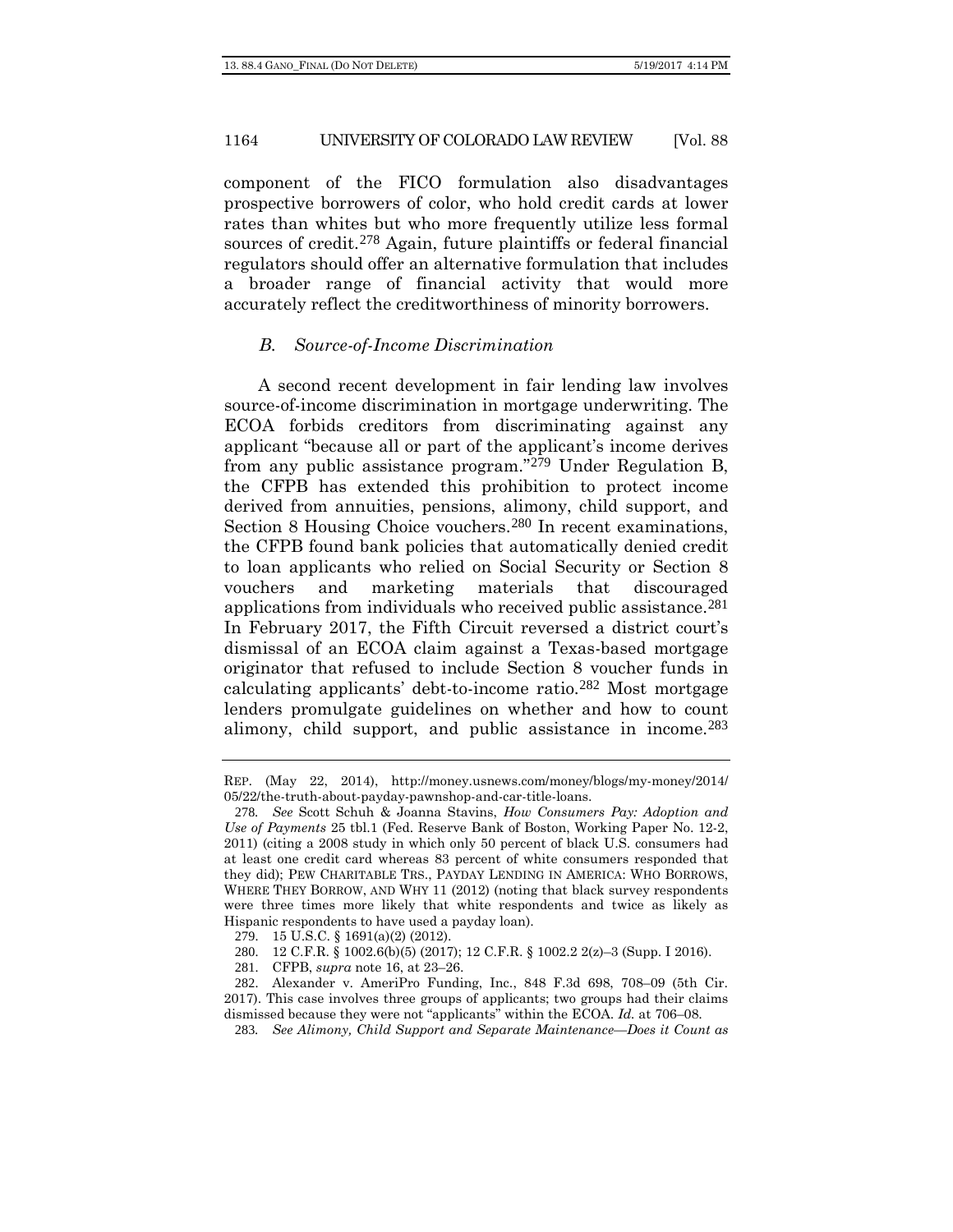Guidelines that place a unique burden on public-assistance or private-support recipients should be examined carefully for discriminatory effects.

Another potential claim for source-of-income discrimination could be underwriting preferences for salaried over hourly employees. Relative to salaried borrowers, those paid hourly, especially those with fluctuating work schedules, pose additional risks that are counted against a loan applicant's creditworthiness.[284](#page-56-0) When considered in conjunction with the fact that a larger proportion of black and Hispanic workers are paid hourly, lenders should be prepared to defend any risk penalty assessed on hourly employees.[285](#page-56-1)

The current mortgage underwriting process does not accurately reflect the creditworthiness of many low-income borrowers. Traditional FICO credit scores do not include many financial transactions, such as rent and utility payments and small secured loans, that are relatively more prominent in the financial lives of lower-income (and disproportionately minority) borrowers. In fairness to those borrowers, that should change. Not every low-income borrower's credit score would improve by a more inclusive measure, but more creditworthy borrowers could be rewarded with more affordable long-term credit. Similarly, enforcing ECOA's prohibition against sourceof-income discrimination would improve creditworthiness for many deserving single-parent and elderly households.

*Income?*, FED. HOUS. ADMIN., https://www.fha.com/fha\_article?id=141 (last visited Feb. 19, 2017) [https://perma.cc/HD7B-G46E].

<span id="page-56-0"></span><sup>284</sup>*. See* Scott Sheldon, *Why Your Job Matters When Buying a Home*, CREDIT.COM (July 16, 2014), http://blog.credit.com/2014/07/why-your-job-matterswhen-buying-a-home-88105/ [https://perma.cc/ERF6-WYSY] (discussing why "[h]ourly employees are under the tightest microscope when it comes to getting a mortgage").

<span id="page-56-1"></span><sup>285</sup>. As a portion of the total non-institutional civilian population, 41 percent of Hispanics are paid hourly, as compared to 36 percent of blacks and 30 percent of whites. *See Table 44. Workers Paid Hourly Rates*, BUREAU OF LAB. STAT., http://www.bls.gov/cps/cpsaat44.htm (last updated Feb. 10, 2016) [https://perma.cc/H7ES-RXAY]; U.S. BUREAU OF LABOR STATISTICS, LABOR FORCE CHARACTERISTICS BY RACE AND ETHNICITY 9 tbl.1 (2015), http://www.bls.gov/ opub/reports/cps/labor-force-characteristics-by-race-and-ethnicity-2014.pdf [https://perma.cc/KZ2E-FYKW].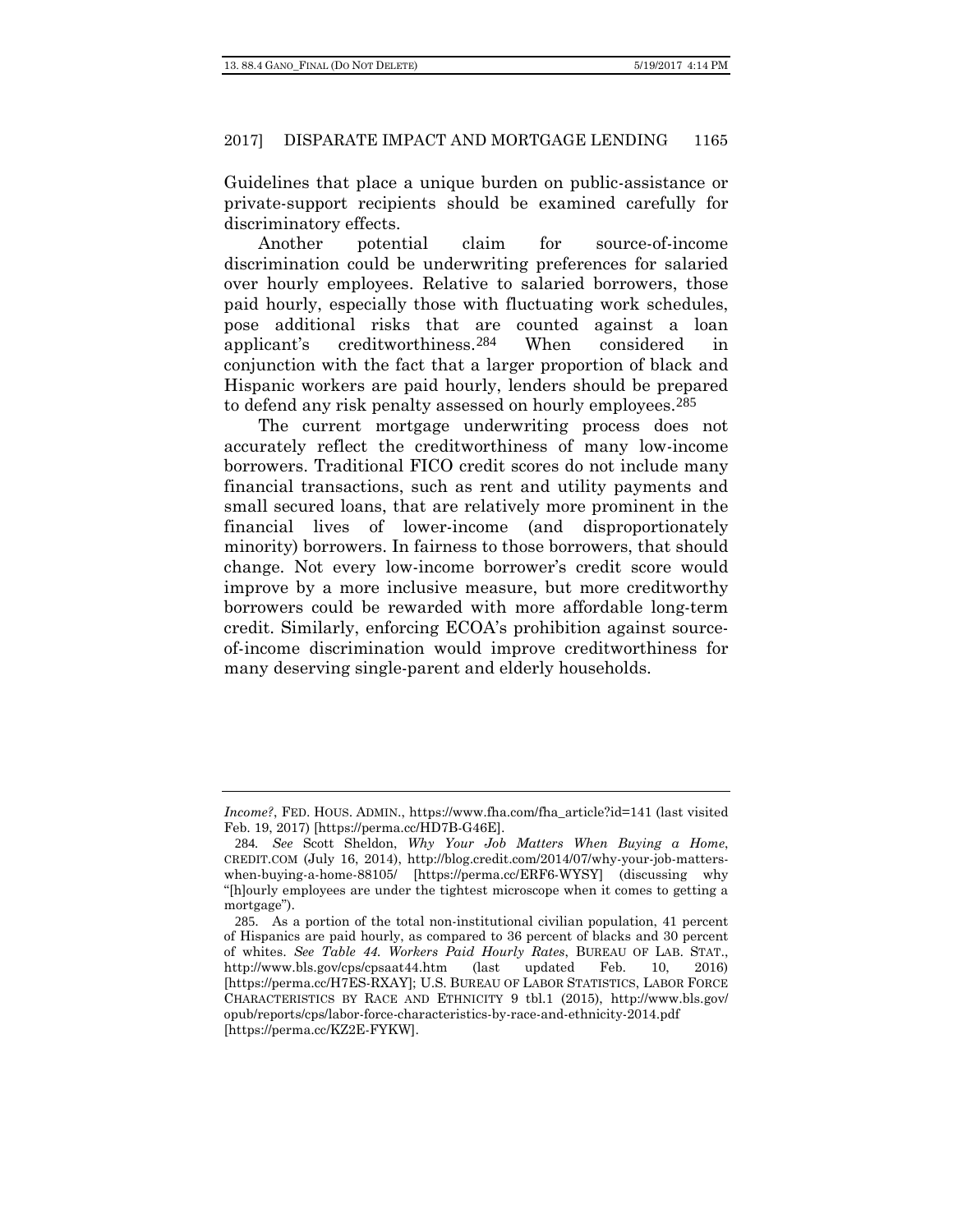#### **CONCLUSION**

As the FHA approaches its fiftieth anniversary, its precatory policy to provide for fair housing throughout the United States remains largely unfulfilled. Until recently, advocates of fair lending lacked the necessary legal tools to further their laudable goal of forcing lenders to fairly provide mortgage financing to all creditworthy borrowers.

In the aftermath of the greatest economic downturn in three-quarters of a century, the federal government began to use the theory of disparate impact to assess liability for a whole host of mortgage lending practices that had, in varying degrees, produced discriminatory effects on minority borrowers. The incorporation of disparate impact into fair lending law has forced lenders to reevaluate policies and business practices, including branch locations, CRA Assessment Area designation, and the amount of discretion they grant brokers to select loan products and set interest rates and fees. Financial regulators and private plaintiffs are beginning to identify potentially discriminatory effects in traditional underwriting practices. All told, the theory of disparate impact has dramatically increased potential liability for mortgage lenders.

Although the mortgage industry has been rightly critical of vague legal standards and somewhat arbitrary enforcement, the increasing cost of fair lending compliance is a price worth paying. Racially discriminatory lending policies created the modern racial wealth gap in this country, and that injustice cannot be remedied by aggrieved individuals bring private lawsuits. Discrimination no longer appears in red lines on neighborhood maps or in written appraisal guides. It is a title loan company instead of a neighborhood bank. It is a subprime loan instead of a prime one. It is a minority borrower who pays a hundred dollars more a month than an equally creditworthy white borrower. This discrimination may be more subtle, but its effects are less damaging.

Many lawyers and industry experts believe that the post-Recession fair lending enforcement spike has come and gone, but advances in the cases by Miami and Cook County, as well as renewed interest in underwriting discrimination, suggest that fair lending's disparate impact era is just beginning. The standards by which future courts evaluate disparate impact